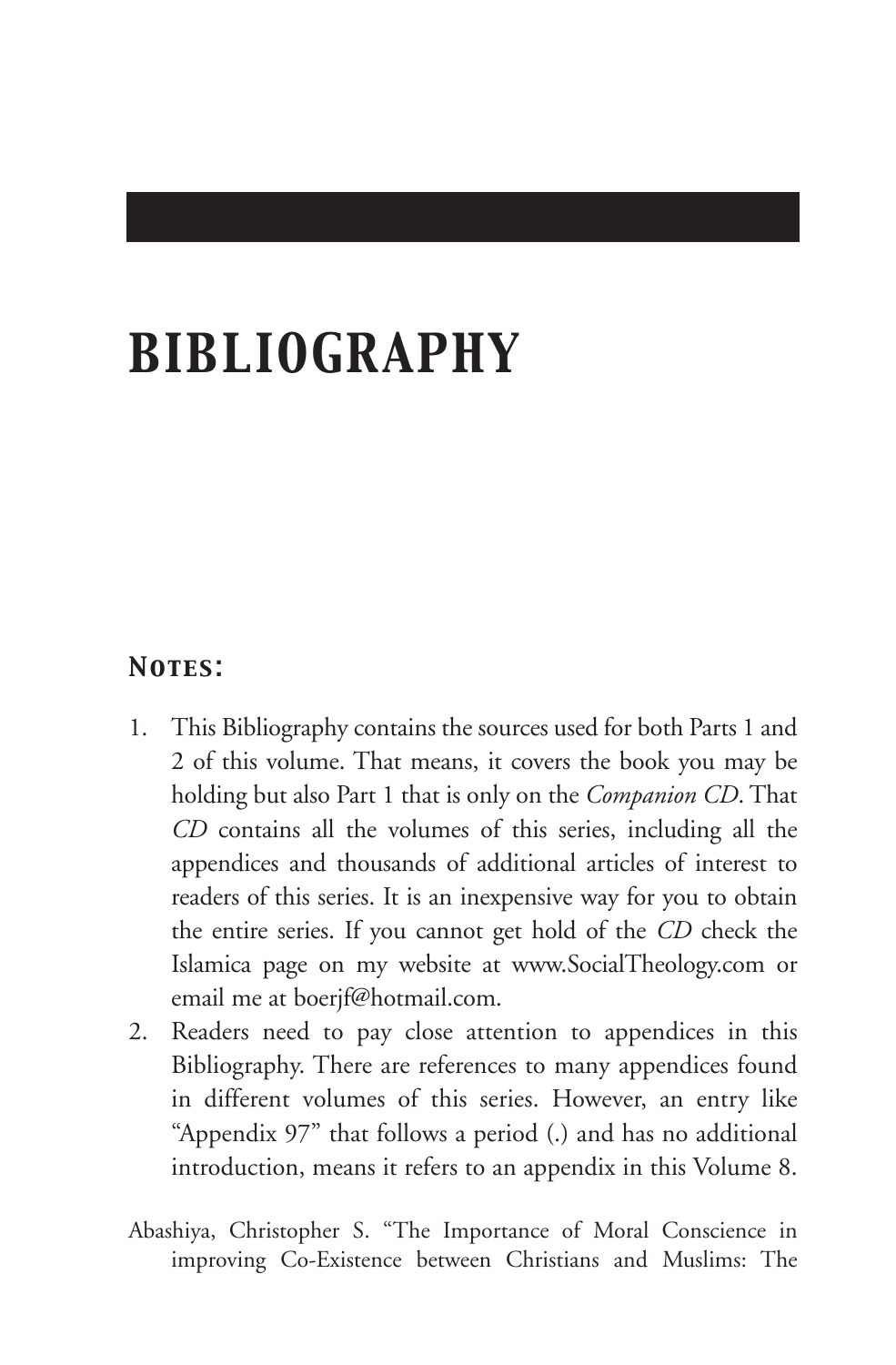Christian Perspective." In Second International Conference (see below), 1995, pp. 125-134.

- Abatan, Tunde and others. "Obasanjo Out, Yar'Adua In." *Independent*, 29 May/2007.
- Abati, Reuben. "A Book on Sharia." *Guardian*, 8 Nov/2002.
- ———-. "Saminu Turaki and the Sharia Court." *Guardian*, 7 May/2004.
- ———-. "Shehu Sani and the Sharia Establishment." *Guardian*, 19 Oct/2007. Appendix 22.
- Abayomi, John. "Sunday Awoniyi: One of 48,000 Victims!" *Vanguard*, 13 Dec/2007. *CCD* <Misc Arts/Awoniyi Chief/2007-12-13…>.
- Abban, Richard. "We Are Being Persecuted Because of our Faith." *TC*, 1/95, pp. 16-21. *CCD* <Misc Arts/Persecution/1995 Case of Female Abduction and Marriage>.
- Abbas, Usman S. "Religion: The Bedrock of Danfodio's Jihad." *The Pen,* 7 Apr/89, pp. 12, 15.
- Abdu, Buhari. "Islam Today; Islam Tomorrow." *AM*, 1 Mar/2000.
- Abdu, Hussaini. "Islam, Democracy and Conflict Management in Nigeria." Paper presented at a workshop organized by Civil Liberties Organization at Daula Hotel, Kano, from 5-6 March, 2002. *The Triumph*, 7 Mar/2003. Appendix 23, Vol. 4.
- Abdulaziz, Abdul A. A. "Women dress: Resuscitation of *jahiliyya*." *D/Triumph*, 9 Sep/2005. *CCD* <Misc Arts/Women/Fashion and *Hijab*/2005-09-09…>.
- Abdulaziz, Abdulaziz A. "Nigeria: Reincarnating the Sharia Debate?" *Leadership*, 10 Mar/2009. *CCD <*Misc Arts/Sharia/2009-03-10 Sharia Review—Gov. Sani vs Oba>.
- Abdu-Raheem, M. A. "Islamic Concept of Tolerance and the Task before the Nigerian Muslim." In J. Olupona (see below), 1992, pp. 70-81.
- Abdullahi, Adamu. "Life after Politics: Back to the Classroom I Go, Says Shekarau." *Daily Triumph,* 23 May/2005.
- Abdullahi, Bala. "Sharia Can't Succeed amidst Poverty—Zak-Zaky." *NN*, 2 Nov/99, p. 24.
- Abdullahi, Ibrahim. "*Matasa Musulmi A Shiga Aikin Soja." Alkalami*, 17 Feb/89, p. 3.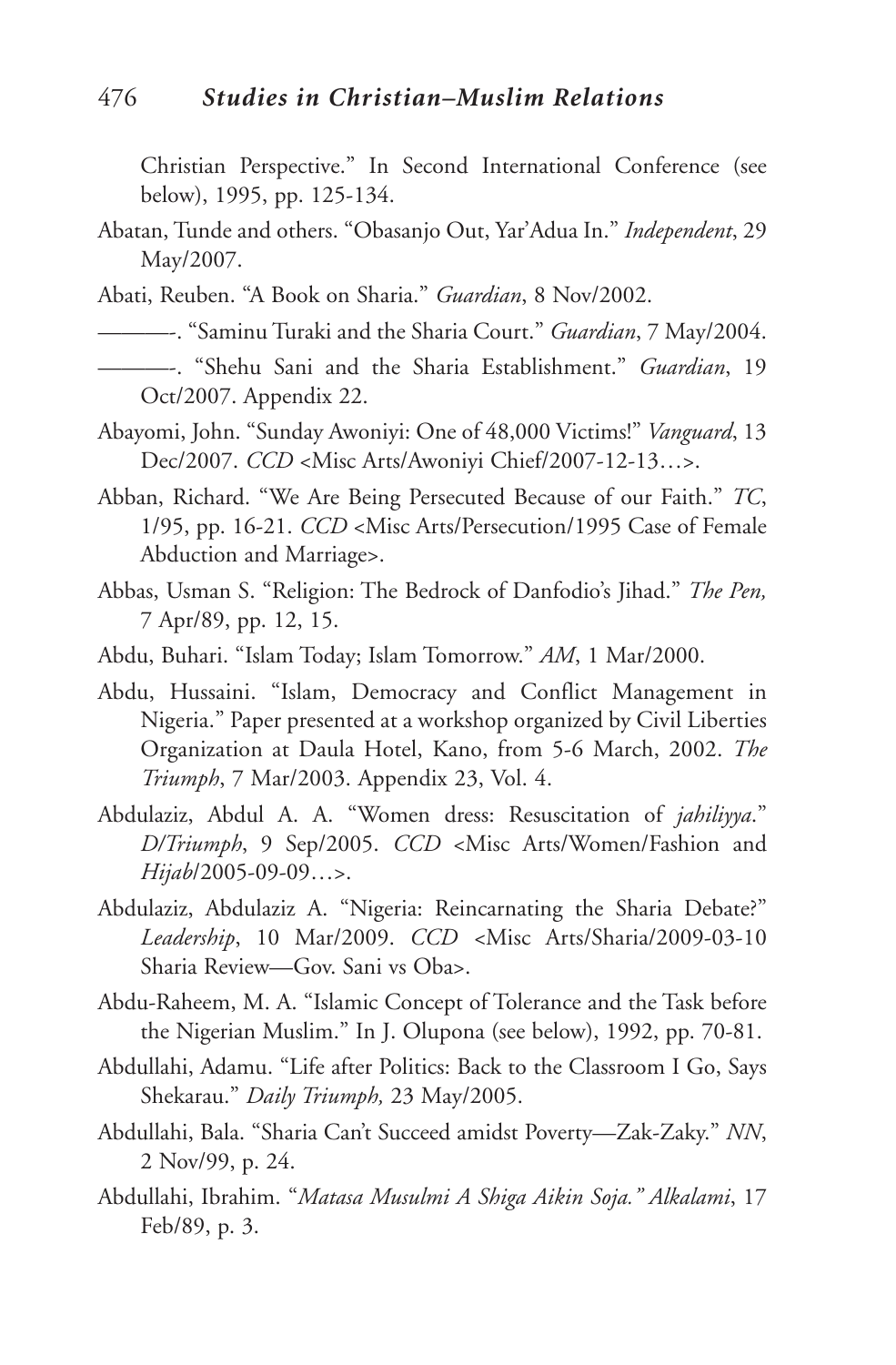- Abdullahi, Isah B. "Okosun's Supra-Sentiment, Arrogance." *NT*, 30 Nov/99, p. 5.
- Abdullahi, Yoonus. "Nigeria and the Islamic Legal System (II)." *NN*, 31 Dec/99, p. 15.
- Abdulrahman, Tukur. "No Foreign Sponsorship of Sharia—Ahmad Sani." *NN*, 11 Nov/99, pp. 1–2.
- Abdulsalami, Isa. "Police Arrest 15 over Attack on Plateau Community." *Guardian*, 24 Oct/2002.
- ——. "10 Die in Jos Council Attack; Dariye Orders Shoot-on-Sight." *Guardian*, 24 Oct/2002.
- Abdulmajeed, Abdullahi M. "Reject Moral Philosophy." *The Pen*, 21 Apr/89, p. 3.
- Abdulsalami, Isa. "Northern Christian Elders Back Religion, Ethnicity in Census Data." *Guardian*, 10 Oct/2005. *CCD* <Misc Arts/Census/2005-10-10…>.
- Abiandu, Chukwudi. "Bode George Advises Govt on Sharia." This article arrived by email without further identification. I suspect it is a *Guardian* article from Nov/99.
- Abidde, Sabella O. "What Should We Do About Our Africa?" Gamji, Dec/2007. *CCD* <Misc Arts/Development/Gamji 358 What to Do…>.
- Abraham, Yiljap. "Not All Muslims Are Bad—Gov. Mu'azu." *LB*, Apr/2004, p. 1.
	- ———-. "COCIN Centenary: A Vision Accomplished." *LB*, Nov/2004, pp. 17-20.
- ———-. "Beyond the Third Term." *LB,* Jan/2006, pp. 22, 10.
- ———-. "A Wake Up Call." *LB*, Feb/2006, p. 24.
- ———-. "Hell in Maiduguri." *LB*, Mar/2006, pp. 11-13.
- Abubakar, Aminuddeen. "*Jihadi a Musulunci." Alkalami*, 9 Dec/88, pp. 10-11. Appendix 30.
	- ———-. "*Sai da Biyayya ga Allah da Manzo Za Mu Ji Dadi, Mu Sami Karfi, da Hadin Kai!" Alkalami*, 31 Mar/89, pp. 11, 15.
- Abubakar, Hadiza I. "Religious Controversy: A Way Out." *NS*, 14 Apr/89.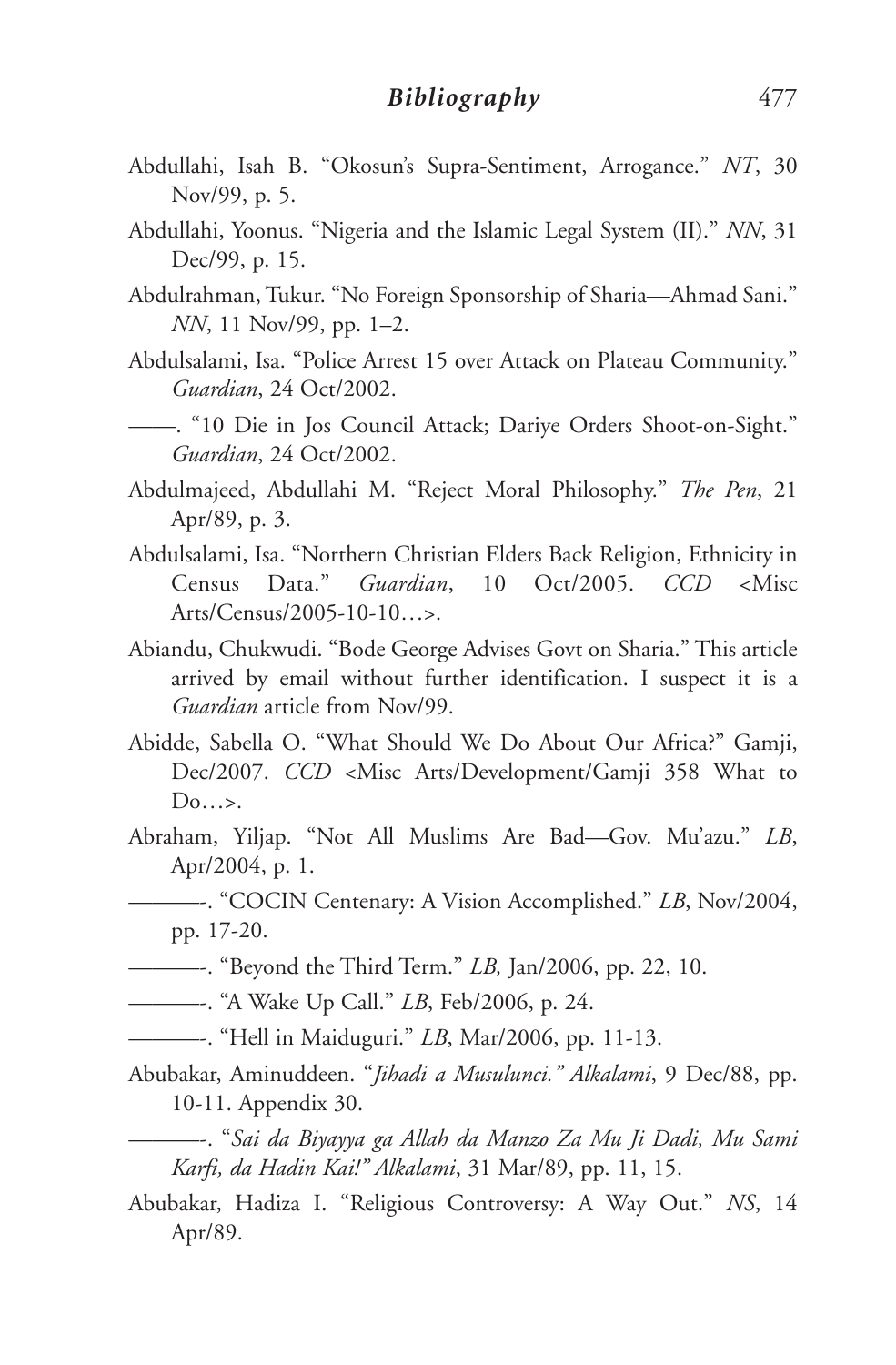- Abubakar, Khalid A. "Islamic Perspective on Peace." In D. Ityavyar and Z. Gundu, *Muslim/Christian Dialogue…* (see below), 2004, pp. 9-12.
- Abubakar, Mohammed. "How to Stem Political, Religious Violence, by Akunyili, Sani." *Guardian*, 3 Apr/2007. Appendix 22.
- Abubakar, Mohammed S. "Iran and Nigeria: Partnership that Works." *WT*, 29 Jan/2005, p. 32.
- Abubakre, R. Deremi. "Islamic Nostrum for Religious Tolerance in the Polity of a Multi-Religious State: The Nigerian Experience." In Babs Mala and Z. I. Oseni (eds.), *Religion, Peace and Unity in Nigeria.* N. p.: Nigerian Association for the Study of Religions, n.d., pp. 56-78.
- ———-. "Religion, Culture and Politics among the Yoruba Muslims." In J. Olupona (see below), 1992, pp. 124-132.
- Abugu, Uwakwe. "Catholic Bishops Begin Conference in Benin." *DI,* 12 Sep/2005. *CCD* <Misc Arts/Christianity/Roman Catholic/2005-09- 12 RCC on Insecurity>.
- *Abuja Mirror*. "Middle Belt Is Still North—Abdullahi." 19 Apr/2000.
- Adam, Abdul-Rah M. L. "The Role of Youth in Peace Building: An Islamic Perspective." In D. Ityavyar and Z. Gundu, *Muslim/Christian Dialogue…*(see below), 2004, pp. 41-50.
- Adama, Judith. "Plateau: The Re-birth of Dariye." *NN*, 29 Jan/2005, p. 4.
- Adams, Matthew A. "The Irony of Dialogue." Paper delivered to the Plateau State House of Assembly and to the Commission of Enquiry into Civil Disturbances in Jos and Environs, n.d.
- Adamu, Abdullahi. Address at the Northern [Governors'] Peace Conference, Kaduna, 1 Dec/2004. Appendix 13.
- Adamu, Adamu. "Iran: Anniversary of a Revolution." *Radiance*, the magazine of MSS, no. 4, 1983, pp. 28-30.
- Adamu, Ibrahim A. "Muslim *Ummah* and the Question of Unity." *The Pen*, 27 Oct/89, p. 7.
- Adamu, Isa A. "Make Sharia Accessible to Muslims—Confab." *NN*, 22 Nov/99, p. 1.
- Adamu, Mahdi. "Foreword." In S. K. Rashid [see below], 1986, pp. vii-viii.
- Adamu, Marwan M. "How Sharia was Robbed." *NN*, 30 Dec/99. *CCD* <Misc Arts/Sharia/1999-12-30 Marwan Adamu—Sharia History in Nigeria>.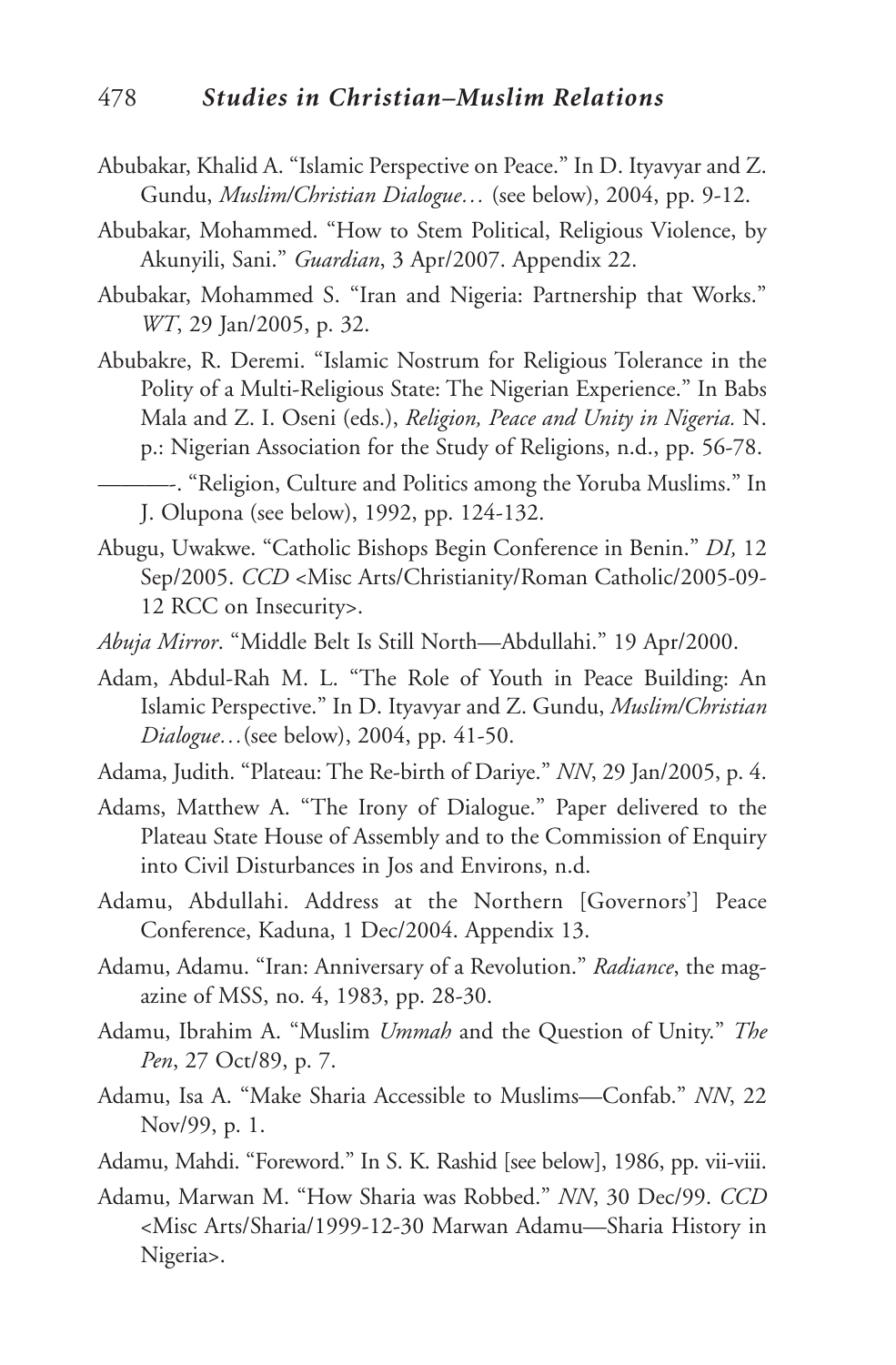- Adamu, Tereza. "Joining Hands in Peace: Sharia Law and Nigerian Unity." *REC Focus*, June/2003, pp. 59-70.
- Adarawa, Mahamman. "Jonah Jang and the Christian Terrorist Militia of Plateau State Have Committed Ethnic Cleansing! They Should Face the Full Wrath of the Law for the Society to Move Forward." Gamji, Dec/2008. *CCD* <Misc Arts/State by State/ Plateau/2008 Jos Riots/2008-12 Adarawa>.
	- ———-. "Hausa/Fulani 'Settlers' in Plateau State: What You Don't Know." Gamji, Dec/2008. *CCD* <Misc Arts/State by State/Plateau/2008 Jos Riots/2008-12 Adarawa>, second article in the file.
- Addu'a, Ndamsai A. *The EYN Concept of Pacifism and Its Relevance to the Nigerian Context.* Unpublished masters thesis written for TCNN, 2006. Appendix 61. The pagination I used is that of the digital version of the main text, beginning with Chapter 1, as Addu'a originally provided me.
- Adebowale, Yemi. "Yar'Adua Assures International Community on Security." *TD*, 25 Aug/2007.
- Adedimeji, Adam and Abubakar, Uthman. "There Are Too Many Nominal Muslims in Nigeria." *DI Online*, 29 Sep/2003.
- Adegbite, Lateef, "Sharia in the Context of Nigeria." In Committee of Concerned Citizens [CCC], 2000 [see entry below], pp. 57-81.

———-. "The Constitutional and Legal Status of Sharia in Nigeria." Paper presented at a special seminar on sharia, organised by the Nigeria Inter-Religious Council (NIREC), Abuja, June 21-22, 2000.

———-. "Desirability of Inter-Religious Dialogue." *DT*, 14 Apr/2004. Appendix 17.

- Adegbola, E. A. Adeolu. "Religious Pluralism and the Draft Constitution for Nigeria." Ibadan: ICS, a stenciled paper, Mar/77. J. Boer, 2006, vol. 5, Appendix 6.
- Adejo, Thomas. "NSCIA Sues for Peace in Kaduna." *NN*, 27 Feb/2000, p. 4.
- Adejumo, Richard B. and Onitiri, Sunbo, on behalf of the Association of Concerned Christians of Nigeria. "Quotable Quotes of Alhaji Bashir Othman Tofa, NRC Presidential Candidate, 1993." *The Punch*, 11 June/93, p. 3.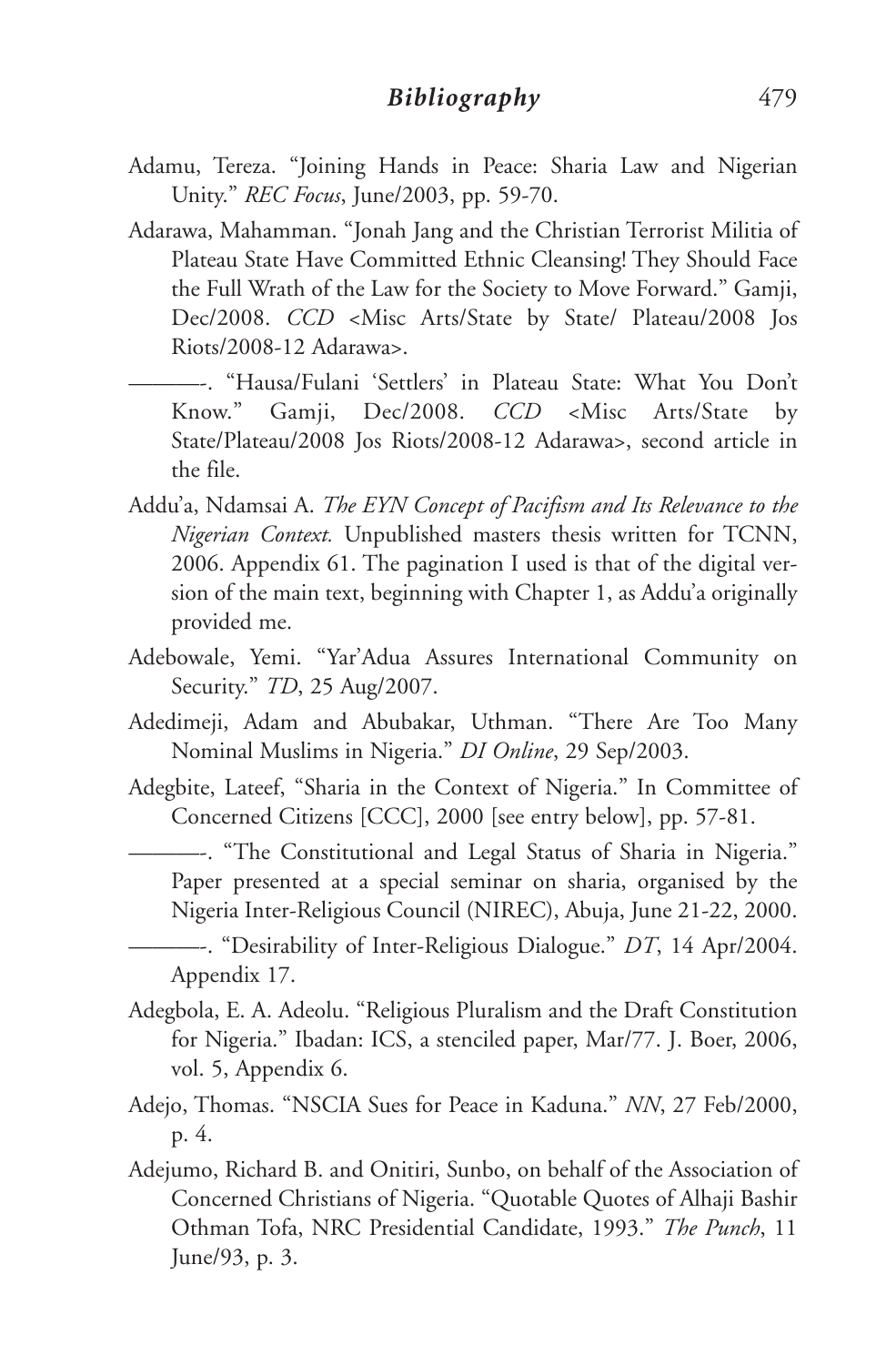- Adekeye, Fola. "Sharia Will Lead to Open War." *Newswatch,* 6 Mar/2000, pp. 10-13.
- Adeyanju, Dickson. "Anglican Church Lauds *The Guardian*, Plans Bishops' Confab." *Guardian,* 21 Oct/2004.
- Adigwe, Olisa. "Muslim Rage and 9/11." Gamji, Jan/2004.
- Ado, Abdulsalam. "*Shawara ga Musulmi kan Sharia.*" *GTFK*, 15 July/2001, p. 4.
- Ado-Kurawa, Ibrahim. *Sharia in Nigeria: Democracy Versus Secularism.* Kano: National Council for the Defence and Propagation of Sharia, n.d. [2000, according to Kurawa letter]
	- ———-. "Islam and Non-Muslim Minorities in Northern Nigeria." 2000. *CCD* <Misc Arts/Ado-Kurawa/Minorities under Islam>.
- ———-. *Sharia and the Press in Nigeria: Islam Versus Western Christian Civilization.* Kano: Kurawa Holdings, 2003.
	- ———-. "What Went Wrong with the Muslims? A Review of Bernard Lewis 2002." Gamji http://www.gamji.com/NEWS1944.htm>, April, 2003.
	- ———-. "Negotiating Identity and Representation: A Review of the Proceedings of British Council International Seminar on Representing Islam." Gamji, July/2003. Appendix 9.

———-. "Jos International Conference on Comparative Perspectives on the Sharia in Nigeria." Kano: Trans West Africa, 2004.

- Adujie, Paul I. "This is A Moral Issue, A National Issue, An Election Issue!" Gamji, Mar/2007. Appendix 69.
- African Development Forum 2000. "The African Consensus and Plan of Action: Leadership to Overcome HIV/AIDS." Appendix 43. <www.uneca.org/ ADF2000/ consensus.htm>.
- African Forum on Religion and Governance. Miscellaneous Founding Documents. Appendix 101.

———-. "Nigeria Christian Creed on Governance." 2008. See Chapter 5, "Inset."

———-. "Nigerian Christian Creed on Governance Study Guide." 2008. Appendix 100.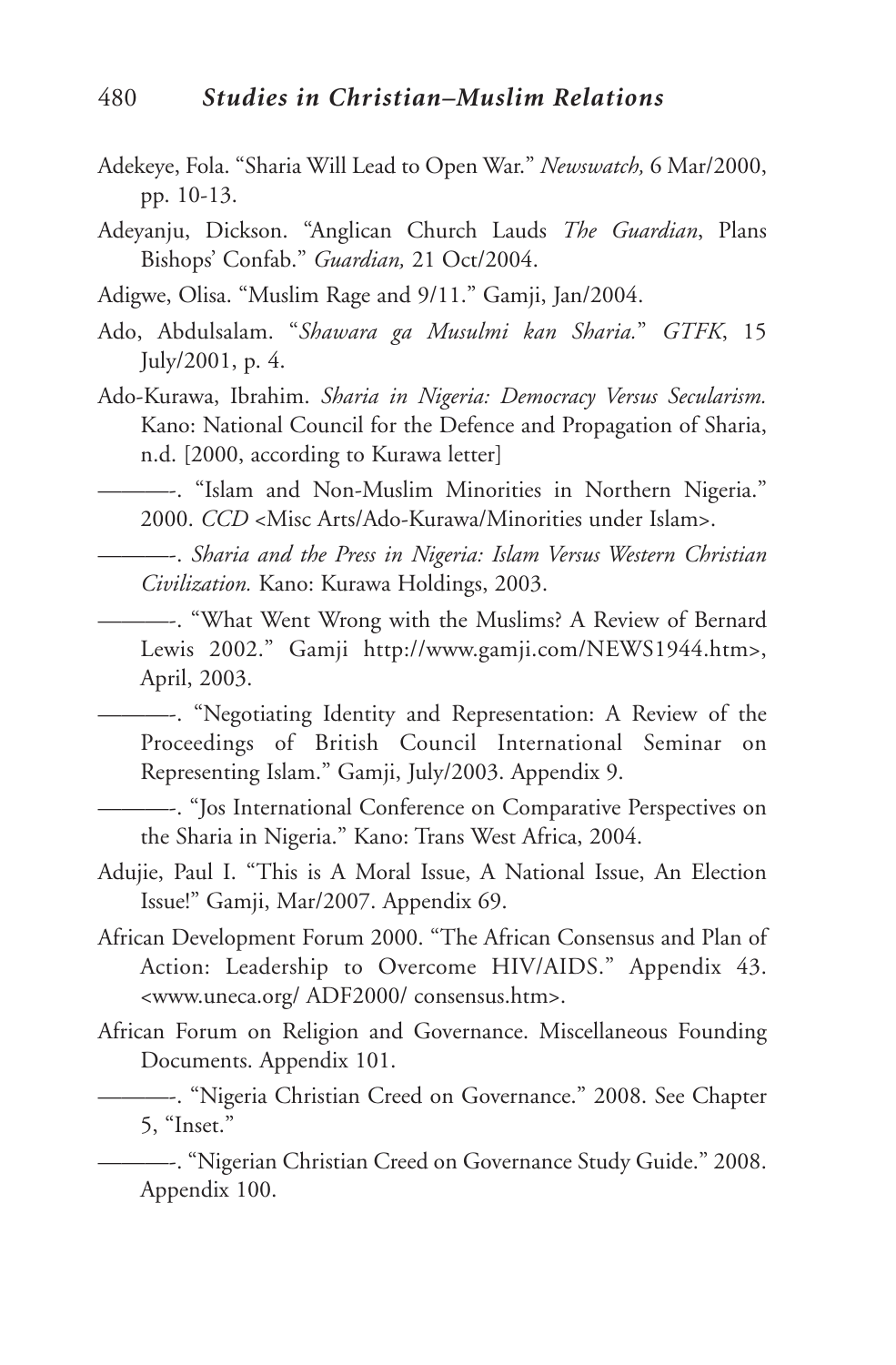Agang, Sunday B. "Repositioning Religon, Faith and Ethics for a Sustainable Economic Transformation of the Nigerian People." Gamji, Dec/2007. Appendix 47.

———-. "No Justice, No Peace: A Reflection on the November 28, 2008 Riots in Jos, Nigeria." Gamji, Jan/2009. *CCD* <Misc Arts/State by State/Plateau/2008 Plateau Riots/Sunday Agang—Reflections>.

Agbaegbu, Tobs. "A Day for God." *Newswatch*, 30 July/2001, pp. 14-15.

- Aguwa, Jude C. U. *Religious Dichotomy in Nigerian Politics.* Enugu: Fourth Dimension, 1993.
- Ahima, Caleb. "A Brief Report on the NIREC Forum Held in Kano, September 18-19/2007, at the Durbar Hotel. 16 Oct/2007.
- Ahmad, Adam. "Muslim Corpers Condemn NYSC." *The Pen*, 21 Apr/89, p. 16.
- Ahmad, Ali. "Commentary." In Ostien, Nasir and Kogelmann [see below], 2005, pp. 358-373.

———-. "The Amina Lawal's Ordeal: Getting Past the Impasse." http://www.amanaonline.com/Articles/art\_440.htm, 31 May/2006. *CCD* <Misc Arts/Women/2006-05-31 Amina by Ali Ahmad>.

- Ahmadu Bello University Lecturers. "The Violent Politics of Religion and the Survival of Nigeria"—a press statement. 13 Mar/87. Appendix F to CAN, 1987, pp. 31-34. See Appendix 1, Vol. 1, pp. 107-111. Appendix 4, Vol. 4, pp. 253-257.
- Ahmed, A. B. "Sunday Mbang: A Pox on This Priest!" *NN*, 10 Nov/99, p. 5. *CCD* <Misc Arts/Christianity/1999-11-10 A. B. Ahmed…>.
- Ahmed, Akbar S. *Islam Today: A Short Introduction to the Muslim World.* London and New York: L. B. Taurus Publishers, 2001.
- Ajah, Muhammad, "Kalu Appoints Adviser on Islamic Affairs." *DT*, 4 Jan/2006.
- Ajetunmobi, Abdulsalam. "The Islamic Schools of Thought and Some Observed Facts." Gamji, Apr/2003. *CCD* <Misc Arts/Sharia/Ajetunmobi A>.
	- ———-. "Thought-Stream re: Sharia and the West." Gamji, Jan/2004. Appendix 27, Vol. 6.
- Akanbi, Mustapha. "The Need for Unity Among Muslims." *The Pen*, 1 July/88, p. 15; 15 July/88, pp. 10-11.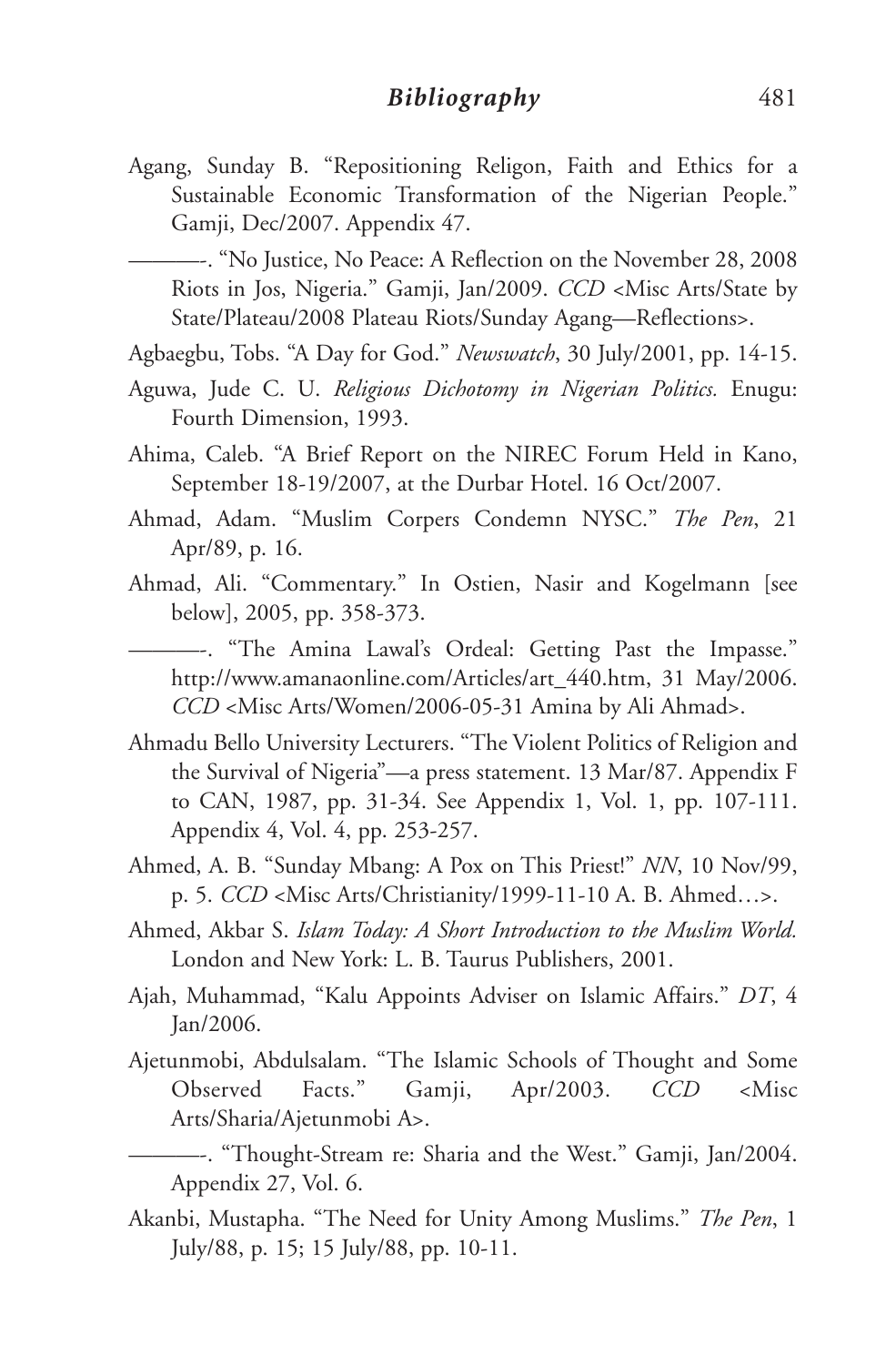Akhaine, Saxone. "Kaduna Christian Leaders Ask Govt to Rebuild Churches." *Guardian*, 12 Dec/2002.

———-. "Kukah Indicts Northern Leaders over Slow Progress." *Guardian*, 6 Dec/2004.

———-. "Vatican Cleric, Fitzgerald, Urges Positive Criticism of Govt." *Guardian*, 4 Oct/2004.

———-. "Umar Canvasses Death Penalty for Religious Crisis Culprits." *Guardian*, 20 Apr/2007. *CCD* <Misc Arts/ Violence/ 2007-04-20 Capital Punishment for Violence>.

———-. "Forum Sues Sani over Sharia Book." *Guardian*, 7 Oct/2007. Appendix 22, Document E.

- Akinkuotu, Ayodele. "Defusing the Sharia Bomb." *TELL,* 17 Apr/2000, pp. 12-16.
- Akinola, Olufemi A. "Religious Morality and Good Neighbourliness in Nigeria." This article constitutes Chapter 9 in a book sent to me piecemeal without the name of the editor, title and other bibliographical data. It was published between 1988-1992, pp. 109-122. <Proposal Appendices/O. Akinola…>.
- Akinsuyi, Yemi. "Ethno-Religious Crises: Cleric Indicts Politicians." *TD*, 17 Oct/2004.
- Akinyemi, Demola. "Religious Tension in Kwara: SSS Quizzes CAN Leaders." *Vanguard*, 19 Sep/2004.
- Akpaka, Amuzie and others. "Stamping out the Scourge." *TW*, 6 Apr/87, pp. 16-23.
- Akume, John. "The Downslide Relationship between Christians and Muslims in Jos and Kaduna." *IGPB*, Sept/ 2004, pp. 5, 9. Appendix 66.
- Alao, Abdul A. A. "In the Name of Allah, the Beneficent, the Merciful," Being the Speech Made by Alhaji Abdul Azeez Arisekola Alao, Aare Musulumi of Yorubaland, on Wednesday, 27th of October, 1999, at the Formal Launching of the Sharia Initiative in Gusau, Zamfara State. *NN*, 5 Nov/99, p. 6.
- Albashir, Abdulkareem. "Sharia: Its Meaning and Significance to Muslims." *NN*, 8 Nov/99, p. 5.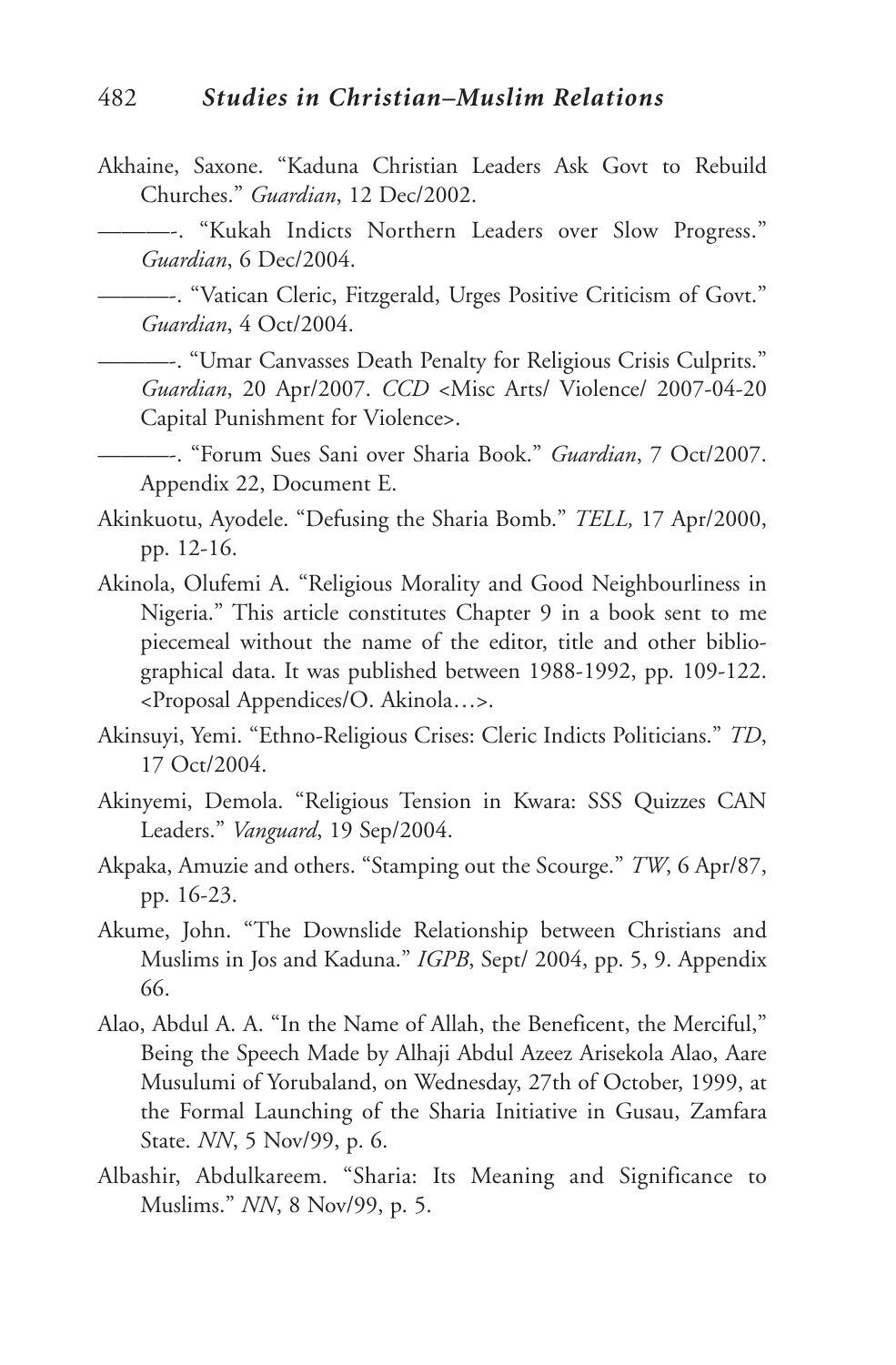- Algabid, Hamid. "Paper Submitted by H. E. Dr. Hamid Algabid, Secretary General of the OIC, to the International Conference on 'Islam in Africa,' Held in Abuja, Nigeria, November, 1989."
- Alhassan, Ahmed. "Implementation of Sharia Will Ensure Moral Rectitude." *NN*, 28 Dec/99, p. 6.
- Ali, Ali M. and Madugba, Agaju. "Makarfi Launches Campaign for New State Creation." *TD*, 7 May, 2003
- Ali, Ayaan H. *The Caged Virgin: An Emancipation Proclamation for Women and Islam.* New York: Free Press, 2006.
- Aliyu, Ibrahim. "Sharia: Why the Opposition?" *NN*, 13 Dec/99, p. 4.

*Alkalami*. "*An Hana Sai da Giya a Bida."* 15 July/88, p. 2.

———-. "*Sharhin Alkalami: A Tabbatar da Sharia in….*" 1 Dec/88, p. 1. Ellipsis is part of the original title.

———-. "*Sharhin Alkalami: Goma ta Musulunci a Iran."* 17 Feb/89, p. 1.

- ———-. "*A Daukaka Makarantun Allah*." 17 Feb/89, p. 1.
- ———-. "*Shehun Barno Ya Yi Kira ga Musulmi.*" 31 Mar/89, p. 16.
- ———-. "*Daliban Musulmi Sun Shawarci Gwamnati.*" 31 Mar/89-14 Apr/89, p. 16.

———-. "*Tsai da Mahawara kan Sharia: Kungiyoyin Musulmi Sun Amince."* 9-23 Dec/89, p.1.

———-. "*An Shawarci* MAMSER *da Ta Sake Salo."* 17 Feb/89, p. 16.

Alkali, A. "Sharia Is Winning." *NN*, 13 Nov/99, pp. 5-6.

- ———-. "The Zamfara Initiative." *NN*, 4 Jan/2000, p. 5. Appendix 10 in vol. 6.
- Al-Khomeini, Robollah al-Mossavi. "Khomeini's Letter to Gorbachev." *The Pen*, 27 Jan/89, p. 8.
- Allen, John L. Jr. "Africa and Catholicism**:** Nigerian Archbishop on Continent's Role in the Global Church." *National Catholic Reporter*, 10 Mar/2006. *CCD* <Misc Arts/ Onaiyekan/2006-03-10>.
	- ———-. "Tough Love with Islam Church in Nigeria May Be Model of Dialogue." *National Catholic Reporter*. www.ncronline.org. 3 Mar/2007. *CCD* <Misc Arts/Onaiyekan/2001-03-23 Onaiyekan>.
- Alli, Chris. "Text of a Farewell Broadcast Speech by His Excellency, the Administrator of Plateau State, Major General Chris Alli (Rtd), to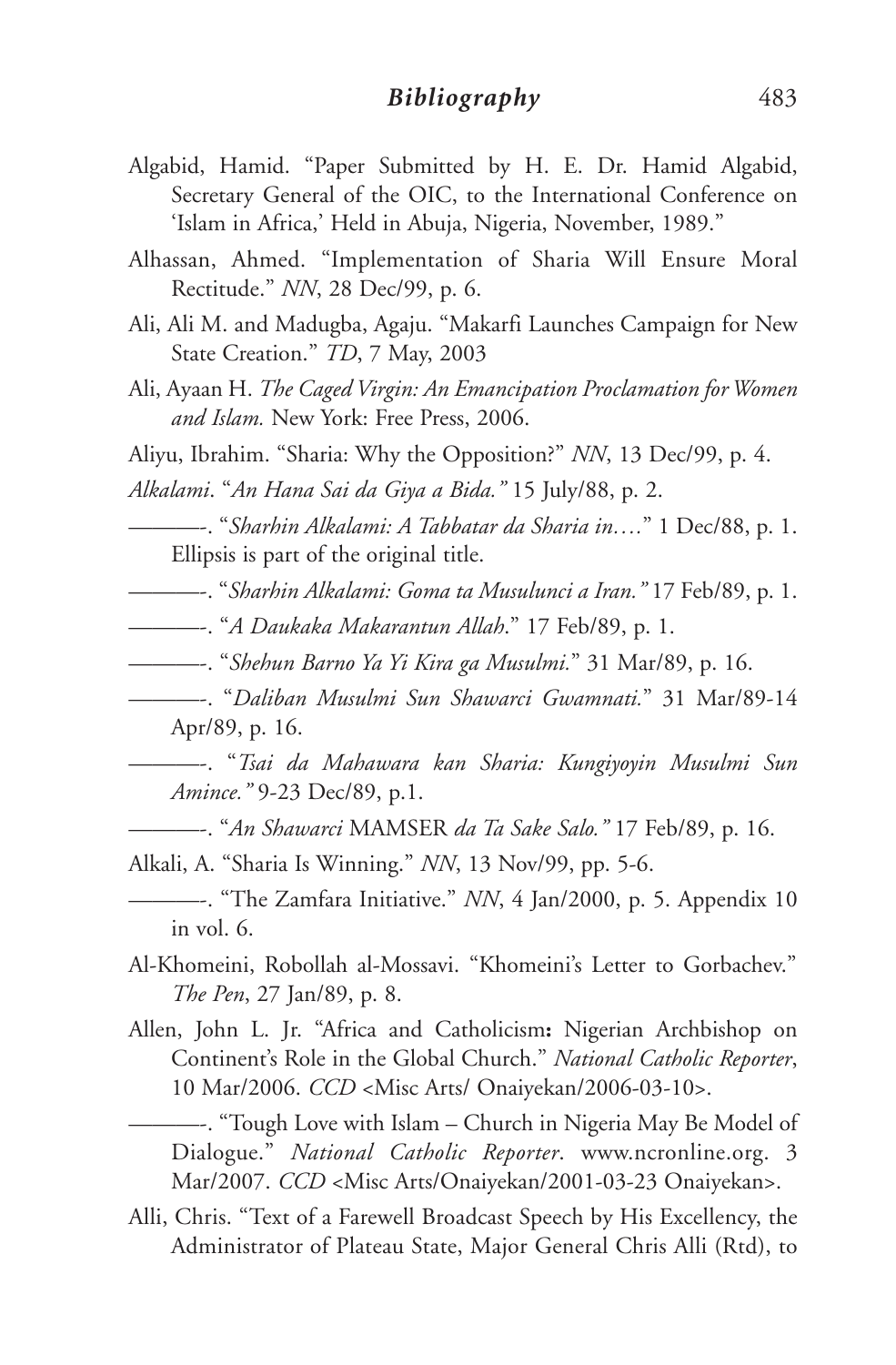#### 484 *Studies in Christian–Muslim Relations*

Mark the End of the Six-Months Emergency Rule on the Plateau on the 17th of November, 2004." *LB*, Nov/2004, p. 28.

Ally, S. "The Standard." Channel 10, 16 Apr/2007.

*Al-Madinah*, "Editorial: Calling General Abacha." 2 Nov/95, p. 7.

- Aluko, Mobolaji E. "Sunday Musings: Sharia—Catalyst for the Present SNC Disco." Website <Nigeria Exchange>, 12 Mar/2000.
	- ———-. "A Lunch Date with Zamfara Governor Sani Yerima." Gamji, 10 July/2000. Appendix 3.

———-. "The Unfizzled Sharia Vector in the Nigerian State." Gamji, 22 Mar/2002.

- Aluko, Sam A. "The Social and Economic Implications of Sharia Law." Contribution to the seminar organised by the Chapel of Annunciation, Archbishop Vining College of Theology, Akure, Ondo State, 28th November, 1999.
- Ambah, Faiza S. "Islamic Banking Stays Steady in Shaky Times; Sharia-Compliant Banks Charge No Interest, and Credit Cards Must Be Paid off Each Month." *VS*, 3 Nov/2008, p. C2. *CCD* <Misc Arts/Business/Banking/2008-11-03 Islamic Banks Not Affected>.

American Muslim Interfaith Dialog Center. <http://idcnj.org>.

Anonymous. "CAN: All Talk and No Action?" *TC*, 4/92, p. 3.

———-. "Fall-outs of Zangon Kataf/Kaduna Riots." *TC*, 4/92, pp. 4-9.

- Anthony, Tina. "Sharia: I'll not Be Deterred—Shekarau." *Vanguard*, 6 Jan/2004.
- Anti-Revolutionary Party. Trans. J. Boer. "Statement of Principles and General Political Programme." J. Boer, 2006, vol. 5, Appendix 16.

Antonides, Harry. "Islam: Friend or Foe?" *CC*, 21 Nov/2005, pp. 12, 14.

- ———-. "Islam with a Difference." *CC*, 19 Dec/2005, pp. 11, 16.
- ———-. "We Have Seen the Enemy, and It's Us." *CC*, 5 Feb/2007, pp. 6, 11.
- Arnold, T. W. *The Preaching of Islam: A History of the Propagation of the Muslim Faith.* London: Constable & Co., 1913.

<sup>———-.</sup> *"Shura." Wikipedia, n.d.*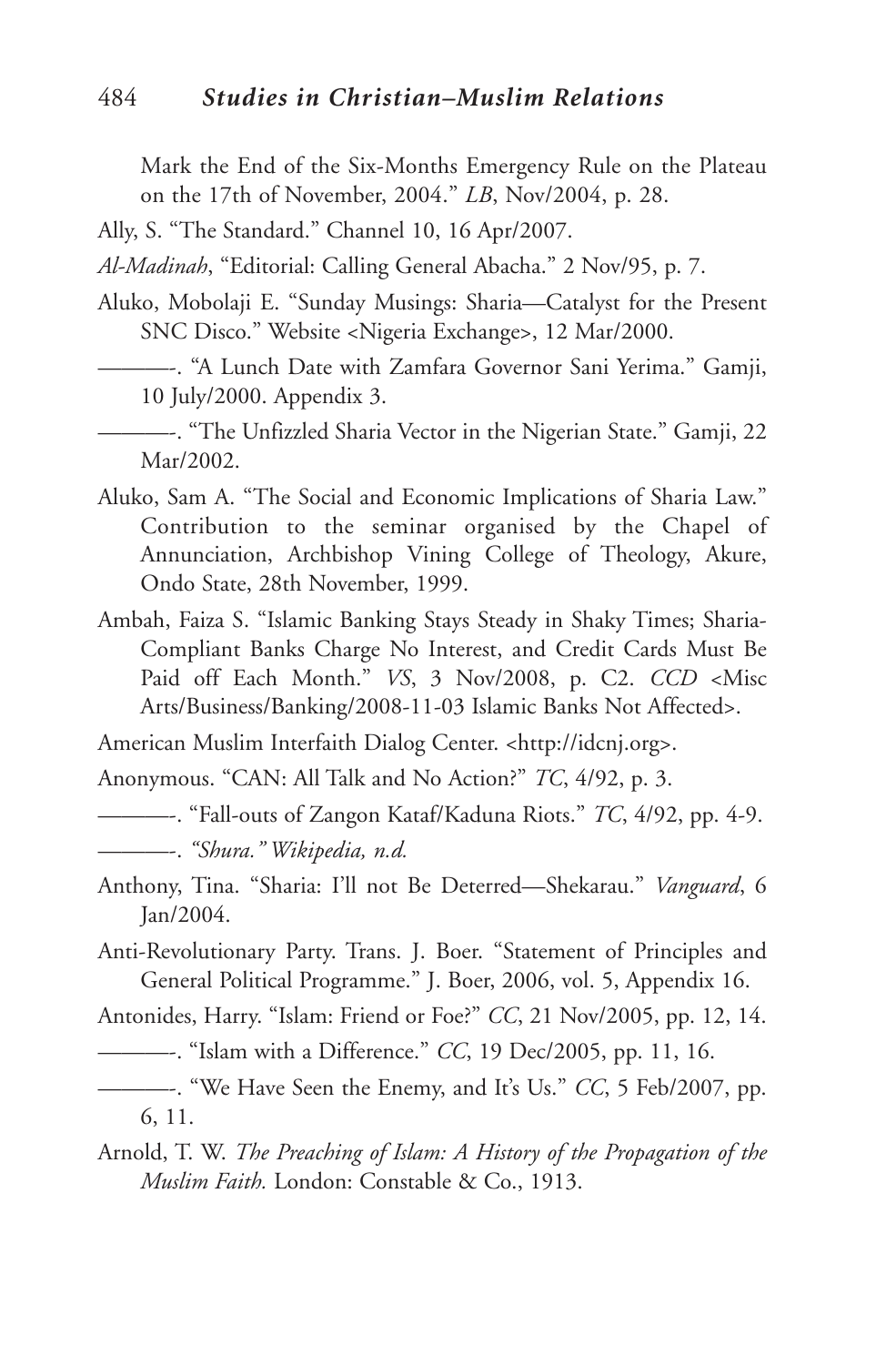- Aruwan, Samuel P. "Towards Peace in Northern Nigeria." Gamji, Dec/2004. *CCD <*Misc Arts/Gamji/Aruwan Peter>. <Proposal Appendices/Peter Aruwan…>.
- Asad, Muhammad. "The State and the Government in Islam: Conclusion." *The Pen*, 15 July/88, pp. 5, 12, 15.
- Assembly of Muslims in Nigeria. Announcement: "A Public Lecture on 'The Challenges of Islamisation.'" *WT*, 29 June—5 July/2001, p. 4.
- Association of Nigerians Abroad (ANA). "Clerics Meet in Abuja, Urge Religious Harmony." 17 Oct/2007. www.nigerians-abroad.com. *CCD* <Misc Arts/Dialogue/NIREC/2007-10-17 Clerics Urge Harmony>.
- Association for Women's Rights in Development (AWID). "BAOBAB's Work in Muslim Communities and within Muslim Discourses." Based on Ayesha M. Imam, Fighting the Political (Ab)Use of Religion in Nigeria: BAOBAB for Women's Human Rights, Allies and Others, in *Warning Signs of Fundamentalism: Papers from a meeting held by the International Solidarity network Women Living Under Muslim Laws (WLUML),* (November 2002). www.awid.org**.**
- Audu, Ishaya. "Following Jesus in Times Like These: Kaduna Riots in Perspective." *Kingdom Authority News*, July/2000, pp. 1-2.

———-. Personal correspondence. 23 Aug/2000.

- Auta, Benjamin. "CAN against Non-inclusion of Religion, Ethnicity." *DT*, 15 Feb/2006. *CCD* <Misc Arts/Census/2006-02-15…>.
- Avre, Chiwo. "Southern Kaduna: Triumph of the Natives (II)." *NS*, 17 Nov/95. *CCD*, <Final Essence Editions/Volume 3/Post-Publication Appendices/C. Avre—Southern Kaduna Triumph—1995>.
- Awogbemila, Olu. "Much Ado about Sharia." *TW*, 24 Oct/88, pp. 14-17, 20-22, 24.

Awoniyi, Femi. "What Do the Fulanis Want?" Gamji, Apr/2003(?)

———-. "Sharia, Hausas and Fulani Power in Nigeria." Gamji, Apr/2003(?).

———-. "Sharia in the House of Oduduwa: The Challenge of Fulani Political Islam to Peace in Nigeria." Gamji, 2003. *CCD* <Misc Arts/Sharia/Gamji 50…>.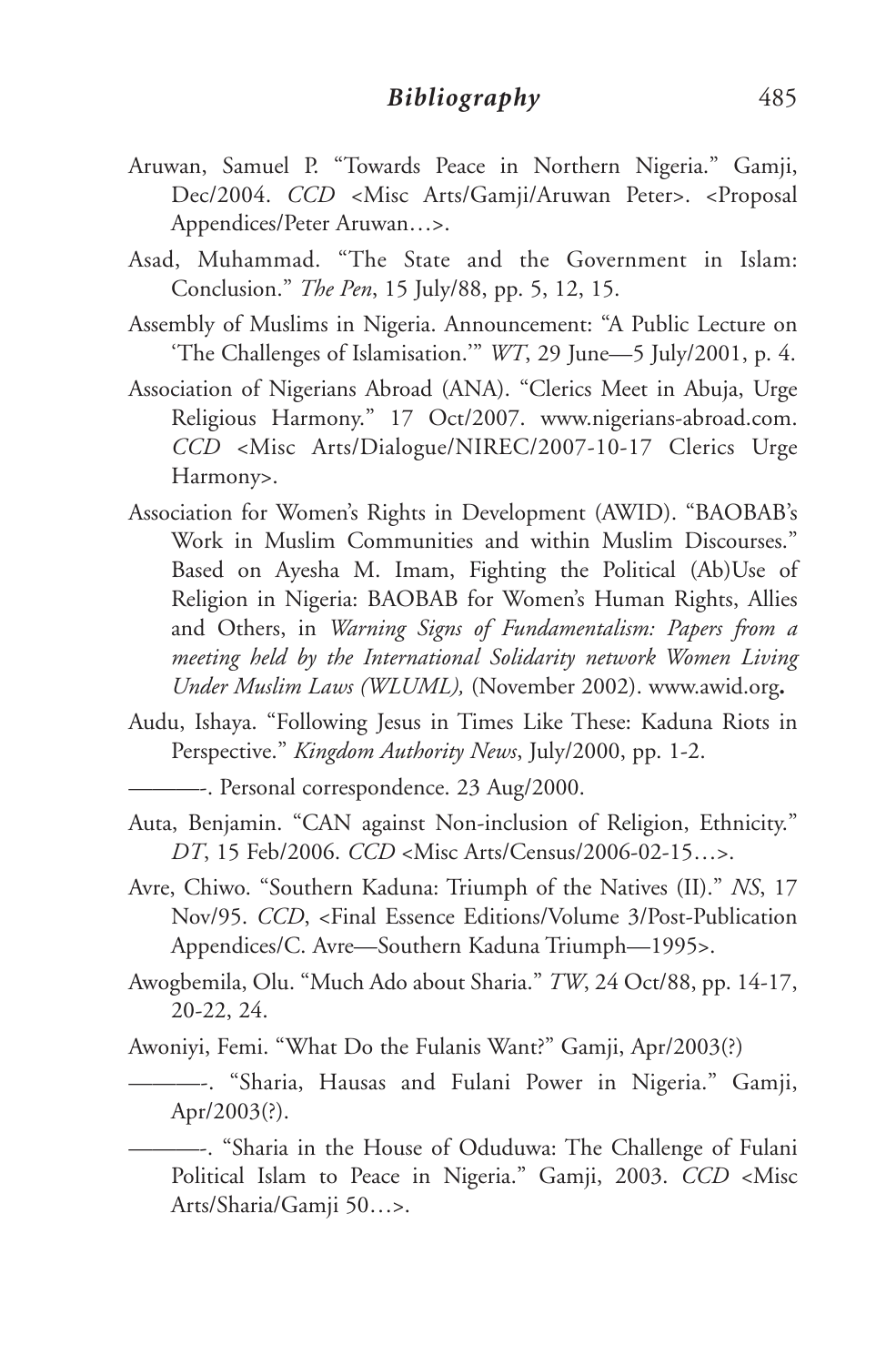#### 486 *Studies in Christian–Muslim Relations*

———-. "Political Shariah: Aren't the Fulanis Pushing Us to the Abyss?" Gamji, 2003. *CCD* <Misc Arts/Sharia/Gamji 288…>.

- Awoniyi, H. Olufemi. *The Search for Terrorists: A Case Study of the Council of Ulama of Nigeria.* Lagos: Centre for Religion and Public Issues, 2002. Appendix 63. Note: Awoniyi has changed his name to Oluniyi, Olufemi O. Check that name for more entrees.
- Awwal, M. M. "*CAN Ta Kaurace wa Taron da NUJ Ta Kira a Kaduna." Al Mizan*, 29 Apr/2004.
- Azare, Lamara G. "Kano People Insist on Sharia; Kwankwaso Signs Bill." *NN*, 3 Mar/2000, p. 2.
- Az-Zubair, Banu. "Secularism, Sharia and the Nigerian Constitution." This article circulated the globe through various email chains. By the time it reached my screen, its origin was no longer traceable. Judging from various references in the article, it is of recent vintage—2002? The first half of the paper constitutes Appendix 1 in J. Boer, 2005, vol. 4, pp.158-165. The second half constitutes Appendix 58 in J. Boer, 2007, vol. 6.
- Baba, Abubakar A. "Yobe Raises Committees on Sharia." *NN*, 3 Jan/2000, p. 24.
- Babadoko, Sani. "Al-Amanah School Debuts in Kaduna." *DT*, 29 Apr/2004.

———-. "Northern Christians Condemn Shehu Sani's Book." *DT,* 15 Oct/2007. Appendix 22, Document C.

- Babayemi, S. "The Role of Traditional Rulers in Inter-religious Dialogue in Nigeria." Address give by His Highness, Oba Dr. S. O. Babayemi, the Olufu of Gbongan. In J. Olupona (see Olupona below), 1992, pp. 197-200.
- Bacote, Vincent E. *The Spirit in Public Theology: Appropriating the Legacy of Abraham Kuyper.* Grand Rapids: Baker Academic, 2005.
- Badamasuyi, Juwariyya. "The Prospects for Sharia in Nigeria." Paper submitted at the Islam in Africa Conference, 24-28 Nov/89, Abuja.
- ———-. "Awake: Muslim Women." *The Pen*, 15 Apr/91, p. 7. J. Boer, 2004, vol. 2, Appendix 3.
- Badejo, W. A. "A Paper on Dialogue between Muslims and Christians." In "Sharia Issues in Nigeria." Paper given at NIREC, 21 June/2000.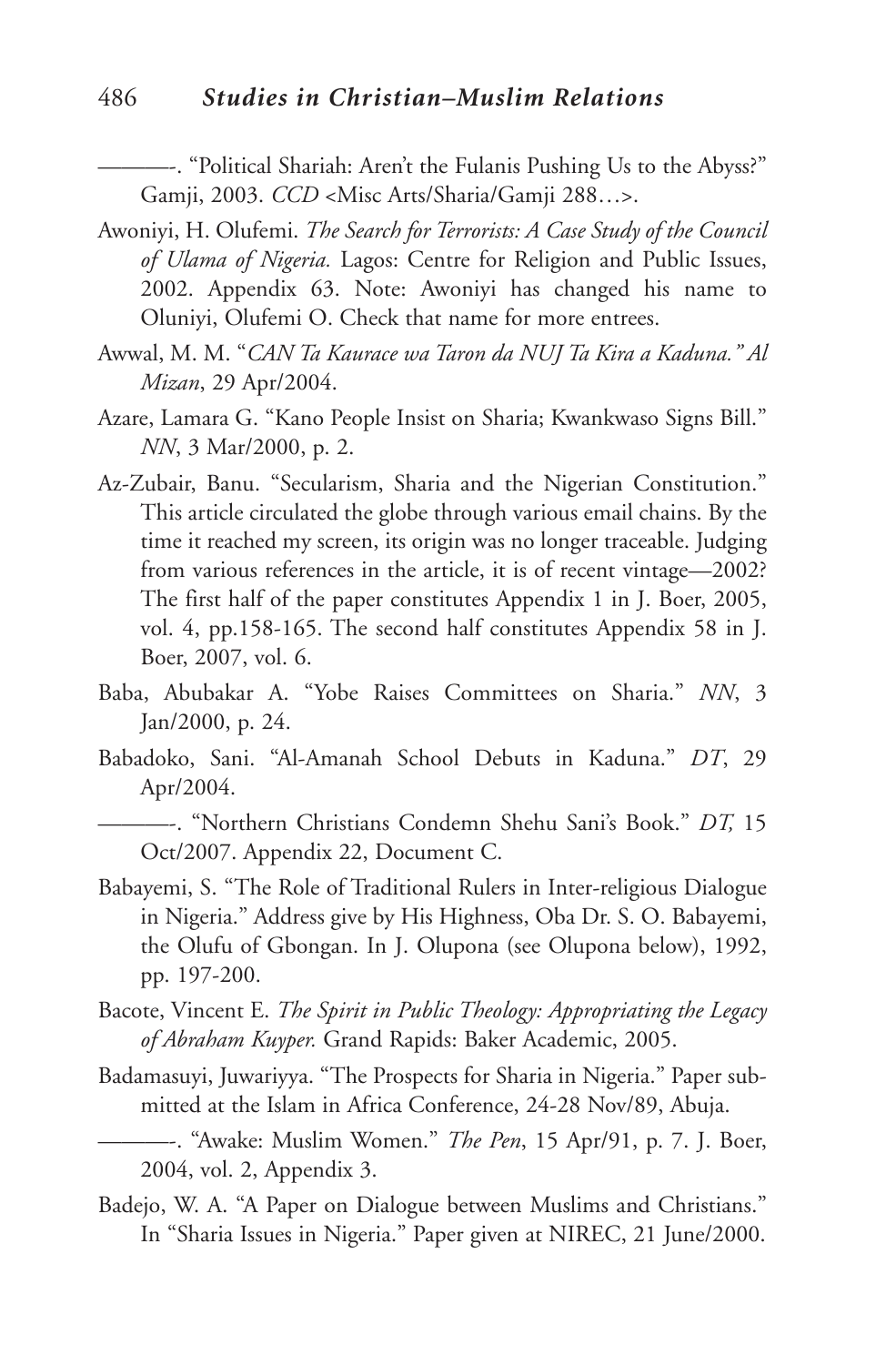- Bagudu, Nankin. "Plateau Peace Conference: Hopes and Gains." *LB*, Nov/2004, p. 3.
- Bahago, Haruna. "Don't Turn Other Cheek, Says Nigerian Archbishop." *Independent*, 28 Nov/2002.
- Baikie, Adamu. "Speech Delivered at the Launching Ceremony of CAN." Delivered in Kaduna, 10 Oct/87. In Christian Association of Nigeria (see below), 1989, pp. 37-47.
- Bako, Sabo. "World Recession and the Growth of Religious Intolerance in Nigeria." In J. Olupona (see below), 1992, pp. 147-176.
- Bakoji, Sukuji. "Anglican Church Establishes Centre for Islamic Studies." *DI*, 2 June/2003.
- ———-. "Muslim Groups Vow to Boycott Census If…." *DI*, 22 Aug/2005.
- Bakut, Simon Z. "The Southern Kaduna Question: Religious or Nationalistic (Ethnic) Conflicts?" 2 July/92. *CCD* <Final Essence Editions/Volume 3/Post-Publication Appendices/ S. Bakut Southern Kaduna Question—1992>.
- Bala, Salisu. "Sharia and Communal Conflict in Kaduna." Paper prepared for Arewa House, Center for Historical Documentation and Research, ABU, Kaduna, 2000. *CCD* <Misc Arts/State by State/Kaduna/Salisu…>.
- Balogun, K. A. "Secularity or Multi-Religiosity of the Nigerian State." *Religions: A Journal of the Nigerian Association for the Study of Religions,* Dec/86, pp. 58-68.

———-. "Religious Fanaticism in Nigeria: Problems and Solutions," pp. 178-191. Paper found in a collection of papers that has all the earmarks of a conference of the Nigerian Association for the Study of Religons. However, all bibliographical details are lost. An educated guess places the date at about 1990.

- *Banner, The.* "Iranian President Condemns Religious Violence, Seeks Interfaith Dialogue." 17 Dec/2001, p. 13.
- Banwat, Godfrey. "Sharia Is Abnormal." *LB*, Feb/2004, pp.16-17.
- Bapman, Linus. "Christian-Muslim Dialogue Action Plan." *The Catalyst*, vol. 1, no. 1, Nov/98-Apr/99, p.18.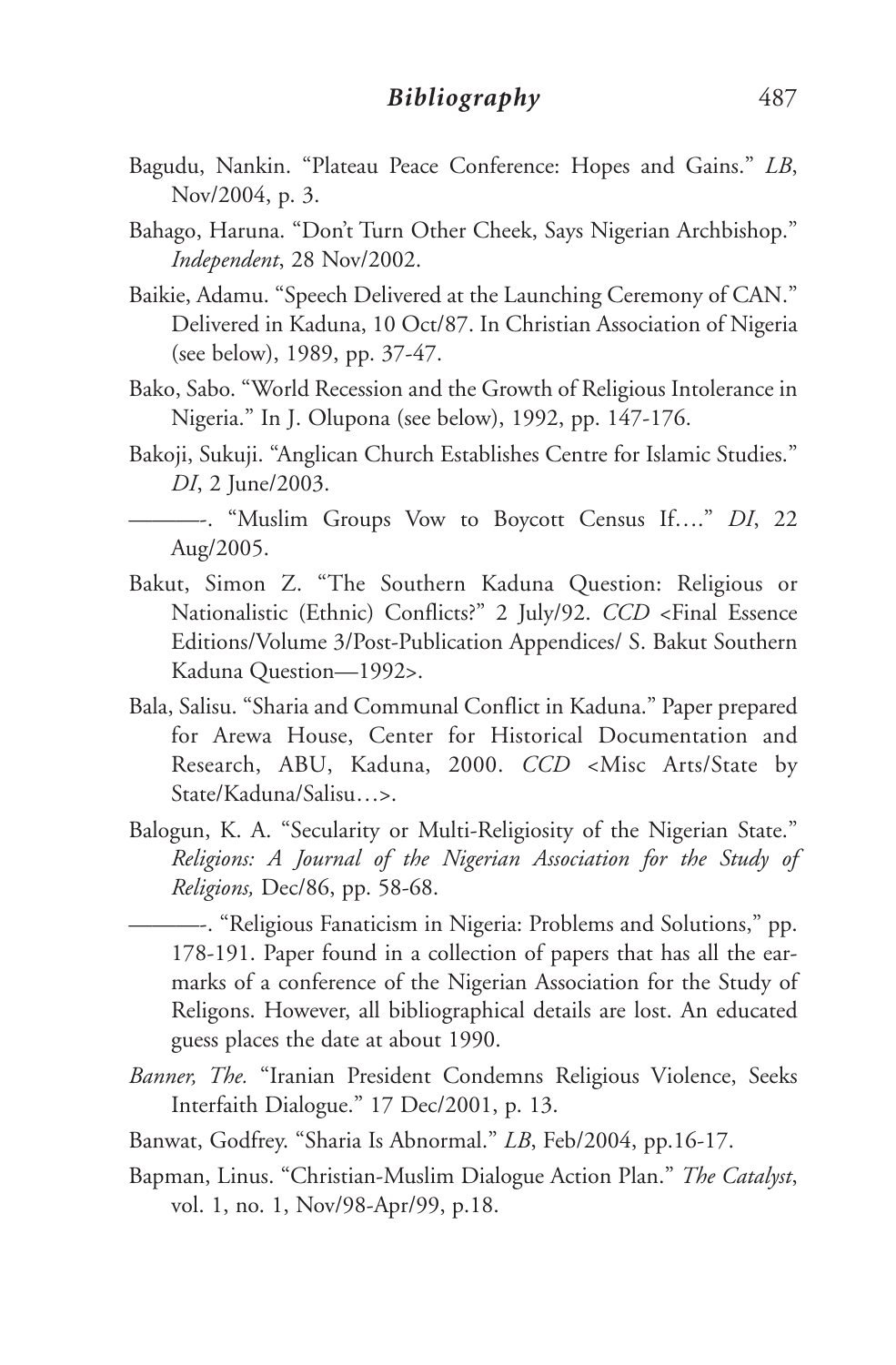- *Barnabas (Aid) Fund*. "Muslim Leader Argues For Tolerance For Apostates From Islam." 25 Aug/2006. *CCD* <Misc Arts/Conversion/2006-08- 25 L. Safi: Must Allow Conversion>.
	- ———-. "Islam and Truth." May-June/2007, pp. i-iv. *CCD*, <Misc Arts/ Wholism/ Islamization of Knowledge>. *Note:* For a treasury of resources about Christian issues with Islam, human rights, conversion, country-by-country news, etc. go to <www.barnabasfund.org>. *Barnabas Aid* is the bi-monthly magazine of the Fund and is available on the internet.
	- ———-. "Non-Muslims under Islam." Mar-Apr/2008, pullout supplement.

———-. "Exaggerated Convert Figures Could Cost Lives." July-Aug/2008, pp. 12-13. Appendix 93.

- ———-. "*Da'wah—*Islamic Mission." July-Aug/2008, pull-out supplement. *CCD* <Misc Arts/*Da'wah*/*Da'wah* in the West>.
	- ———-. "Reforming the Apostasy Law: A Way Forward." Sept-Oct/2008. *CCD* <Misc Arts/Barnabas/2008-09 Reforming Apostasy Law>.

———-. "Muslim Demographics and Europe." Nov-Dec/2008, pull-out supplement. *CCD* <Misc Arts/Other Countries/West/2008-11…>.

———-. Prayer booklets and other miscellaneous documents, including: *Free to Choose: The Cost of Conversion*. N.d.

- Barnabas Focus Update. "Islamic Parties Pledge to Enact Blasphemy Law." Jan/2009. *CCD* <Misc Arts/Blasphemy/2009-01 Bangladeshi Blasphemy Law>.
- Barnes, Kiser D. "The Principle of Justice in Religion and Law: the Basis of Religious Harmony." In J. Olupona (see below), 1992, pp. 54-69.
- Bashir, Ibrahim. "I Won't Die for Nigeria." Gamji, May/2007. *CCD* <Misc Arts/Gamji/Gamji 311>.
- Bassey, Okon. "Sultan: I'll Partner CAN to End Religious Crisis." *TD*, 15 May/2007. Appendix 56.
- Basson, Andrew. "Multi-faith: the Beginning of Intolerant Tolerance?" *CC*, 25 July/ 2005, p. 5.
- Bavinck, Herman. *Christelijke Wereldbeschouwing*. Kampen: Kok, 1913.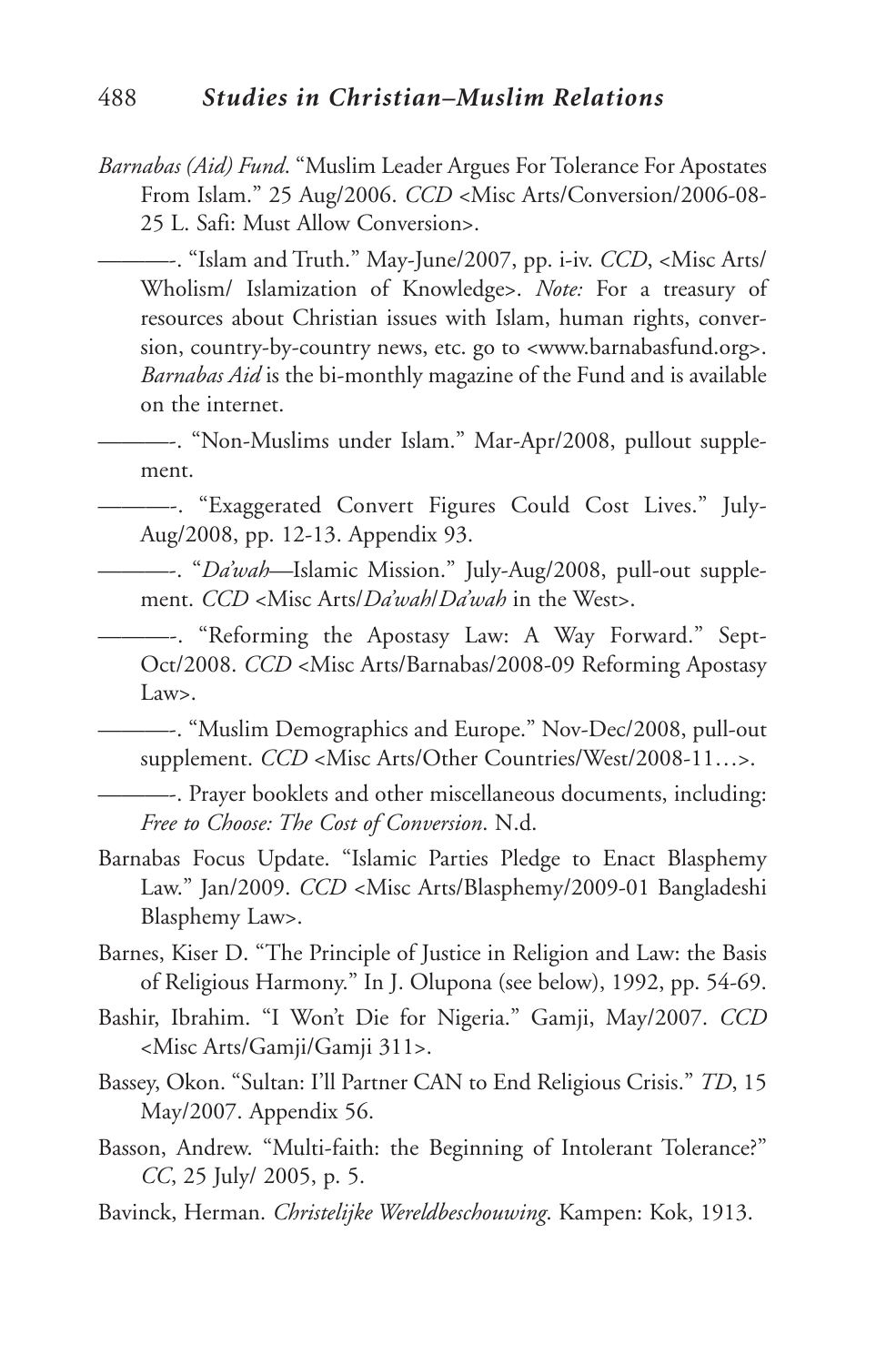- Bello, Abdullahi U. "The Islamic Movement: Revisiting the Issue." Aug/2003. Appendix 21.
- Bello, Emmanuel. "I Will Arrest *Daily Trust* Reporter—Dariye Threatens." *DT*, 8 May/2004.
- Bello, Ibrahim I. "Islam: Third World's Alternative." *The Pen*, 13 Jan/89, p. 13.

———-. *"Jamhuriyar Musulunci: Jiya da Yau." Alkalami,* 3 Mar/89, p. 9.

- ———-. "True Decolonization Lies in Islamization of Knowledge—Dr. Omar Bello." *The Pen*, 7 Apr/89, p. 16.
- ———-. "Emir of Kano Recommends Abdullahi Fodi's Book for Religious Tolerance." *The Pen*, 27 Oct/89, p. 16.
	- ———-. "Muslims Now Await AFRC—Tureta." *The Pen*, 16 Dec/89, p. 16.
- Bello, Omar. "Muhammad Bello's Ideal of Criminal and Political Justice." In S. Khalid Rashid (see below), 1986, pp. 28-41.
- Benjamin, Godfrey. "Archbishop Brokers Peace at Booklet Presentation." *LB*, Feb/2006, p. 5.
- Berger, Peter L. (ed.). *The Desecularization of the World: Resurgent Religion and World Politics.* Grand Rapids: Eerdmans, 1999.
- Berkhof, Louis. *Systematic Theology*. Grand Rapids: Eerdmans, 1941.
- Berkouwer, Gerrit C. *The Providence of God*, trans. Lewis Smedes. Studies in Dogmatics. Grand Rapids: Eerdmans, 1952.
- Berman, Harold J, ed. *Talks on American Law: A Series of Broadcasts to Foreign Audiences by Members of the Harvard Law School Faculty.* New York: Random House, 1973.

———-. *The Interaction of Law and Religion.* Nashville: Abingdon Press, 1974.

———-. "Religious Foundations of Law in the West: An Historical Perspective." Reprint from *The Journal of Law and Religion*. Summer, 1983, vol. 1, no. 1.

———-. "The Religious Sources of General Contract Law: An Historical Perspective." *The Journal of Law and Religion.* 1986, vol. 4, no. 1, pp. 103-124.

Bidmos, M. A. "*Da'wah* in Africa and the Question of Methods." Paper presented at the International Conference on Islam in Africa, held at Abuja, 24-28 Nov/89.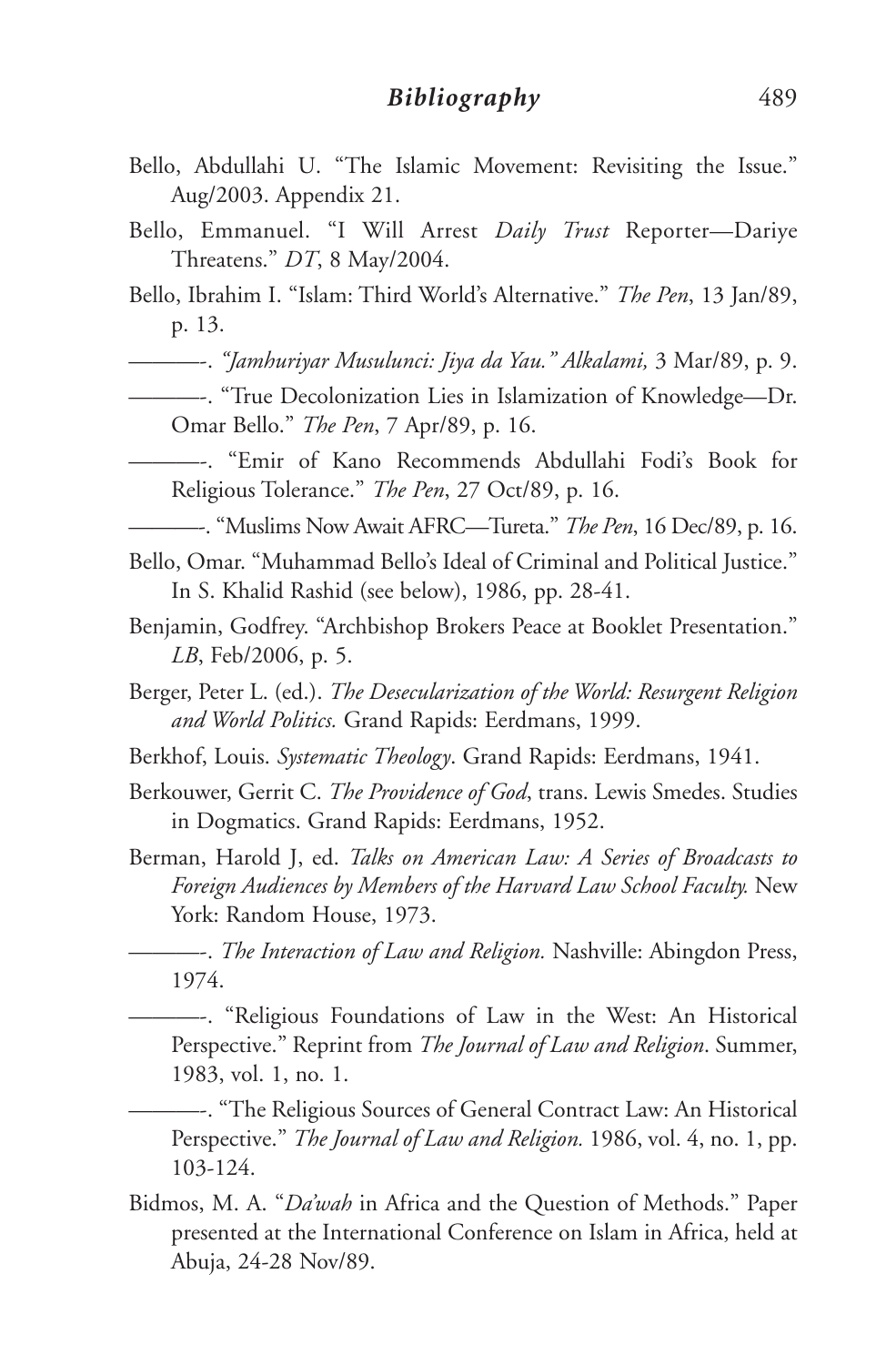———-. "Islam in Nigeria: Perception and Practices." *Al-Madinah*, 2 Nov/95, p. 22.

- Binji, Aminu M. "For True and Sincere National Rebirth." *NN*, 31 Oct/99, p. 5. J. Boer, 2007, vol. 7. Appendix 1.
- Binji, Haliru. "How Islamic are Nigerian Laws?" Paper delivered at the Culture Seminar by the Faculty of Law, Institute of Administration, ABU, Zaria, 15 Apr/77.
- ———-. "Appendix 2: Keynote Address." In Rashid, 1986 [see below], pp. 215-221.
- Birniwa, Abdullahi. "*Waiwayen Halayen Rayuwa a Arewa—Musulunci ko Al'ada?" Alkalami*, 9-23 Dec/88, p. 3.
- Bitrus, Bala A. "Niger, Kebbi Adopt Sharia." *NN*, 17 Jan/2000.
- Blair, David. "Saudi King Sends Strong Reform Message." *VS,* 16 Feb/2009*. CCD* <Misc Arts/Other Countries/Asia/Saudi/2009-02- 16 King Wants Reform>.
- Bobboyi, Hamid. "Secularism and Islam in Nigeria: The Historical Perspective." *The Pen*, 13-27 Jan/89, p. 5.
- Bodansky, Yossef. *Bin Laden: The Man Who Declared War on America.* Roseville, California: Prima Publishing, 1999.
- Boer, Jan H. *Missionary Messengers of Liberation in a Colonial Context: A Case Study of the Sudan United Mission.* Amsterdam Studies in Theology I. Amsterdam: Rodopi, 1979.
	- ———-. *Missions: Heralds of Capitalism or Christ?* Ibadan: Daystar Press, 1984.
	- ———-. *Christianity and Islam under Colonialism in Northern Nigeria.* Jos: ICS, 1988.
	- ———-. *Wholistic Health Care of, for and by the People.* Jos: Wholistic Health Care Project, Christian Health Association of Nigeria, 1989.

———-. "Science without Faith Is Dead." An address originally delivered at the University of Ibadan. Jos: ICS, 1991. *CCD* <Boer Articles/ Faith and Science.

———-. *Caught in the Middle: Christians in Transnational Corporations*. Jos: ICS, 1992.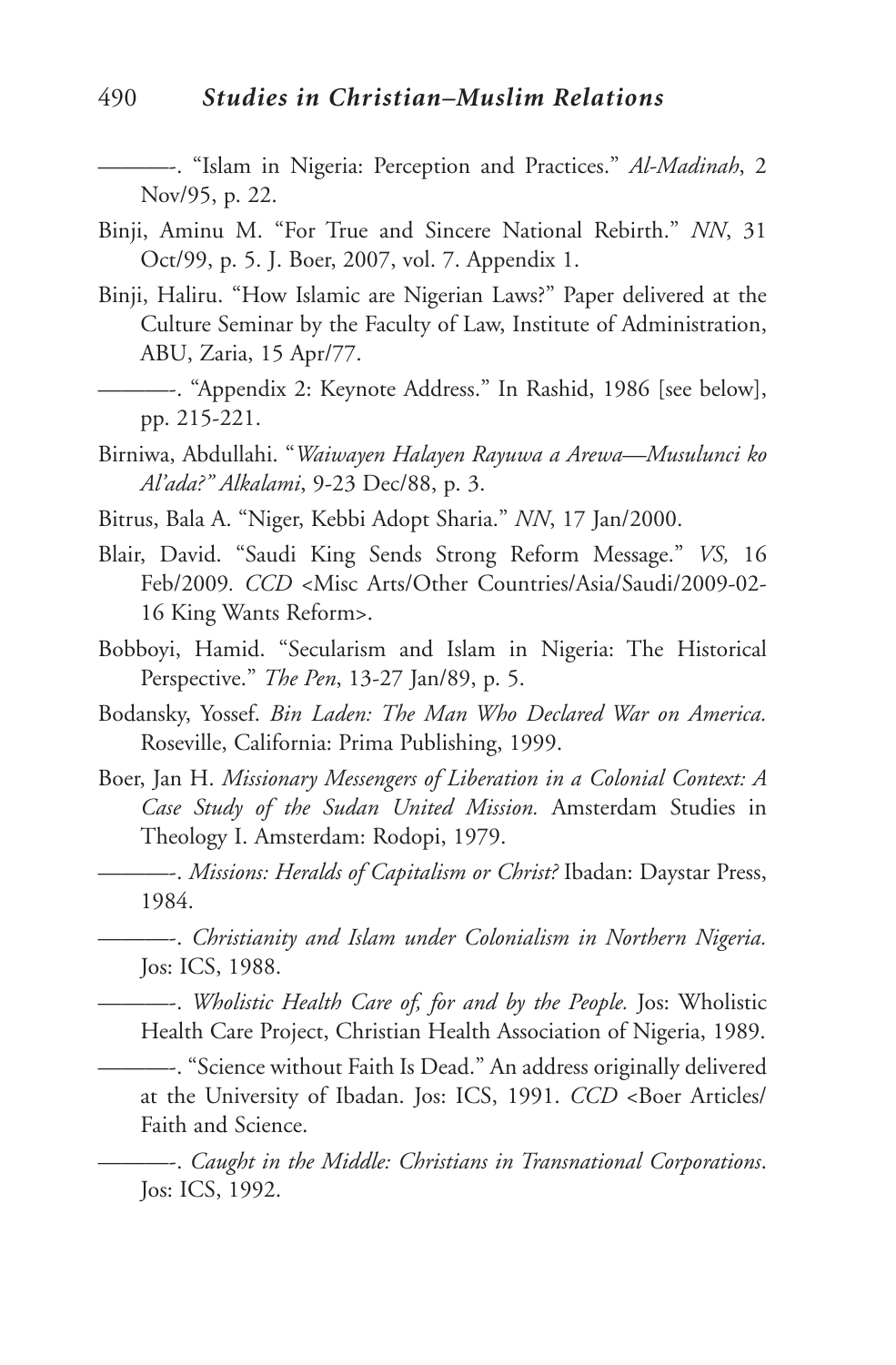———-. *The Prophet Moses for Today: 366 Social Biblical Meditations.* Jos; ICS, 1995. Appendix 75 contains six meditations from this book on *ethnocentrism*; Appendix 103, on *women.*

———-. "Old Wine in New Skins: An Old African Worldview in a New Church." *CC,* 5 June/98, pp. 10-11. See J. Boer, 2006, vol. 5, Appendix 7.

———-. *Studies in Christian-Muslim Relations*. 8 vols. Belleville, Ontario: Essence Publishing and Jos, Nigeria: More Books.

Vol. 1—*Nigeria's Decades of Blood*, 2003.

Vol. 2—*Muslims: Why the Violence*, 2004

Vol. 3—*Christians: Why This Muslim Violence*, 2004

Vol. 4—*Muslims: Why We Reject Secularism*, 2005

Vol. 5—*Christians: Secularism: Yes and No*, 2006

Vol. 6—M*uslims: Why Muslim Sharia Law*, 2007

Vol. 7—*Christians: Why We Reject Muslim Sharia Law*, 2008

Vol. 8—*Christians and Muslims: Parameters for Living Together*, 2009

———-. Appendices, all on *Companion CD* <Final Essence Editions/Volume 8>, all 2008. 1

- **1. Muslim Reactions to Christian Critique of Sharia (Part 1, Chapter 1).**
- 5. Muslims and Common Law. Muslims on Legal Pluralism.
- **6. Muslim Proposals and Solutions (Part 1, Chapter 2).**
- 7. BZ Muslim Revival and Education. Cluster of BZ Muslim Attitudes.
- 10. BZ Muslim *Da'wa* Issues.
- 16. BZ Muslim Dialogue Issues.
- 20. Majority and Census Issues.
- 23. BZ Muslim Views on Government and Economics.
- 32. BZ Muslim Security Concerns. BZ Muslim *Jihad* Issues.
- 33. BZ Muslims on Secularism. BZ Muslims on Unity.
- **35. Christian Proposals and Solutions (Part 1, Chapter 3).**
- 38. BZ Christians on Secularism.
- 39. The Christian Mood.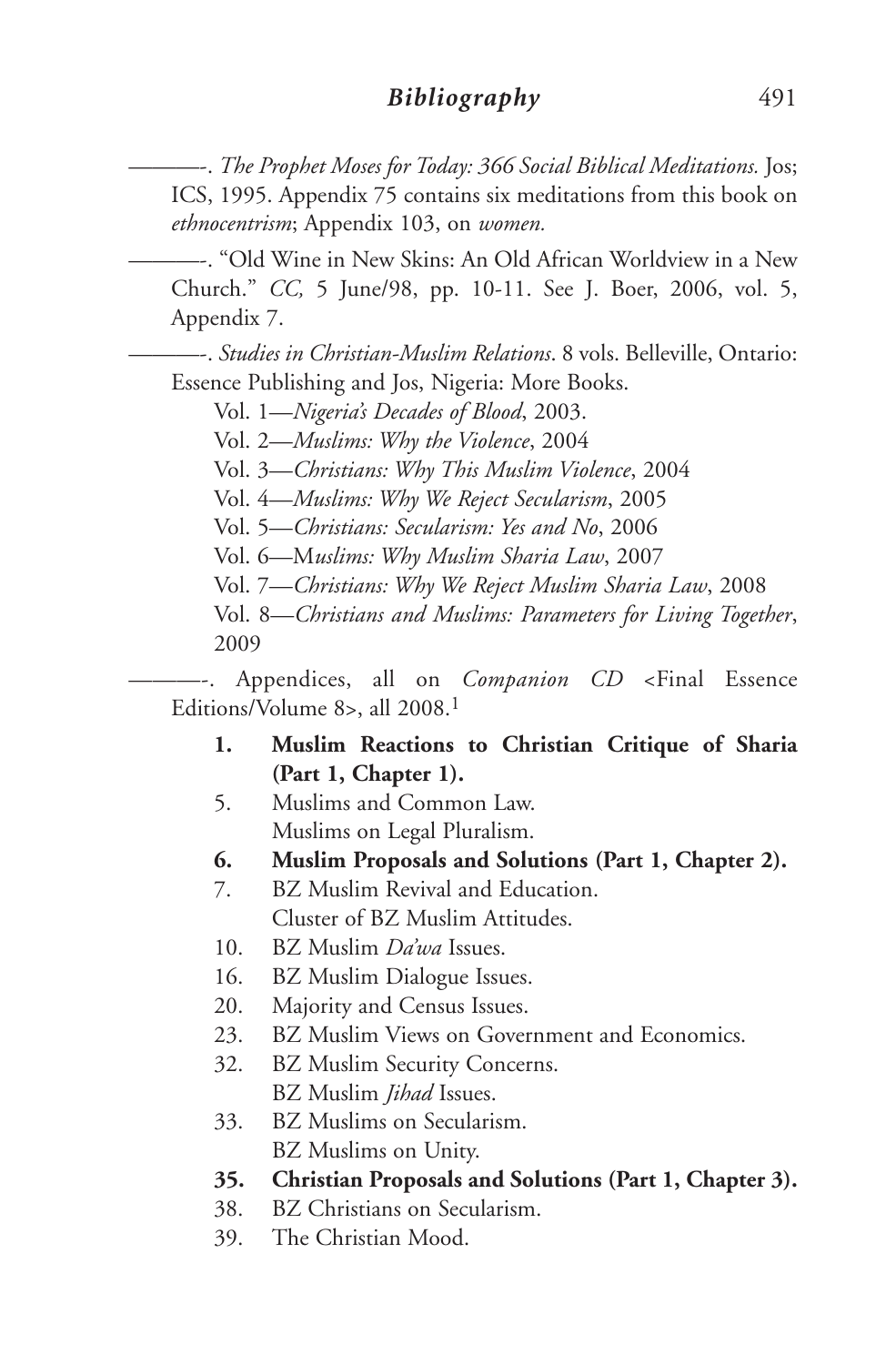- 41. BZ Christian Views on Politics.
- 45. BZ Christian Security Issues.<br>46. BZ Christian Proposals for G
- BZ Christian Proposals for Government.
- 48. BZ Christian Unity Concerns.
- 50. Syncretism and Trichotomy.
- 55. Southern States Embrace Muslims.
- 68. BZ Christians on Dialogue and Cooperation. HIV—Focus for Dialogical Action.

#### **Part 2, Chapters 1-11**

- 71. Quotations on Sphere Sovereignty.
- 73. Quotations on Pluralism.
- 74. Quotations on Collectivism/Communalism vs Individualism.
- 75. Reflections on Ethnocentrism. Fulani vs Vom Veterinary Institute. Yelwa Debacle from the Muslim Perspective.
- 77. Quotations on Church as Institute and Organism.
- 83. Christian Reformed Church.
- 85. Reflections on Utopia.
- 86. Consensus vs Party Politics.
- 92. Introducing Maguzawa.
- 102. Kano State Govt. vs CAN on School Uniforms.
- 103. Biblical Meditations on Women.
- 105. Study Guides.

———- and Ityavyar, Dennis (editors). *Wholistic Health Care*. Vols. 1 and 2. Jos: Wholistic Health Care Project, Christian Health Association of Nigeria, 1994.

- Bolt, John. *A Free Church, A Holy Nation: Abraham Kuyper's American Public Theology.* Grand Rapids: Eerdmans, 2001.
- Bostom, Andrew, G. "Islam's Universal Blasphemy Fatwa." FrontPageMagazine.com, 25 Feb/2008. *CCD* <Misc Arts/Conversion/2008-02-25 Apostasy Jihad Blasphemy>.
- Bramham, Daphne. "There's a Surprising Gulf between Who We Are and Who Represents Us." *VS*, 17 Nov/2008, p. A3.
- Bratt, James D. *Abraham Kuyper: A Centennial Reader*. Grand Rapids: Eerdmans, 1998.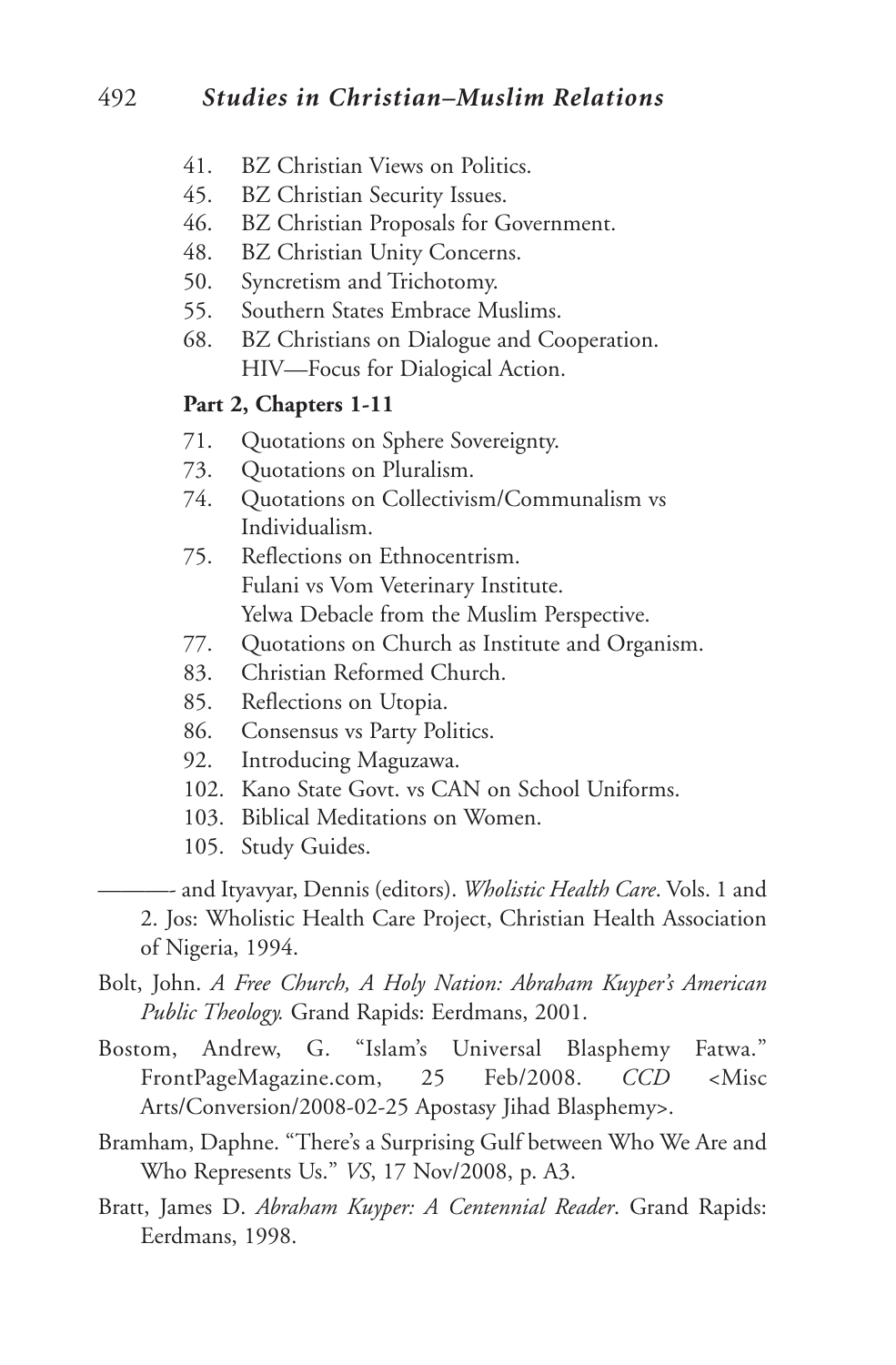British Broadcasting Corporation (BBC). "Nigeria's Katsina State Adopts Sharia." 1 Aug/2000. http://news.bbc.co.uk/1/hi/world/africa/ 860660.stm.

———-. "Sharia Compromise for Kaduna." 12 Oct/2000. http://news.bbc.co.uk/1/hi/world/africa/969153.stm.

———-. "Islamic Institute Blesses Interest." 18 Nov/2002. *CCD* <Misc Arts/Business/Banking/2002-11-18…>.

———-. "Muslims Seek Nigeria Clash Probe." 5 May/2004. http://newsvote.bbc.co.uk /mpapps/pagetools/print/news.bbc.co.uk/ 1/hi/world/africa/3683015.stm.

———-. "Sharia Police Block Women's Rally." 19 Jan.2009. *CCD* <Misc Arts/Women/2009-01-19 Kano Blocks Divorced Women Demonstration>.

- Bugaje, Usman M. "Politics: Philosophy and Goals." In I. Sulaiman and S. Abdulkarim (see below), 1988, pp. 24-32.
- Buhari, Muhammadu. "Fourth Annual Sir Ahmadu Bello Memorial Lecture: Leadership and Accountability in a Period of Moral Crisis." In *Vanguard*, "Buhari on Democracy and Religion," 24 Apr/2003. *CCD* <Misc Arts/Heads of State/Buhari/2003-05-01 Democracy and Religion>.
- Buhari, Reuben. "CAN to Monitor Politicians." *TD*, 23 Dec/2006. *CCD* <Misc Arts/Christian Association of Nigeria/2006-12-23 CAN Politicians Muslims>.
- Buremoh, Grace. "Polygamy and the Church." *TC*, 1/97, p. 15.
- Byang, Danjuma. *Sharia in Nigeria: A Christian Perspective*. Jos: Challenge, 1988.
- Byfield, Link. "First Principles: A Weekly Commentary." Edmonton: Citizens Centre for Freedom and Democracy. <www. ccfd.ca>.

———-. "You've Heard of 'Junk Science.' Now Consider 'Junk Law.'" "First Principles …," (above), 15 Jan/2008. *CCD* <Misc Arts/Human Rights/2008-01-15 Centre for Citizens…>.

- *Calgary Herald*, editorial. "World Should Protest Latest Saudi Travesty." Republished in *VS*, 20 Mar/2009
- Canadian Press. "Muslims Urged to Act Well in Adopted Countries." *VS*, 15 June/2006.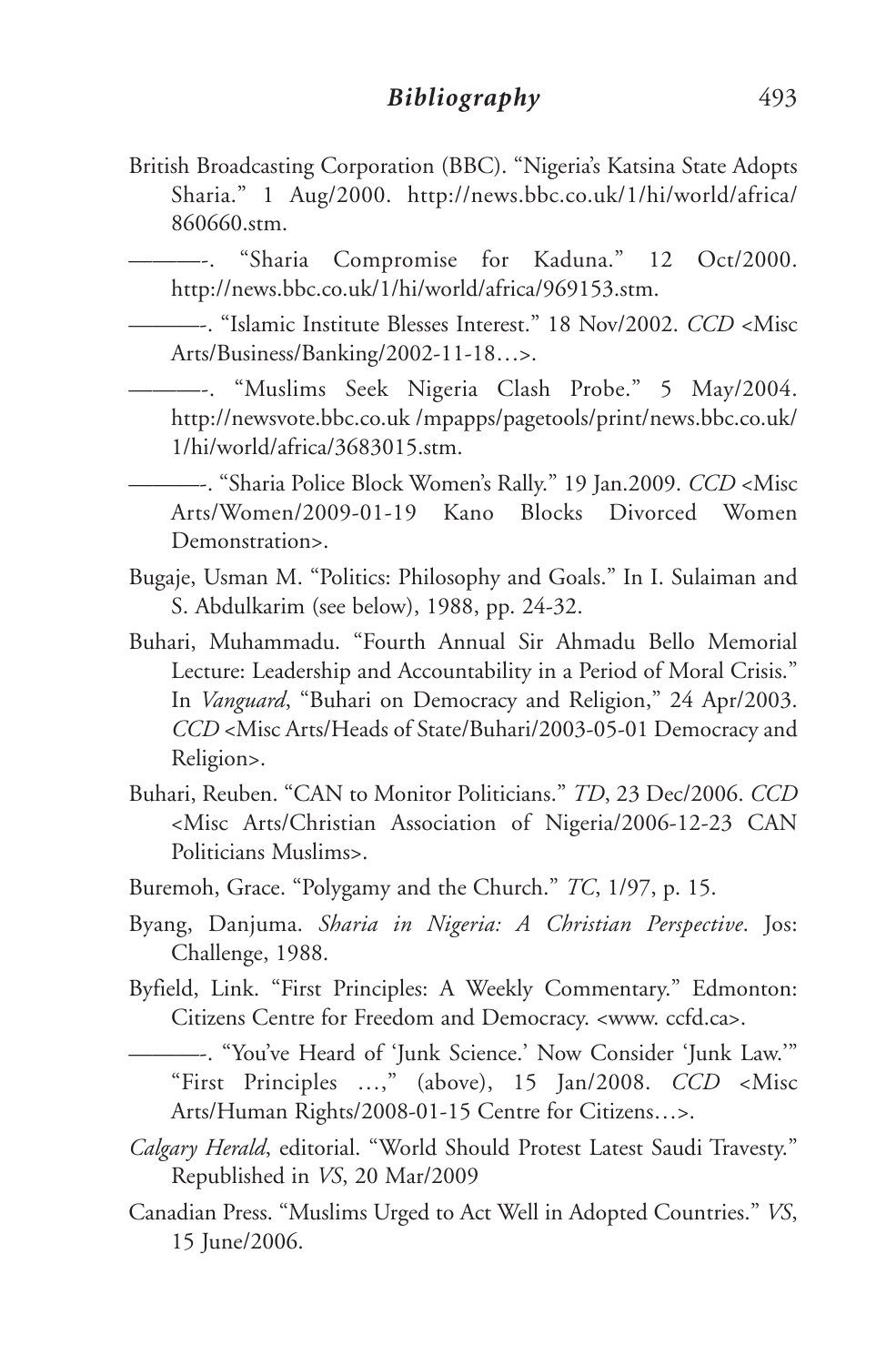- Catholic Information Service for Africa (CISA). **"**Nigeria: Archbishop of Abuja to Head National Ecumenical Body." 22 June/2007. *CCD* <MiscArts/ Onaiyekan/ 2001-03-23 Onaiyekan>.
- Chandler, Paul-Gordon. "Can a Muslim Be a Follower of Christ?" The Arresting Story of a Devout Believer." *Missions Frontiers*, July-Aug/2008, pp. 11-14. *CCD* <Misc Arts/ Conversion/2008-07 A Muslim Christian>.
- Channer, David and others. *The Imam* & *the Pastor*, a DVD Documentary. London: FLT Films, 2006. See websites www.fltfilms. org.uk, www.ca.iofc.org and www.us.iofc.org.
- Christian Association of Nigeria (CAN), Ten Northern States. "The 1987 Kaduna Religious Disturbances: A Modern-Day *Jihad* Inflicted on Nigeria." A CAN Release, 1987.
- ———-, 2nd General Assembly. "Communique issued by CAN at the 2nd General Assembly held in Kaduna from 15-17 November, 1988." *TC*, 1/89, pp. 22-23. *CCD* <Final Essence Edition/ Vol. 8/ Appendices/ Proposal Appendices/CAN Religion in a Secular State—1988>.

———-, Northern Zone. *Leadership in Nigeria*. Enlightenment Series no. 1. CAN Publicity: n. p., n.d.. (1989?).

———-. Northern States and Abuja. CAN AZ Miscellaneous Documents—2000-2001. *CCD* <Misc Arts/Christian Association of Nigeria/CAN AZ …>. Includes:

—Minutes of 17 May/2000.

—Communique, 17 May/2000.

—Minutes of 5 Sep/2000.

—"Sharia and Its Effects on Christians in the State." 28 May/2001.

———-, Plateau State Branch. Newsletter: "A Word from the Chairman," 2004.

Christian Community, ABU. "Release." 1987. Appendix E in CAN, 1987, pp. 24-30.

- *Christian Courier (CC).* "Nigerian State to Limit Application of Islamic Law." 13 Nov/2000, pp. 1-2.
	- ———-. "What Do a Billion Muslims Really Think?" 26 May/2008, p. 16.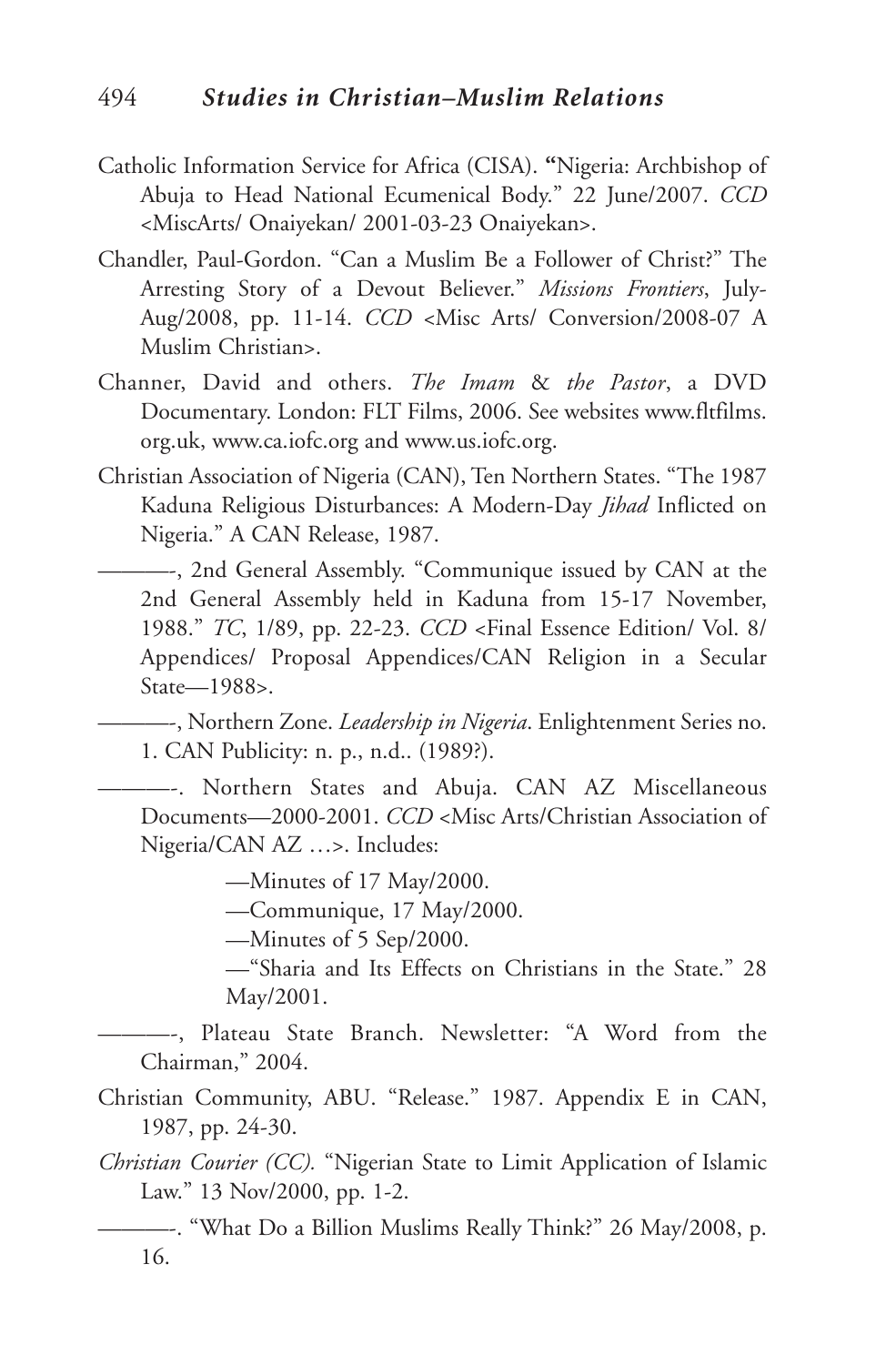- Christian Reformed Church (CRC). "Our World Belongs to God." A Faith Statement. Grand Rapids, Michigan: CRC Publications, 1987. For the full statement, see J. Boer, 2006, vol. 5, Appendix 18. See also Appendix 83 of this volume.
- *Christianity Today Online.* "Nigerian Archbishop Demands Justice." 20 Apr/2006. *CCD*. <Misc Arts/Dialogue/2006-04-06 Akinola>.
- Chukwulozie, V. C. "Christian-Muslim Relationship in Nigeria." A lecture, n.d., n.p.
- Chukwumerije, Okezie. "The Folly of Our Muslim Elite." Gamji, 2003.
- Church of Christ in Nigeria (COCIN), "Communique Issued at the 60th Session of the General Church Council of COCIN, Held at the Headquarters Church, Jos, Plateau State, 12 Nov/2004. *LB*, Nov/2004, p. 6.
- Citizens for Public Justice. <www.cpj.ca>.
- Clemenger, Bruce J. "Griffioen Lectures Capacity Crowd." *Perspective,* Newsletter of the Institute for Christian Studies, Toronto, Feb/91, p. 3.

———-. "Meeting President Ahmadinejad of Iran." *Faith Today*, Nov-Dec/2007, p. 14.

- Clouser, Roy A. *The Myth of Religious Neutrality: An Essay on the Hidden Role of Religious Belief in Theories.* Notre Dame: University of Notre Dame Press, 1991.
- Coggins, Jim. "UN Restricts Criticism of Islam." *BC Christian News,* May/2005. *CCD* <Human Rights/2005-05 UN Restricts…>.
- Committee of Concerned Citizens (CCC). *The Sharia Issue: Working Papers for a Dialogue.* A compilation of papers on the subject privately distributed. N.p: 2000.
- *Compass Direct.* "Nigeria: Christians Criticize Government Report on Religious Violence: State Officials Warn of More Attacks by Islamic Militants in 2005." 18 Jan/2005. Appendix 14.

———-. "Country Joins Islamic Development Bank." 23 June/2005. Appendix 26, 6th article in the file.

———-. "Church in Jos Faces Constant Threats, Damage." 20 June/2006. *CCD* <Misc Arts/State by State/Plateau/2006-06-06 Gangare>.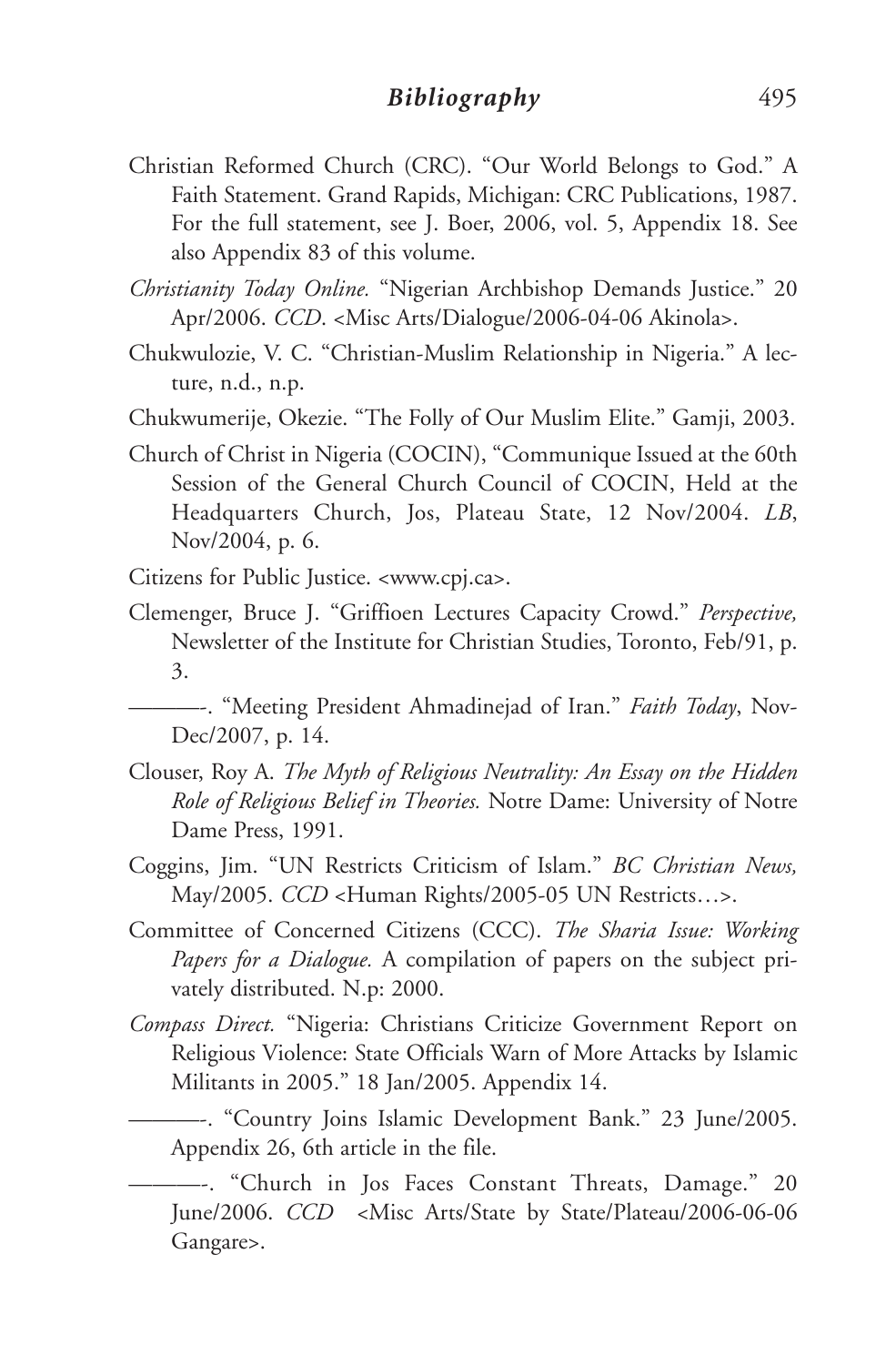Council of Ulama of Nigeria. "The Kaduna State Religious Riot: The Facts Nigerians and the World at Large Must Know—A Rejoinder." *NN*, 8 Jul/92, pp. 10-11. *CCD* <Final Essence Edition/Volume 2/Vol 2 Appendices/1992-07-08 Council of Ulama>.

———-. Press Statement: "Zamfara Islamic State: A Welcome Development." *NN*, 7 Nov/99. J. Boer, 2007, vol. 6, Appendix 26.

- Cunningham, Victoria. *Justice Achieved: The Political Struggle of Independent Schools in British Columbia.* Vancouver: Federation of Independent School Associations in British Columbia, 2002.
- Dada, Kolawole. "Bishop Warns on Sharia Application." *NN,* 3 Nov/99, p. 21.
- Dada, Peter A. "Archbishop of Abuja to Head National Ecumenical Body." CISA, 26 June/2007. *CCD* <Misc Arts/Christianity/Roman Catholic/Onaiyekan/2001-03-23>, 3rd Document in the file.
- Dadi, Mu'az M. "Sharia Will Guarantee a Better Nigeria." *AM*, 15-21 Mar/2000. J. Boer, 2007, vol. 6, Appendix 17,
- *Daily Champion*. "Muslims Kidnap Children in Sokoto" [My own title]. 27 Mar/2007. *Companion CD* <Misc Arts/State by State/Sokoto/2007-03-14 Muslims Kidnap Children>. 2nd Document in file.
- *Daily Independent (DI)*. "Igbo In Kano Praise Skekarau Over Azuka's Appointment." 17 Sep/2007. *CCD* <Misc Arts/State by State/Kano/2007-09-17 Shekarau Appoints Ibo>.
- *Daily Triumph (D/Triumph)*. "Sharia: Bauchi to Flush out Corrupt Judges." 2 May/2005. *CCD* <Misc Arts/Sharia/Bauchi 2005-05-02>.

———-. "Judge Decries Non-Ratification of Sharia Sentences." 13 May/2005.

———-. "BUK Introduces Dressing Code, Matriculates 4,000 Students." 8 Jan/2007. *CCD* <Misc Arts/Women/Fashion and Hijab/2007-01-08 BUK Dress Code>.

———-. "FCT Minister to Make Security a Priority." 31 July/2007.

- ———-. "Yar'adua to Address NIREC." 17 Oct/2007. *CCD* <Misc Arts/Dialogue/NIREC/ 19 Oct/2007>, second article in the file.
- *Daily Trust (DT*—including *Weekly Trust).* "Gov. Sani Tasks Muslim Professionals." 11 Aug/2003.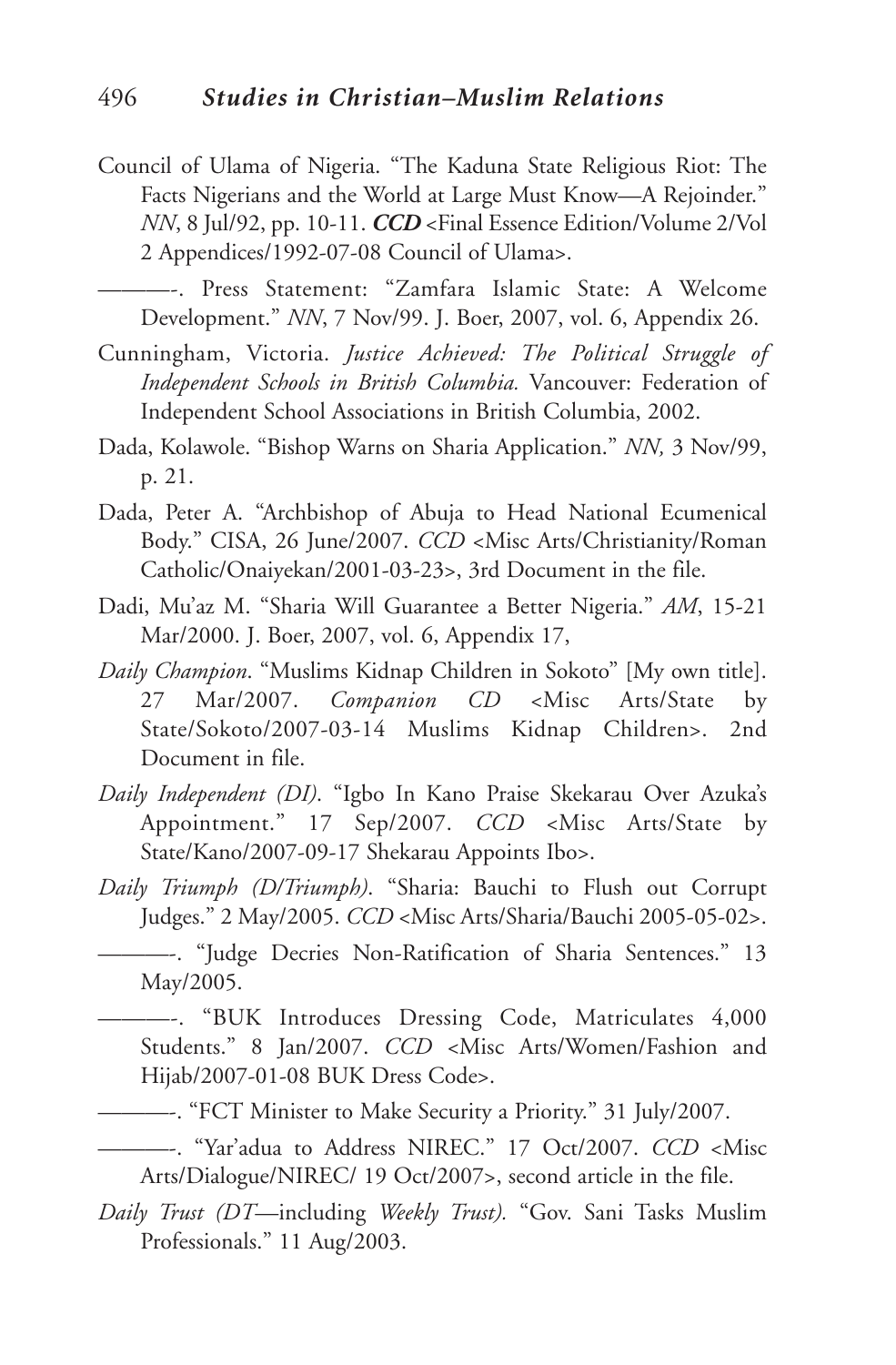- ———-. "IBB Condemns Plateau Crisis, Sues for Peace." 8 May/2004.
	- ———-. "60 Percent Unemployed Youths in Bauchi on Drugs." 18 June/2007.
- Dakake, David. "The Myth of a Militant Islam." In Joseph Lumbard (see below), 2004, pp. 3-38.
- Danbazau, Lawan. "Sharia: A Reminder to Nigerians." *NN*, 28 Nov/99.
- Danbinta, John G. Personal letters dated 22 May/2007 and 13 Nov/2007.
- Dandaura, J. Haruna. "Letter to Secretary of the Committee Appointed to Investigate the Religious Disturbance of 30th October, 1982." 3 Dec/82. *CCD* <Misc Arts/State by State/Kano…>.
	- ———-. Letter to Archbishop Peter Jatau, 10 Jan/83.
- Danfulani, Umar H. D. "Commentary." In P. Ostien (see below), 2005, pp. 275-292.
	- ———-. "The Jos Peace Conference and the Indigene/Settler Question in Nigerian Politics." **<**http://www.ascleiden.nl/Pdf/paper-Danfulani.pdf>. N.d. but 2005 at the earliest. *CCD <*Misc Arts/Indigene vs Settler/Danfulani…>.
- Dan Halilu, Ibrahim. "Re: Letter to My Muslim and Christian Friends." *DT*, 8 Mar/2003.
	- ———-. "The Rantings of Southern Kaduna Elders Consultative Forum." Gamji, Apr/2003.
- Dariye, Joshua. "Text of Broadcast Speech by His Excellency, the Executive Governor of Plateau State and the Khawun Mushere, Chief Joshua Chibi Dariye, Following the Lifting of the State of Emergency in the State on the 18th of November, 2004, and Presented on the 19th of November, 2004." *LB* Dec/2004, p. 9. For additional materials on Dariye, for starters do a search of his name on this *CCD,* on Google, www.independentonline.com and www.allafrica.com.
- Dauda, Aliyu. "The Dilemma Facing the Muslim Youths in Our Universities." *The Pen*, 1 July/88, p. 12; 15 July/88, p. 11.
- Dauda, S. Dauda. "The Politics of Religion and the *Lex Talionis.*" Gamji, Apr/2003.
- Dauda, S. T. "Christians Must Stop Running." *TC*, 4/92, p. 3.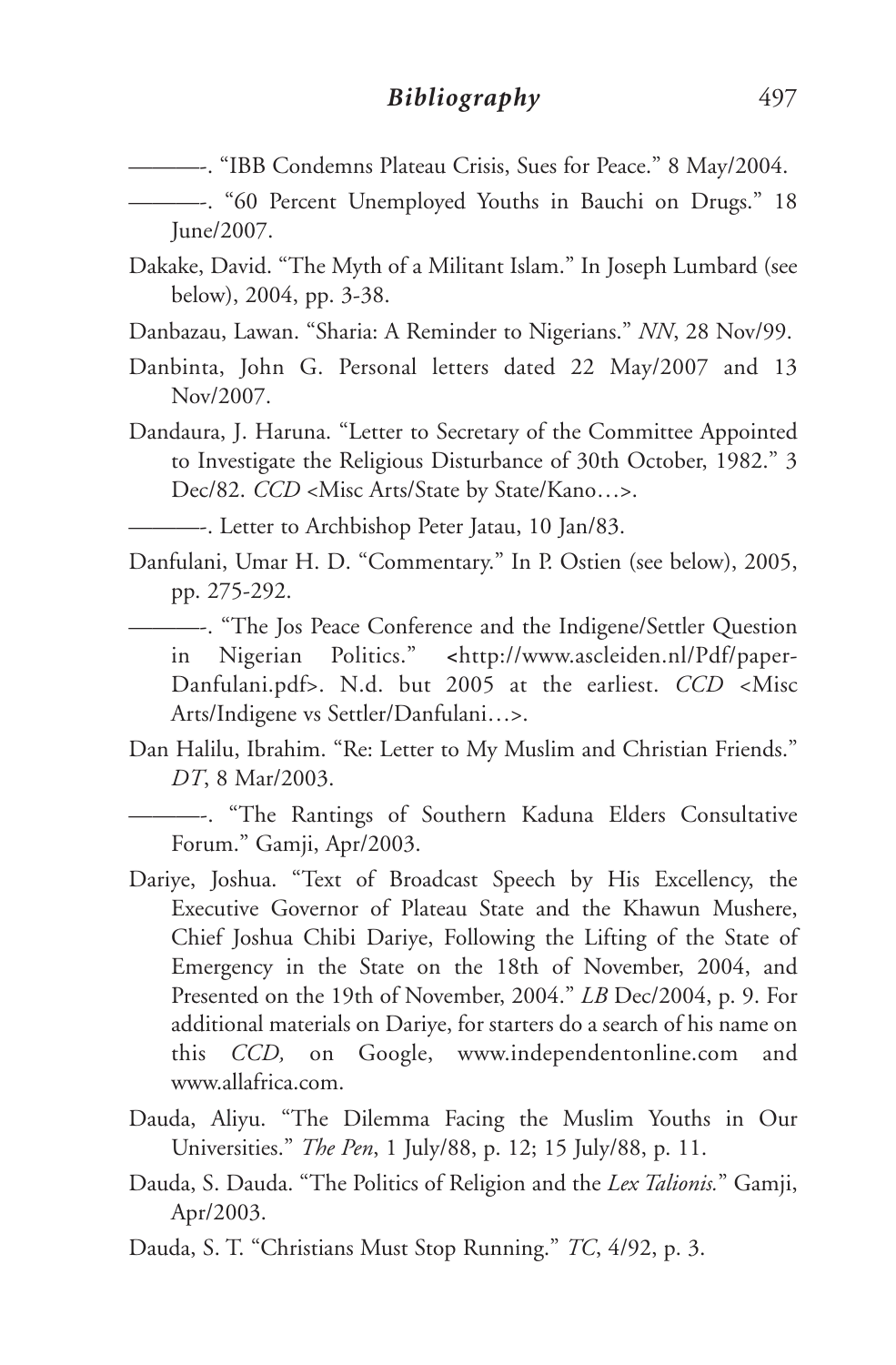- David, Kpang P. "Re. Middle Belt—The Unanswered Questions." *WT*, 29 June-5 July/2001, p. 13.
- Dawood, Hamzah A. "Between Reality and Fantasy." *NC*, 2 Nov/90, p. 10.
- De Gooyer, A. C. and Van Reest, Rudolf. *Kuyper the Geweldige…van Dichtbij.* Baarn, The Netherlands: Bosch & Keuning N.V., n.d. A few translated excerps found in *CCD* <Misc Arts/Kuyperian/….
- Debki, Bee. *TheTragedy of Sharia, Cry and the Voice of Masses: Kaduna Crisis from an Eye Witness.* Self-published, 2000. For Debki's recommendations see *CCD* <Final Essence Editions/Volume 8/vol 8—Part B/Proposal Solutions/Debki Recommendations>.
- Der Nederlanden, Harry. "Identifying the Enemy." *CC*, 27 Sep/2004, p. 4. Appendix 94.
- Dengerink, Jan. *The Idea of Justice in Christian Perspective.* Toronto: Wedge Publishing Foundation, 1978. *Note*: A digital version is available on <www. reformationalpublishingproject.com/paideiabooks>.
- Dickson, Prince C. "A Police Strike in an Unpoliced State (The Nigerian Police)." Gamji, 2006 (?). *CCD* <Misc Arts/Gamji/Gamji 316>.

———-. "The Nigeria Police: Going Nowhere Quickly." Gamji, n.d. *CCD* <Misc Arts/ Gamji/Gamji 316>.

———-. "An Igbo Reverend Sister, A Hausa Ulamah, and Killing in Allah's Name (Another Senseless Ethno-Religious Purge)." Gamji, n.d. *CCD* <Misc Arts/Gamji/Gamji 315>.

Director, Osa. "Sharia Akbar! Sharia Ak-bomb!!" *TELL*, 15 Nov/99, pp. 12-18.

———-. "It's Only the *Alkali* that Will Cut Your Hand." *TELL,* 15 Nov/99, pp. 19-21.

- Dodo, Chief D. D. "Understanding Christians and Muslims over the Adoption of the Full Scope of the Islamic Sharia Law in Nigeria." Paper presented at the First National Seminar of NIREC, 21-22 June/2000.
- Doguwa, Jibrin M. "*Shin Yaya Musulmi Za Su Kasance Masu Kwanchiyar Hankali?*" *Alkalami*, 14 Apr/89, p. 3.
- Doki, Abdullahi. "It Is Not Anybody Who Can Implement Sharia— Sheikh Ibrahim Zakzaky." *WT*, 8-14 Oct/99. J. Boer, 2007, vol. 6, Appendix 46.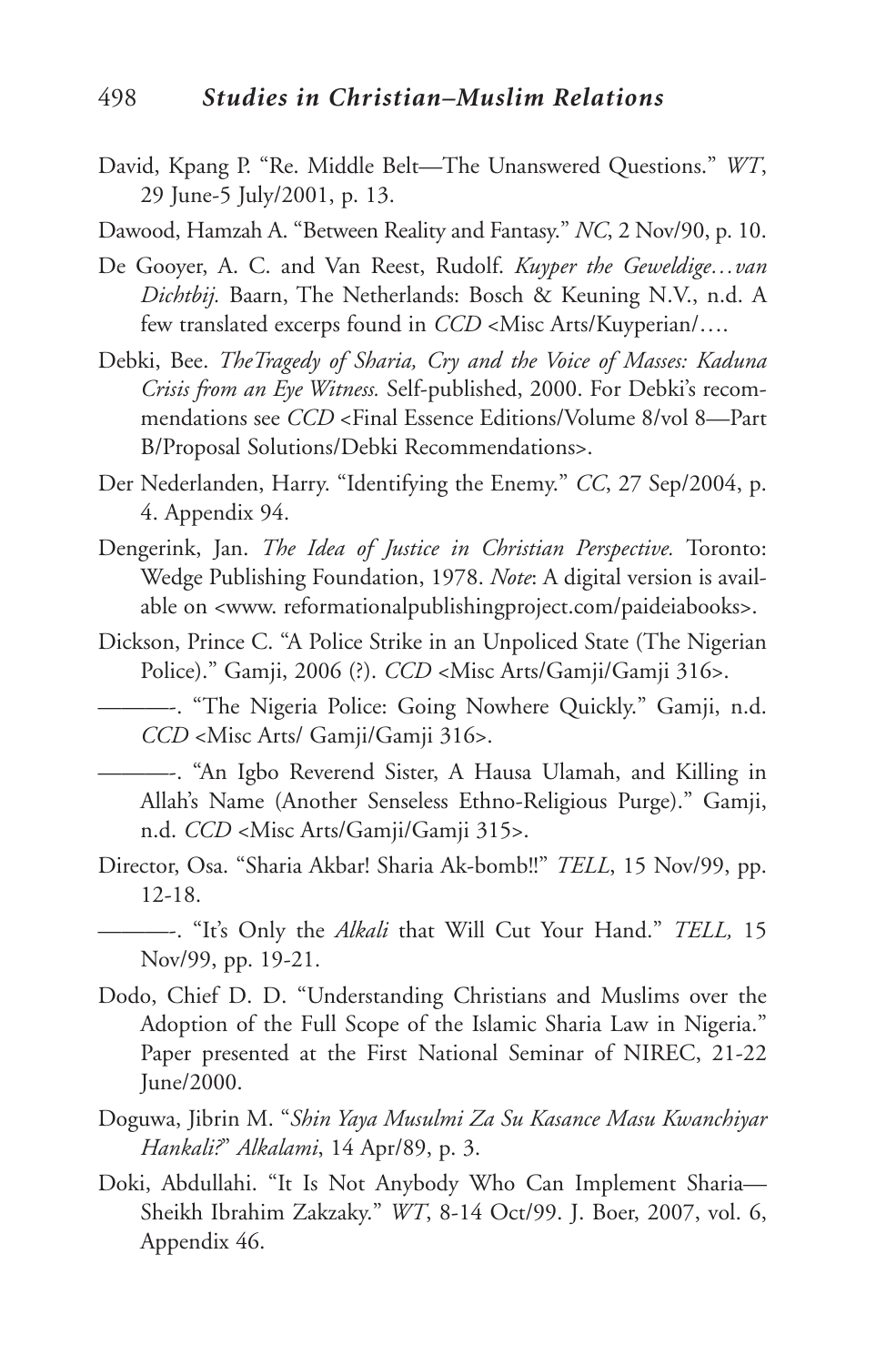- Dolom, Amunkitou. "CAN: Beyond Rhetorics." *TC*, 6/88, pp. 11, 15. J. Boer, 2004, vol. 3, <Appendices/Post-Publication Appendices>.
- Dooyeweerd, Herman. *A New Critique of Theoretical Thought. Vol. 3: The Structures of Individuality of Temporal Reality.* Trans. David H. Freeman and H. De Jongste. Amsterdam: H. J. Paris, 1957. *Note:* For further information about Dooyeweerd and for access to his written works, be sure to turn to <www. reformationalpublishingproject. Com/paideiabooks>.
	- ———-. *Roots of Western Culture: Pagan, Secular and Christian Options.* Transl. and eds. John Kraay, Mark Vander Vennen and Bernard Zylstra from *Vernieuwing en Bezinning om het Reformatorische Grondmotief.* Toronto: Wedge Publishing Foundation, 1979. *Note:* A digital version is available on <www. reformationalpublishingproject.com/paideiabooks>.
	- ———-. *A Christian Theory of Social Institutions.* Trans. Magnus Verbrugge. Ed. John Witte, Jr. La Jolla, California: The Herman Dooyeweerd Foundation, 1986.
- Dung, Dung L. "National Political Reform Conference: A Realistic Agenda?" *LB*, July/2005, p. 3. Appendix 37.
- Duru, Emeka A. and Nweje, Chukwudi. "Split the Core North—Mary Anfani Joe." *The Post Express*, 4 May/2001, pp. 20-21.
- Dykstra, Victoria. "Ayaan Hirsi Ali Urges Vigilance against Moral Relativism." *CC*, 23 Feb/2009, pp. 6-7.
- ECP Centre, "Islam: The Threat at the Door"—Theme of "Ignite Our Culture" Conference held at Burlington, ON, Canada, 20 Oct/2008. < http://NoApologies.ca >. *CCD, <*Misc Arts/Business/Banking/2008- 10-20 Sam Solomon vs Islamic Banking>.
- Edema, Adebanjo. *Christians and Politics in Nigeria.* Ibadan: Dodat Publications, 1988.
- Egbunu, Emmanuel. "I'm Going to See Jesus." *TC*, 1/89, pp. 10-13.
- Egwuatu, Peter. "Sharia Law Prevents Northern States Access to Capital Market." *Vanguard*, 10 June/2003.
- Ehusani, George. "Fanatics, Bandits and the Failure of the State." *Guardian*, 10 Dec/2002. See J. Boer, 2004, vol. 3, Appendix 13, pp. 306-309.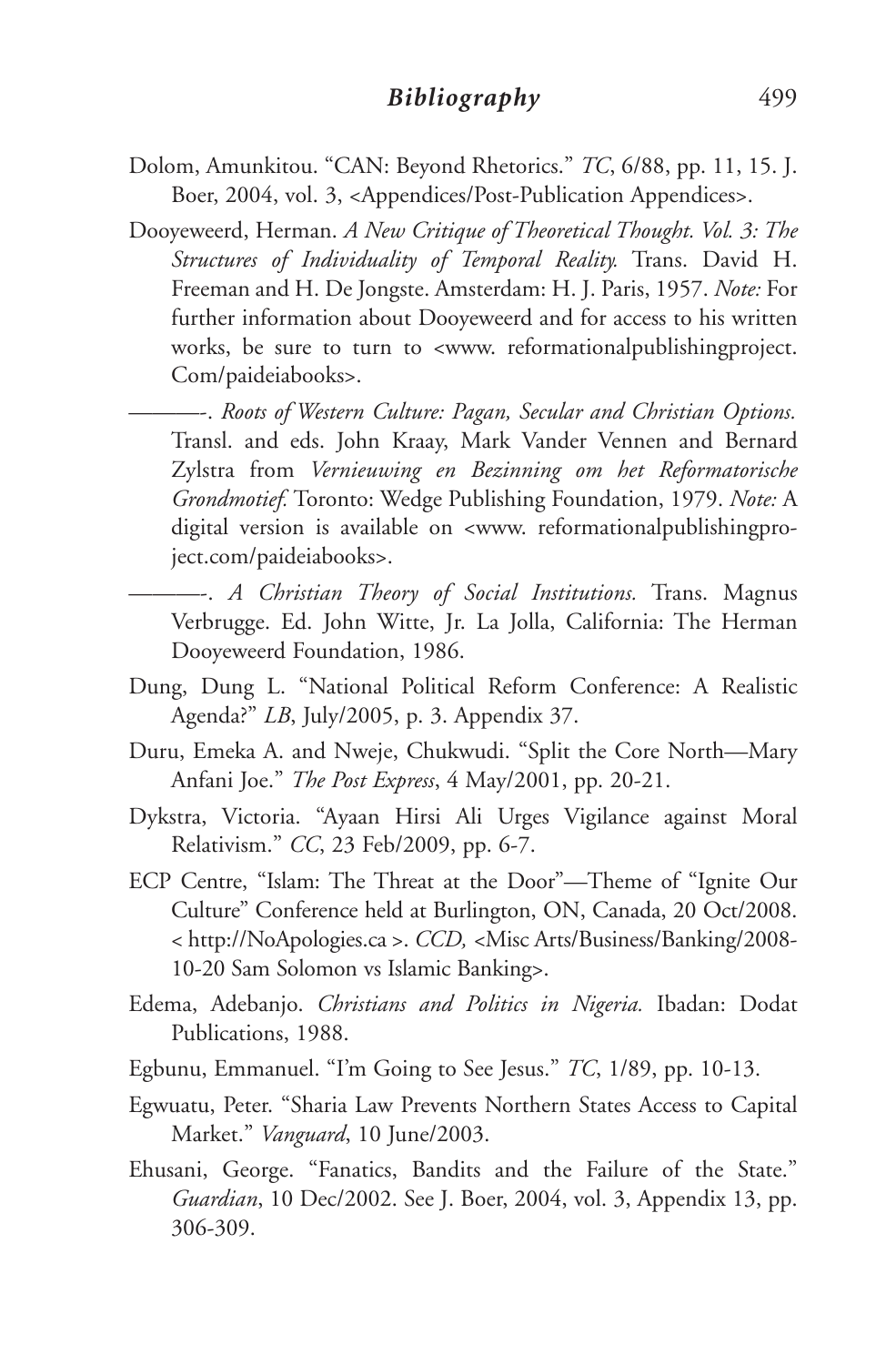- Ejiga, Baba. "Sharia and You." *NN*, 13 Nov/99, p. 12. J. Boer, 2007, vol. 6, Appendix 61.
- Ekwowusi, Sonnie. "The Sultan, CEDAW and Our Values." *TD,* 17 July/2007*.* Appendix 52.
- El-Ayadi, Malika. "*Marokkaanse vrouwen / De mannen onderdrukken ons, niet het geloof." Trouw*, 27 Sep/2002. *CCD* <Misc Arts/Women/2002-09-07 Moroccan Women>.
- Elmasry, Mohamed. "The Place of Women in Mosques Today." *The Friday Magazine*, 25 May/2007. E-magazine of The Canadian Islamic Congress. *CCD* <Misc Arts/ Women/2007-05-25 Elmasry-Women in Mosque>.
- El-Miskin, Tijani. "*Da'wa* and the Challenge of Secularism: A Conceptual Agenda for Islamic Ideologues." A paper delivered at the International Conference on Islam in Africa, Abuja, Nigeria, 24-28 Nov/89.
- ———-. "Inter-Religious Dialogue: Cordiality and Divine Love." In *Second International Conference….* (see below), 1995, pp. 67-72. Also published in *NS*, 1 Dec/95, p. 7.
- Engineer, Asghar A. "Sharia Punishments (*Hudud* Laws) and Nation-States." Mumbai, India: Institute of Islamic Studies, 5 Dec/2002. *CCD* <Misc Arts/Sharia/ Engineer>.
- ———-. *Islam: Challenges in 21st Century*. New Delhi: Gyan Publishing House, 2004.
	- ———-. "Attack on Taslima- Love of Islam or Love of Power? Mumbai, India: Centre for Study of Society and Secularism, 2007. Vol. 8, Appendix 18, Document no. 2.

———-. "Islam, Globalization and Challenges." In electronic series "Islam and the Modern Age," Mar/2008. Mumbai: Institute of Islamic Studies. *CCD* <Misc Arts/ Economics/2008-03 Islam and Globalization>.

Episcopal Conference of Africa and Madagascar [Roman Catholic]. "Communique Issued by the Symposium of Episcopal Conferences of Africa and Madagascar at the End of Its Pan-African Congress on Evangelisation and Its 14th Plenary Assembly in Dar-El-Salaam, Tanzania, 16th - 21st January, 2007." *CCD* <Misc Arts/ Christianity/Roman Catholic/ 2007-01-16 RC African Congress Communique>. See also J. Boer comments here as Document 2.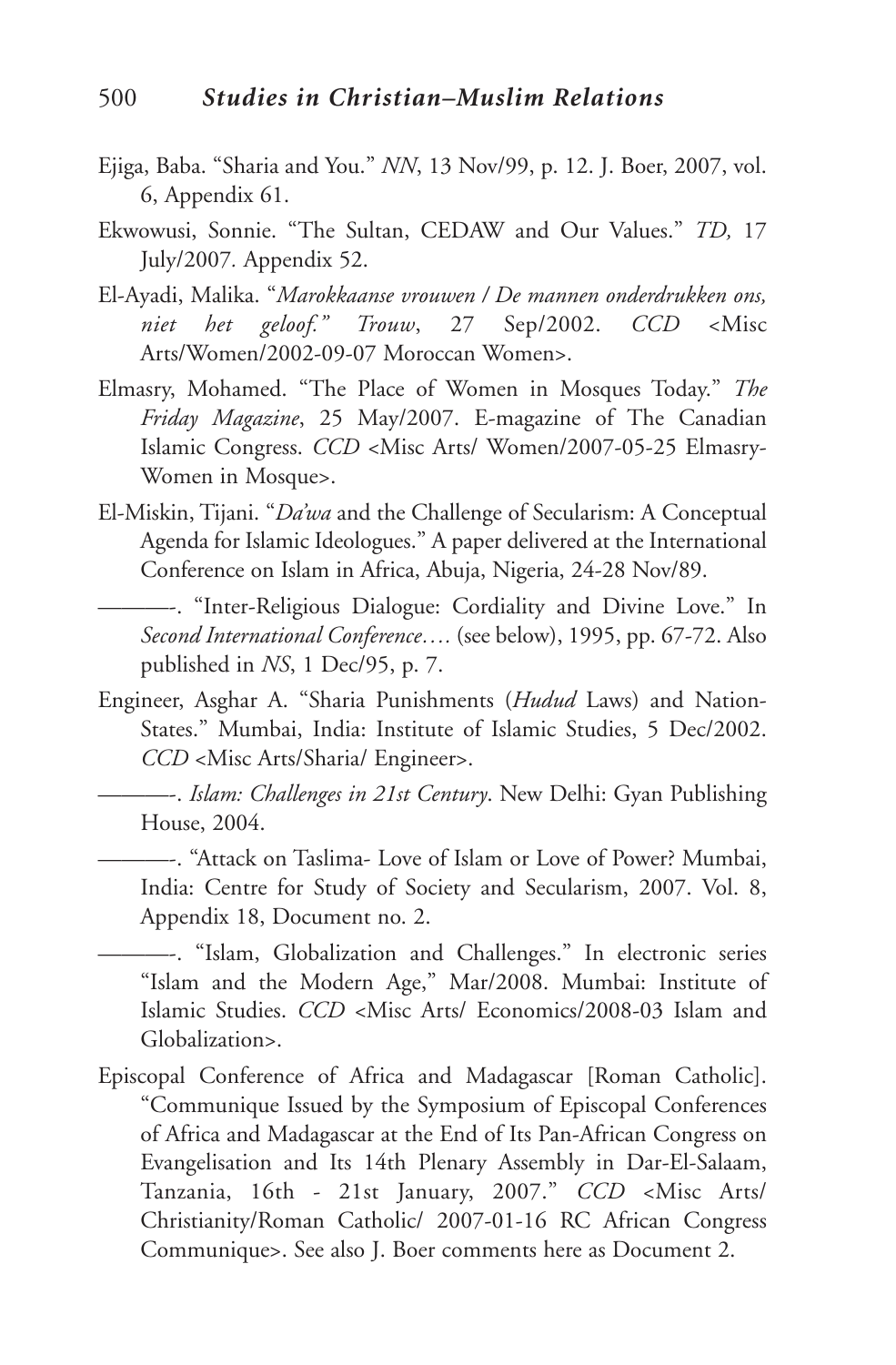- Evangelical Churches of West Africa (ECWA) and TEKAN. "TEKAN/ECWA Press Release." *Vanguard*, 31 Dec/94, p. 8.
- Eyube, Roli-Kes and Adekunle, Adebisi. "Let's Live in Peace—Obasanjo Appeals." *NN*, 2 Mar/2000, pp. 1-2.
- Eze, Chinedu. "Ebonyi Muslims Support Egwu's Presidential Ambition." *TD*, 20 Nov/2004.
- Ezigbo, Onyebuchi. "Why I called for Buhari's Arrest, by Mbang." *TD*, 6 May/2003.
	- ———-. "Economic Reform: Muslims Tasked on Corruption." *TD*, 2 Oct/2004. *CCD* <Misc Arts/Corruption and Crime/2004-10-02 Muslims Tasked…>.
	- ———-. "Census 2005: NPC Reassures Religious Groups." *TD*, 21 May/2005. *CCD* <Misc Arts/Census/2005-05-21…>.
	- ———- and Nwachukwu, Uzoamaka. "Catholic Church Backs FG on Reforms." *TD*, 18 Nov/2007.
	- ———- and Ohadoma, Chikas. "Cleric Canvasses Religious Tolerance." *TC*, 4 Dec/2002.
- Fagge, Abdul-Razaq I. "Liberal Democratization: A process of De-Islamization." *D/Triumph*, 15 Sep/2005. *CCD* <Misc Arts/Secular/Islam vs Secul and Demo>.
- Farrant, Henry G. *Crescendo of the Cross: Answers the question of the Year 1904—Will the Cross or the Crescent Prevail in the Sudan?* London: SUM, n.d., probably 1956. Appendix 80.
- Faluyi, Kehinde. "Religion and Society in the Nigerian Environment: A Plea for Tolerance." Part of a collection of essays the title of which I cannot locate, 1987 or later, pp. 123-138.
- Fellowship of the Churches of Christ in Nigeria—see TEKAN.
- Ferrett, Grant. "Africans Trust Religious Leaders." BBC News, 14 Sep/2005. *CCD* <Misc Arts/2005-09-14…>.
- Fieguth, Debra. "Peace Building in Nigeria." *Mission Fields*, Winter, 2006, pp. 4-5.
- Fifth National Congress on Evangelization. "Communique." *TC*, 6/88, pp. 26-27.
- *First Freedom, The.* "Saudis Vow Reform" and "Saudis Confirm Promises." May-Aug/2006, pp. 1-2. Quarterly of Center for Religious Freedom.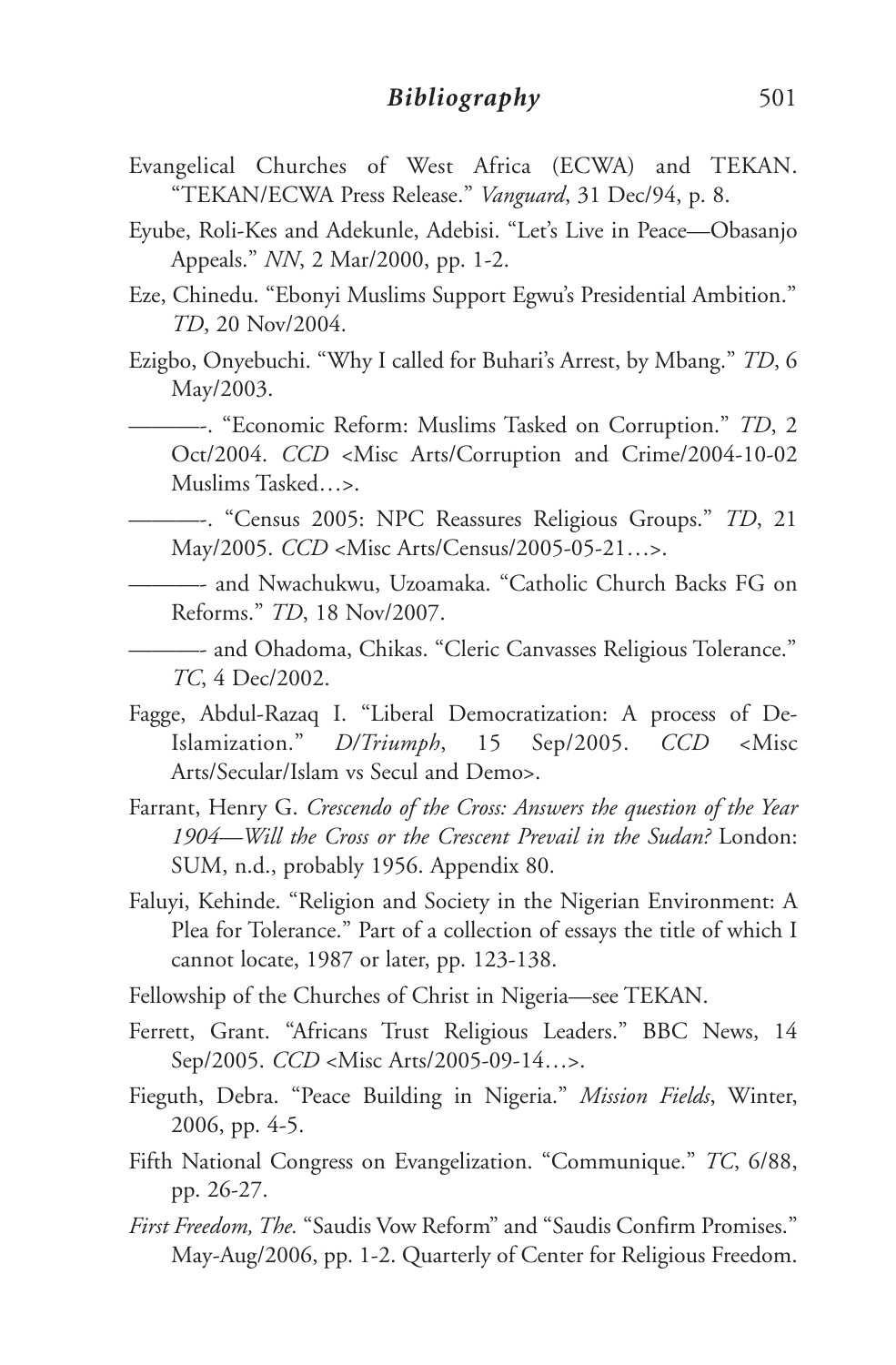#### 502 *Studies in Christian–Muslim Relations*

CCD <Misc Arts/Other Countries/Asia/Saudi/Saudis Vow Educational Reform>.

- First National Inter-Faith Forum on Corruption. Communique, 16 Aug/2007. Appendix 31.
- Ford, Caylan. "Canadian Muslims Press for Peace." *The Epoch Times*, 17- 23 Feb/2006, pp. 1-2.
- Gabriel, Brigitte. "US Treasury Department to Host Sharia Compliant Financing Forum!!!" Virginia Beach: ACT for America, 3 Nov/2008. <www.actforamerica.org/>. *CCD* <Misc Arts/ Business/Banking/ 2008-11-03 US Hosts…>.
- Gaiya, Musa A. B. *Honourable Justice J. H. Dandaura: Apostle of Religious Harmony.* Jos: University of Jos Press, 2003.
- ———-. "The Complexity of the Sharia Debate in Nigeria." *TCNN Research Bulletin*, Sep/2004, pp. 26-43.
	- ———-. "Commentary." In P. Ostien (see below), 2005, pp. 168-174.
- Galadima, Magaji. "*Aniagolu na Yiwa Musulmi Kafar Ungulu." Alkalami*, 16 Nov/88, p. 16.
	- ———-. "Only Islam Can Unite Nigeria." *The Pen*, 27 Oct/89, p. 2.
- Galadima, Magaji. "Do They Sell Ogogoro in Germany? A Response to Femi Awoniyi." www.gamji.com/magaji3.htm. *CCD*, <Misc Arts/ Sharia/ Galadima M>. N.d. *Note:* Though the name is identical to that in the entries above, I have a strong suspicion that the two Galadimas are different people.
- Gambo, Bulus. "Allow Us Solve Our Problems—Datti." *LB*, Sep/2005, p. 13.

———- and Davou, Pam. "Taliban's Invasion: Bama, Gwoza Communities in Fear." *LB*, Nov/2004, p. 27.

- *Gamji.* www.gamji.org*.* Many entries are from Gamji, a Nigerian news and discussion forum. Some articles can be accessed long after publication; most of them seem to disappear.
- Gamtu, Waziri, I. "Confab Wants Sharia Entrenched in Constitution." *NN*, 30 Nov/99.

<sup>———-.</sup> "The Middle East's Vanishing Christians." May-Aug/2006, p. 7. Quarterly of Center for Religious Freedom.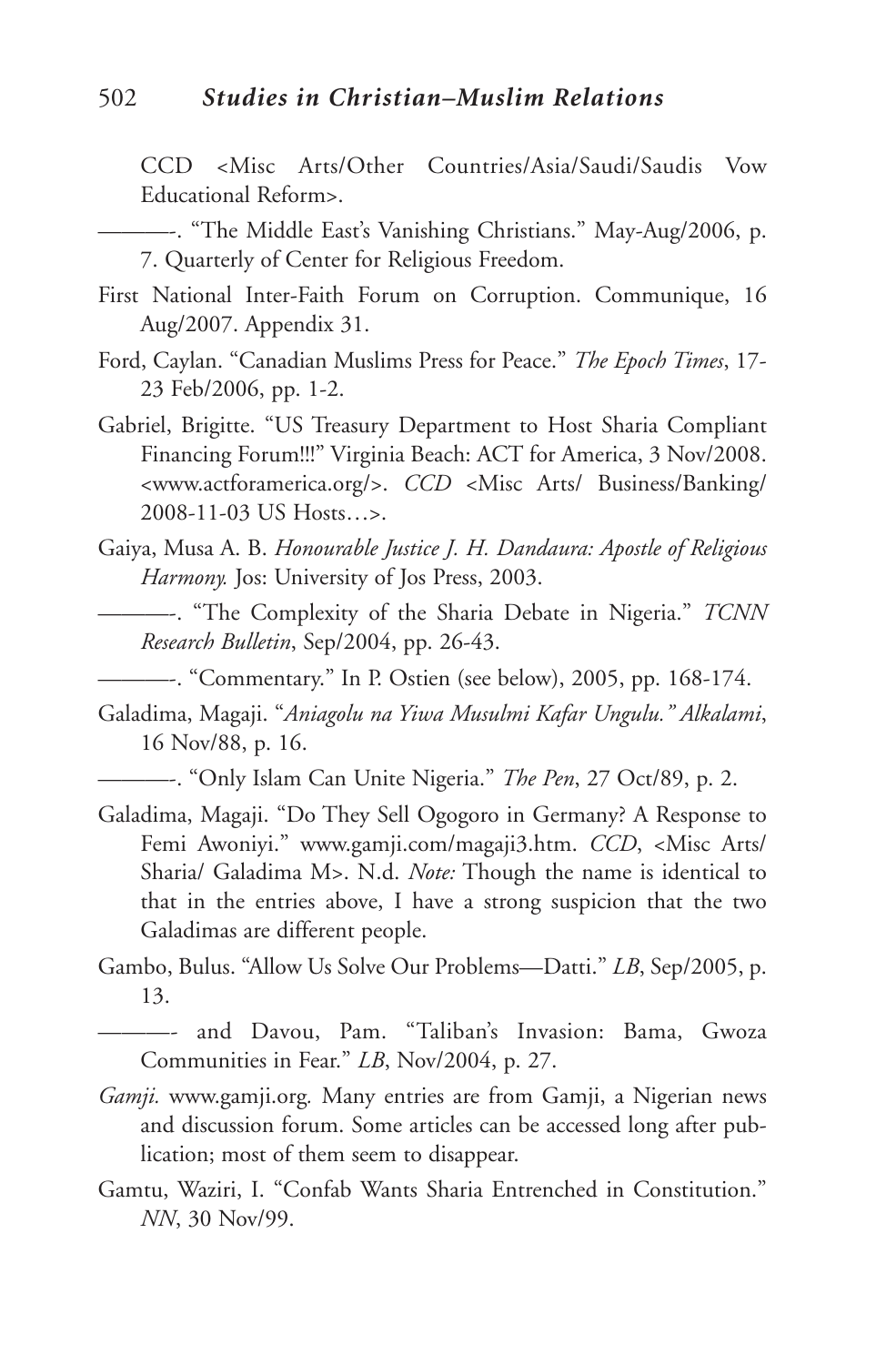- Gana, Jerry. "What Political System for Nigeria?" *The Grand Design: Quarterly Journal of the Nigeria Christian Graduate Fellowship, Zaria Branch.* No. 3, vol. 1, 1986 (?). Pp. 18-21. J. Boer, 2006, vol. 5, Appendix 10.
- Gangwari, John U. "The Sharia Saga in Nigeria: Religion or Politics? Some Constitutional and Legal Considerations." *Jos Studies,* June/2001, pp. 1-7.
- Gano, Lawal A. "Sharia and the Constitution." *NN*, 1 Dec/99.
- Garba, Abubakar M. "Relevance of Sharia." *NN*, 13 Dec/99, p. 4.
- Garba, Sani. "The Return of Dariye, Jos Peace Conference, and the Final Roadmap to Peace." Gamji, Dec/2004. *CCD* <Misc Arts/Violence/Plateau/Dariye/ The Return of Dariye>.
- Gashua, Muhammad B. "Islam, Sharia and the Constituent Assembly Members." *The Pen*, 2 Dec/88, p. 5. See also J. Boer, 2005, vol. 4, Appendix 14.
- Gaya, Sani. "Ignore Provocations over Sharia, Muslims Urged." *NN*, 17 Nov/99, p. 3.
	- ———-. "Sultan Backs Sharia." *NN*, 19 Dec/99.
- George, Lianne. "R U There, Allah?" *Maclean's*, 14 May/2007, p. 58.
- Gibb, H. A. R. and Kramers, J. H. *Shorter Encyclopaedia of Islam.* Leiden: E. J. Brill, 1961.
- Gimi, Shu'aibu I. "The Fear of Sharia." *NN*, 1 Dec/99, p. 20.
- Godson, Ndubueze III. "A Straight Reply to Ahmad Kollere's 'A Rejoinder to World Igbo Council.'**"** Gamji, Oct/2004(?). *CCD* <Misc Arts/Jihad-War/N. Godson No Soft *Jihad>.*
- Gowon, Daniel D. "Submission to the Kaduna State Commission of Enquiry into the Recent Disturbances in Kaduna State." 1987. *CCD* <Final Essence Editions/Vol 8/ Vol 8—Part B/Proposal Appendices/D. Gowon Recommendation—1987>.
- Gowon, Yakubu (Head of State). "Prayer and the Nation." *Vanguard*, 18 July/2003. Appendix 40.
- Grissen, Lillian V. *That We May Be One: The Autobiography of Nigerian Ambassador Jolly Tanko Yusuf.* Grand Rapids: Eerdmans, 1995.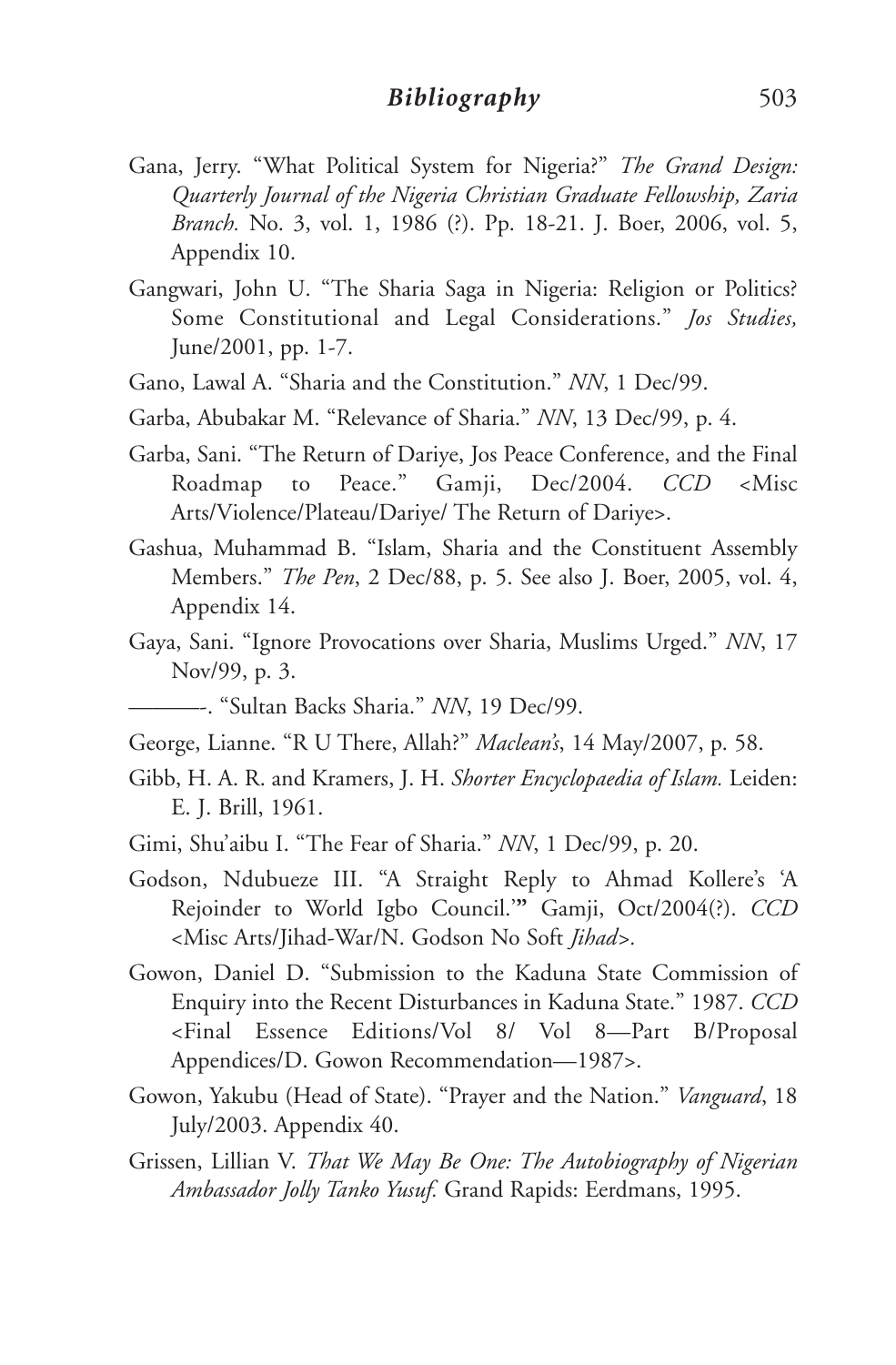- Griswold, Eliza. "God's Country." *The Atlantic.* March, 2008, pp. 40-55. *CCD* <Misc Arts/Nigeria—General Struggle/Griswold Atlantic Nigeria General Struggle>.
- Groen Van Prinsterer, Guillaume. *Ongeloof en Revolutie: Een Reeks Historische Voorlezingen Opnieuw Bewerkt door Prof. Dr. H. Smitskamp.* Franeker: T. Wever, 1951. *Note:* For English translations of some of his works turn to <www. reformationalpublishingproject. com/paideia>.
- *Guardian, The.* 16 Feb/89, p. 18.
	- ———-. "Expert Canvasses Adoption of Islamic Banking System." 28 Apr/2004. *CCD* <Misc Arts/ Business/Banking/2004-04-28 Islamic Banking>.
- ———-. "Atiku Lauds Nigeria's Membership of Islamic Bank." 10 Oct/2005. Appendix 26, 5th Document.
- *———-.* "Attack on the Gombe Chief Magistrate." 27 Mar/2007.
- Gumap, Kephas. "Plateau State and the Peace Agenda." *LB*, Mar/2005, p. 21.
- Gumbi, Ahmad M. S. "Understanding the Sharia." *NN*, 26 Nov/99, p. 20.
- Gumel, Babandi. "G-8 and Africa: Why Do We Always Want to Be Like Beggars?" Gamji, June, 2007. *CCD* <Misc Arts/Gamji/Gamji 314>.
- Gumi, Abubakar; Yar'Adua, Musa; Chanchangi, A. A.; Rabiu, Ishaka. "Izala Action Group—Major Plan." A circular, n. p., n. d.
- Gusau, Aminu. "Sharia Time Bomb: The Plot against Obasanjo." *NN*, 26 Nov/99, p. 5.
- Gwandu, Abubakar A. "Aspects of the Administration of Justice in the Sokoto Caliphate and Shaykh Abdullahi Ibn Fodio's Contribution to It." In S. Khalid Rashid (see below), 1986, pp. 10-27.
- Gwantu, Isa W. "South-West Muslims Form Association." *NN*, 22 Dec/99, p. 1.
- ———-. "Zakzaky Condemns April 19 Pools." *DT*, 3 June/2003.
- ———-. and Usara, Fatima S. "Unique Spirit and Role of Women in Society." *NN*, 9 May/93, p. 11.
- Gyamfi, Charles C. "Adegbite Cautions Press on Sharia." *Guardian*, 11 May/99.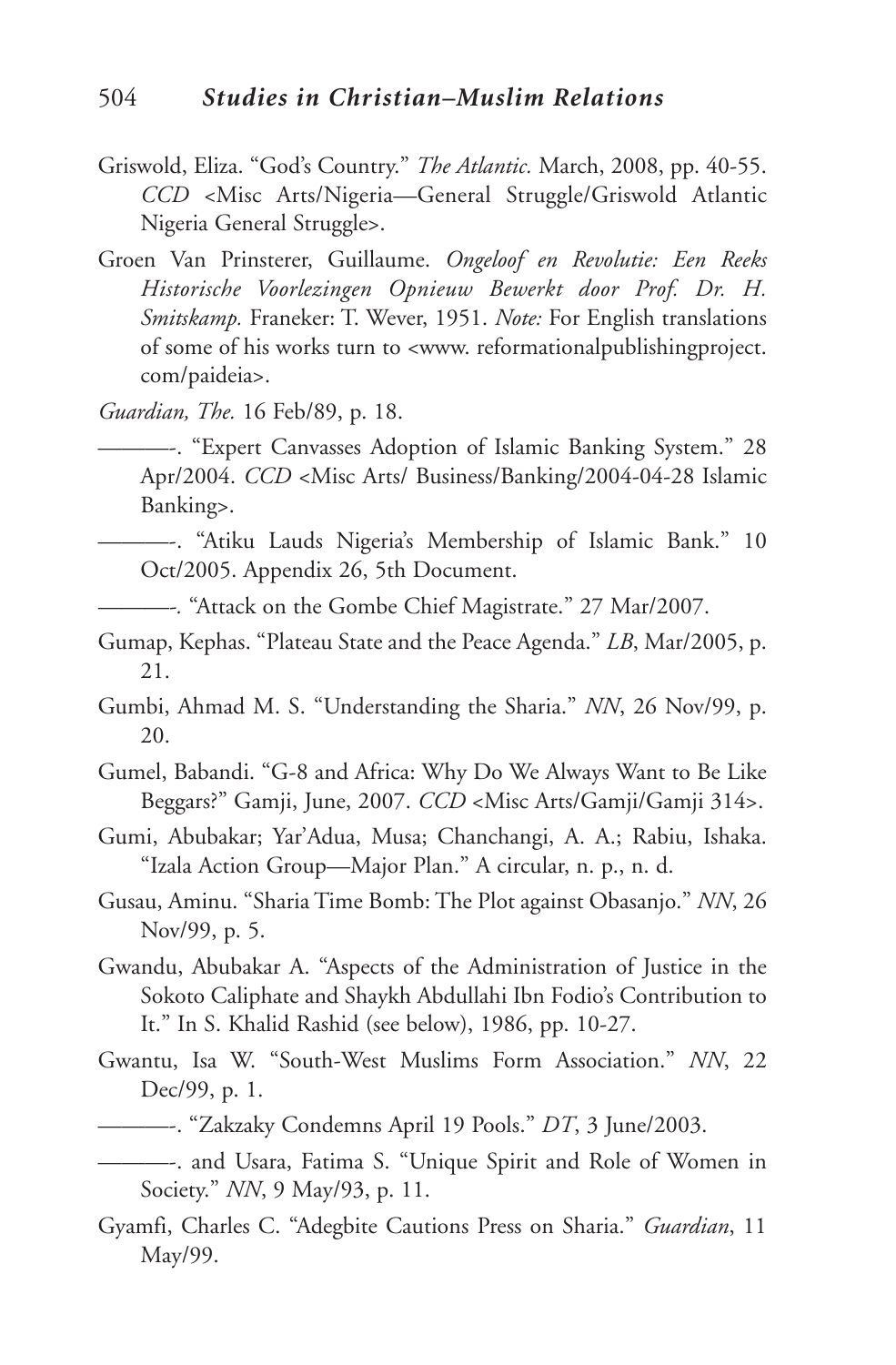Haafkens, Johannes. "Observations on the Interpretation of the Concept of Religious Freedom in Christianity and Islam." An unpublished paper, n.d., but 1983 at the earliest. Appendix 95.

Hadeijia, Yusuf L. "Sharia and Your Interpretation." *NN*, 8 Dec/99.

- Hallah, Tashikalmah. "Sultan: Islam, Democracy Promote Justice." *DT*, 12 Nov/2007. *CCD*, <Misc Arts/Democracy/ 2007-11-12 Sultan in US—Yes to Democracy>.
- Hansen, Colin. "Nigerian Archbishop Demands Justice: Peter Akinola Affirms Warning to Government and Muslims, Fires Back on the Western press." *CT*, 20 Apr/2006. *CCD* <Misc Arts/Dialogue/2006- 04-06 Akinola>.
- Haruna, Abubakar and Umar, Aisha. "Politics Dominate Muslim Women Workshop." *DT,* 4 Feb/2005, p. 24.
- Haruna, Mohammed. "People and Politics: Politicians, Press and the Indigene/Settler Question." Gamji, Dec/2004. *CCD* <Misc Arts/Mohammed Haruna/ Gamji 164>.
	- ———-. "People and Politics: Muslims and the National Conference— The Case of Blaming the Victim." Gamji, 2005. *CCD* <Misc Arts/National Conference/Gamji 174 M. Haruna>

———-. "Class Religion and the Politics of Marginalisation." Gamji, May/2005. *CCD* <Misc Arts/Marginalization/Gamji 186>.

———-. "The New Naira Notes, Obasanjo, Soludo and Soyinka." Gamji, n.d. *CCD* <Misc Arts/Language Issues/Gamji 329…>.

- Hassaballa, Hesham. "Living Islam." *D/Triumph*, 19 Apr/2005. Appendix 18, Document 3.
- Hassan, Farzana. "A Matter of Conscience." A letter published 17 Oct/2006. President of Muslim Canadian Congress.
- Heslam, Peter S. *Creating a Christian Worldview: Abraham Kuyper's Lectures on Calvinism.* Grand Rapids: Eerdmans, 1998.
- Hoga, Hosea. "The Implications of Sharia for Evangelism in Northern Nigeria." *Kutaya Forum*, Nov/99, pp. 4-5.
- Human Rights Watch. Nigeria Sharia Report, Sept/2004. *CCD* <Misc Arts/Human Rights/ 2004-09 Human Rights Watch>.
- Huntington, Samuel P. *The Clash of Civilizations and the Remaking of World Order.* New York: Simon & Schuster Paperbacks, 1996.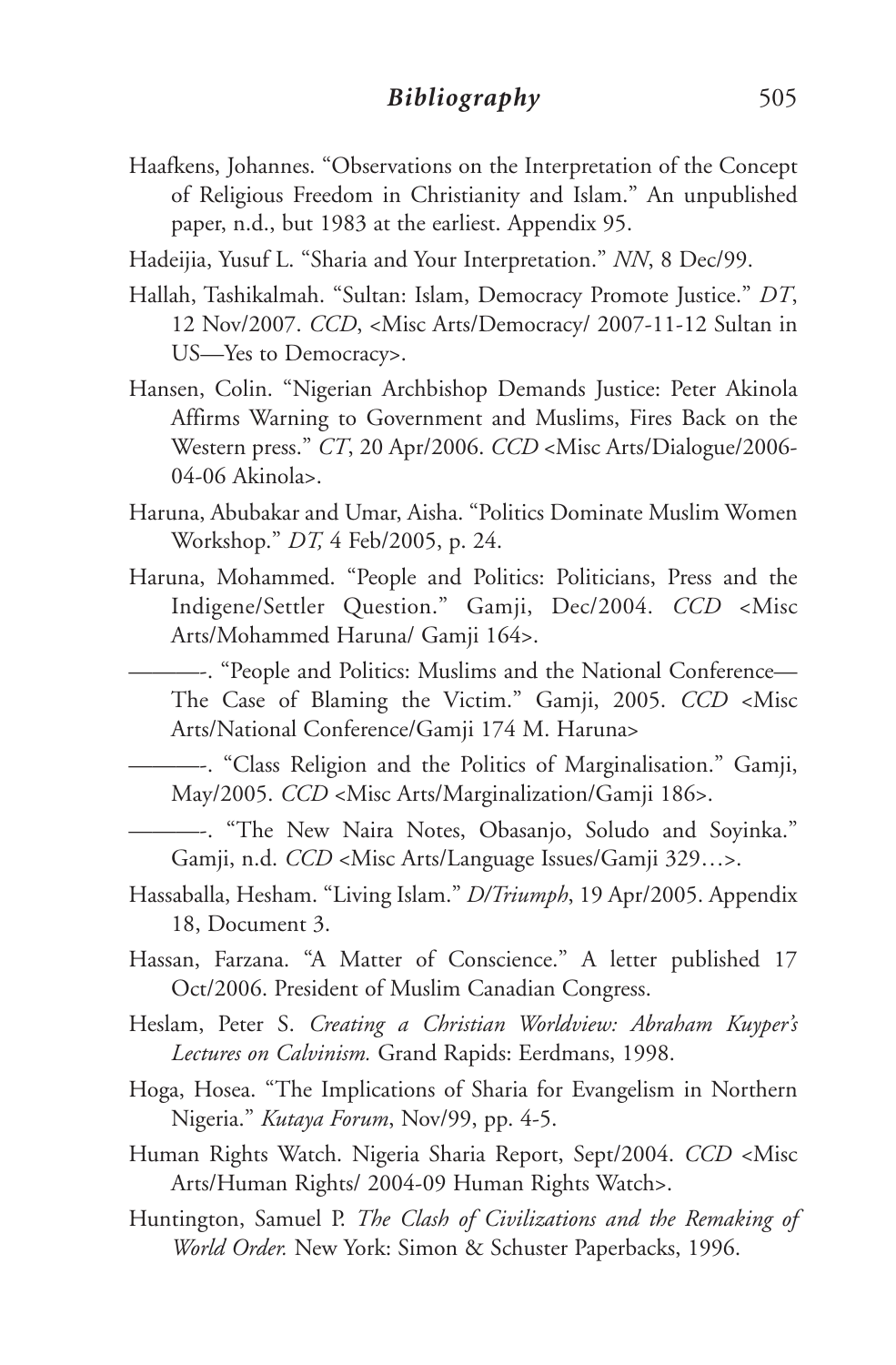- Ibrahim, Magashi A. "In Response to Femi Awoniyi's 'Sharia in the House of Aduduwa: The Challenge of Fulani Political Islam to Peace in Nigeria.'" Mar/2003. Gamji. www.gamji.com/NEWS1357.htm. *CCD* <Islam/Sharia/Ibrahim M…>.
- Ibrahim, Rufa'i. "ACF and the Northern Governors." *The Comet*, 28 May/2001.
- Ibrahim, Yusha'u A. "Kano Leaders Sleepless over Rising Crime Rate." *DT*, 3 Nov/2007. Appendix 28.
- Idowu-Fearon, Josiah. "Bishop Josiah Fearon's Comments." Privately circulated notes from around 1992.
	- ———-. "The Role of the Nigerian Christian in the Face of Inter-Religious Conflicts." In Arnold C. Temple and Johnson A. Mbillah (eds), *Christianity and Peoples of Other Faith Communities*. Report on proceedings of consultation held in Lome, Togo, December, 2000. Nairobi: All Africa Conference of Churches, 2001.
- Idris, Hamza. "Sheikh Dan Maishi'a: Yobe Scholar's Call for Official Security for Clerics." *DT*, 23 July/2007. *CCD* <Misc Arts/ Violence/2007-07-23 Killing of Clerics>.
- Igiebor, Nosa. "From the Editor." *TELL*, 17 Apr/2000, p. 11.
- Ihsanoglu, Ekmeleddin, General Secretary of the OIC. "Speech of His Excellency Prof. Ekmeleddin Ihsanoglu, Secretary General of the Organisation of the Islamic Conference, at Columbia University," 18 Sep/2008. <www.oic-oic.org/oicnew/topic\_detail.asp?t\_id =1419>. Appendix 91.
- Ikenga-Metuh, E. "Religion as Instrument of Peace in Nigeria." In J. Olupona (see below), 1992, pp. 10-20.
- Ikpa, Livinus and Andrew, Prince. "Muslims Plot against Christianity." *Weekend Classique*, 13 Apr/95, p. 5.
- Ikwueze, Chudi. "Whoever is Pro-Oha-Na-Eze's 2006 Declaration Speaks for Ndiigbo: It Is that Simple." Attached to a letter from Ikwueze, 11 Feb/2007. Originally published on both www.gamji.com and www.kwenu.com.
- Ilesanmi, Simeon O. *Religious Pluralism and the Nigerian State*. Athens, Ohio: Ohio University Center for International Studies. Monographs in International Studies, Africa Series, No. 66, 1997.
- Ilo, Isaiah. "The Matter of Security." *TC*, 4/92, p. 1.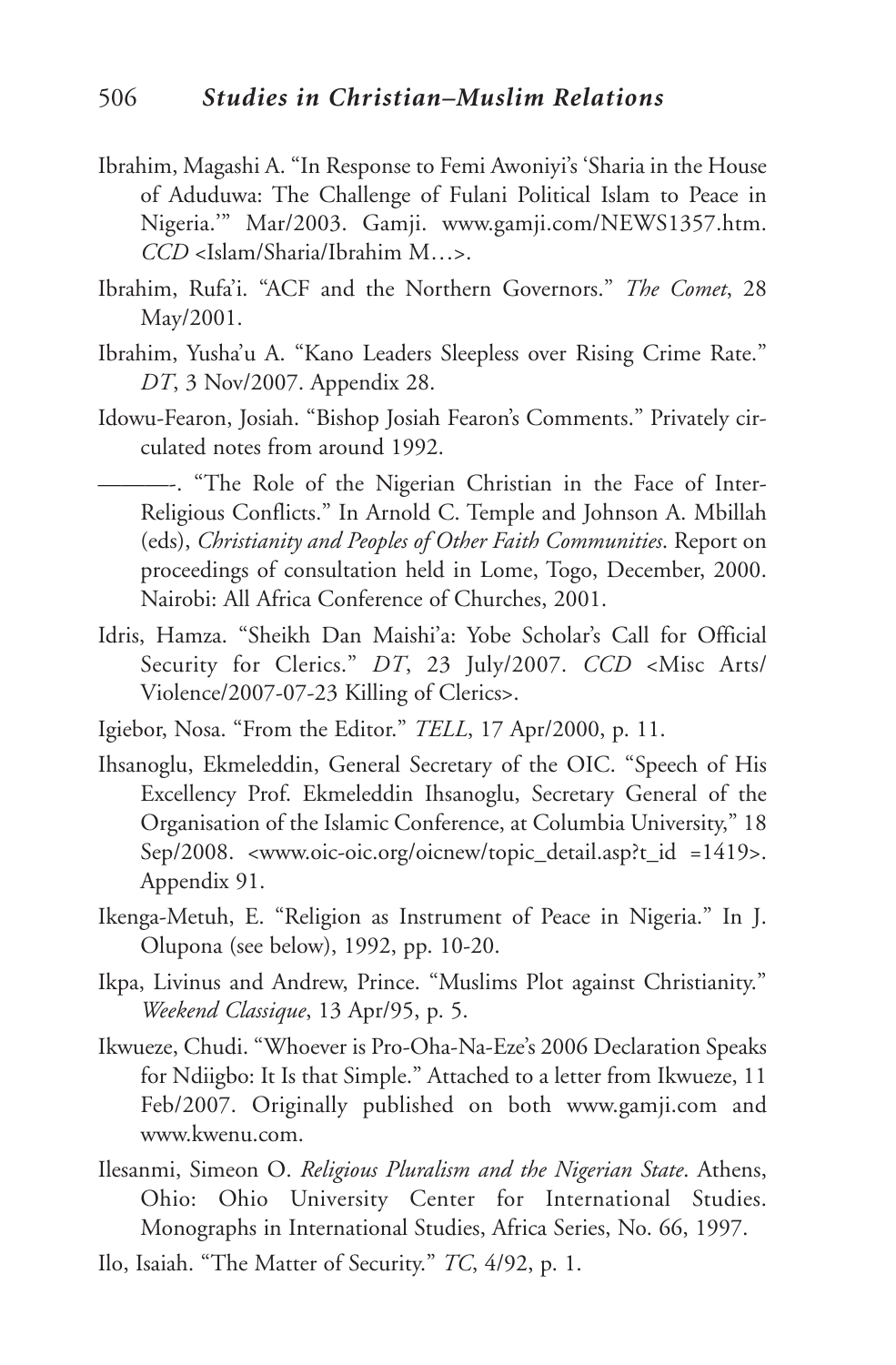- Imam, Ayesha. "Recognition of Women's Human Rights in Nigeria." Acceptance speech delivered at the John Humphrey Freedom Award 2002 for Women's Human Rights, Montreal, December 9, 2002. Gamji www.gamji.com/NEWS1974.htm.> J. Boer, 2007, Vol. 6, Appendix 39.
- Imam, Baba K. "Borno State Council of Understanding." Circular sent to Jabbani Mambula. June/87.
- Independent League of Fulani Refugees. "A Statement— Possible Outbreak of Cow and Related Diseases in Nigeria due to Deliberate and Persistent Denial of Adequate Veterinary Services: A Consequence of the Lingering Sectarian Antagonism on the Plateau, Nigeria." Posted to Gamji website by Musa Adam, April, 2003.
	- ———-. "A Statement—The Contuing Saga of the Sectarian Violence and Antagonism on the Plateau, Nigeria: An Update on the Latest Occurrences—The Fulanies Still under Siege." Posted to Gamji website by Musa Adam, April, 2003.
- Institute for Christian Studies. "Statement of Faith and Educational Creed." 1950. www. icscanada.edu.
- *Inter-Gender Peace Bulletin (IGPB).* "Muslim Women Told to Be Peace Vanguards." Nov/2004, pp. 1-2.
	- ———-. "Plateau Christian Women Form Peace Coalition." Nov/2004, pp. 1-3.
	- ———-. "Advocacy Workshop for Stakeholders." Nov/2004, pp. 3, 10.
- Inter-Faith Action for Peace in Africa. Inter-Faith Peace Summit in Africa, 14-19 October 2002, Johannesburg, South Africa. Case study no. 3: "Inter-Faith Cooperation for Peace in Nigeria," presented by Nigerian Association of Christian-Muslim Mutual Relations [also known as "International Conference on Christian-Muslim Mutual Relations"]. Appendix 49, Document 3.
- International Conference on Christian-Muslim Mutual Relations. First and Second Conference: Reports and papers of conferences initiated by the Lutheran Church of Christ in Nigeria and sponsored by the Evangelical Lutheran Church in America, held in Miango, near Jos, 2-6 November, 1993 and 11-16 September, 1995. Appendix 49, Documents 1 and 2.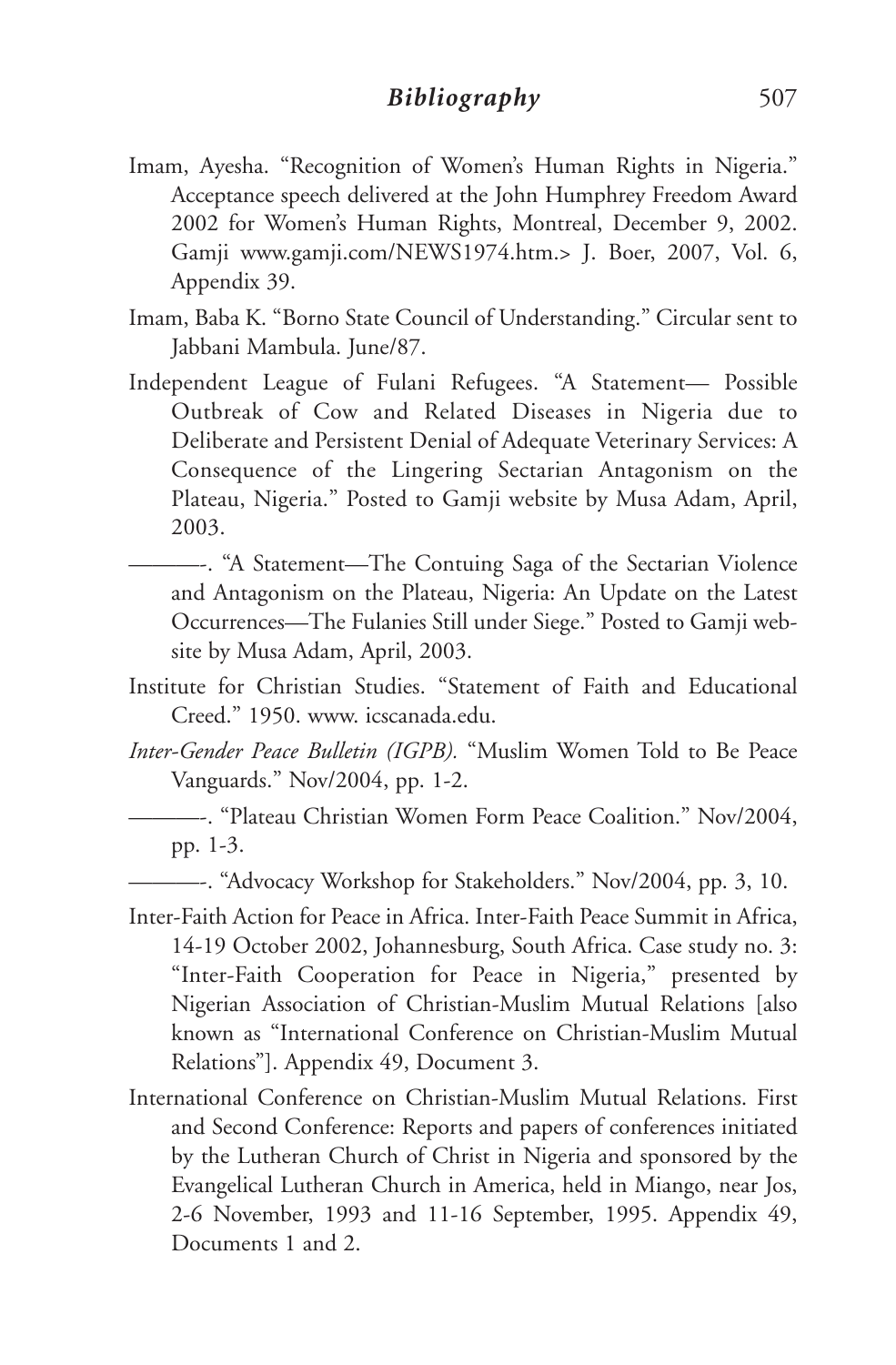- Inuwa, Isa M. "Sharia: A People's Mandate." *NN*, 10 Nov/99, p. 4.
- Ireland, Michael. "Church Looted and Demolished in Nigeria's Kano State." *CC*, 17 Mar/2008, p. 6.
- Isa, Garba A. "The '*Daily Sun'* and IDB Membership. *Gamji*, June/2005. Appendix 104, Document 6.
- Ishaq, Muhammad L. "Another View of the Jos Genocide." *Gamji*, Dec/2008. *CCD <*Misc Arts/State by State/ Plateau/2008 Jos Riots/2008-11 Misc Reports>.
- Isine, Ibanga. "Reps Suspend Debate on Nigeria's Membership of Islamic Bank." *The Punch*, 26 May/2005. Appendix 104, 2nd Document.
- Islamic Circle, Minna. "Sharia and Christian Critics." *NN*, 6 Dec/99, p. 4.
- Islamic Development Bank. "Articles of Agreement." <www.isbd.org/ >. N. d.
- Islamic Liberation Movement. Two letters to President Babangida. N.d. and n. n.
	- ———-. Letter to Sheikh Abubakar Gumi. N.d. and n.n.
- Istifanus, Habila H. "Secularism and Religious Pluralism: A Christian View." In *The Second International Conference on Christian-Muslim Mutual Relations*. Report and Papers of a Conference Initiated by LCCN and Sponsored by the Evangelical Lutheran Church in America, held in Miango, Plateau State, 11-16 Sep/95, pp. 49-55.
	- ———-. "Christian-Muslim Dialogue Programme." *The Catalyst*, vol. 1, no. 1, Nov/98-Apr/99, p. 18. Appendix 49, p. 15.
- ———-. "The Vision of Christian-Muslim Dialogue." *The Catalyst*, vol. 1, no. 1, Nov/98-Apr/99, pp. 18-19. Appendix 49, p. 16.

———-. "Civil Society Political Consolidation and the Challenges of Ethno-Religious Conflicts: Proposals for a Contextual Conflict Resolution in Nigeria." A paper, 2007. Appendix 67.

Ityavyar, Dennis. "Management & Resolution: Conflicts in Communities in Northern Nigeria." *IGPB*, 1 Aug/2004, pp. 8-9.

———- and others, eds. *Advocacy for Peace in Kaduna and Plateau States, Nigeria.* Jos: International Centre for Gender and Social Research (Inter-Gender), 2004.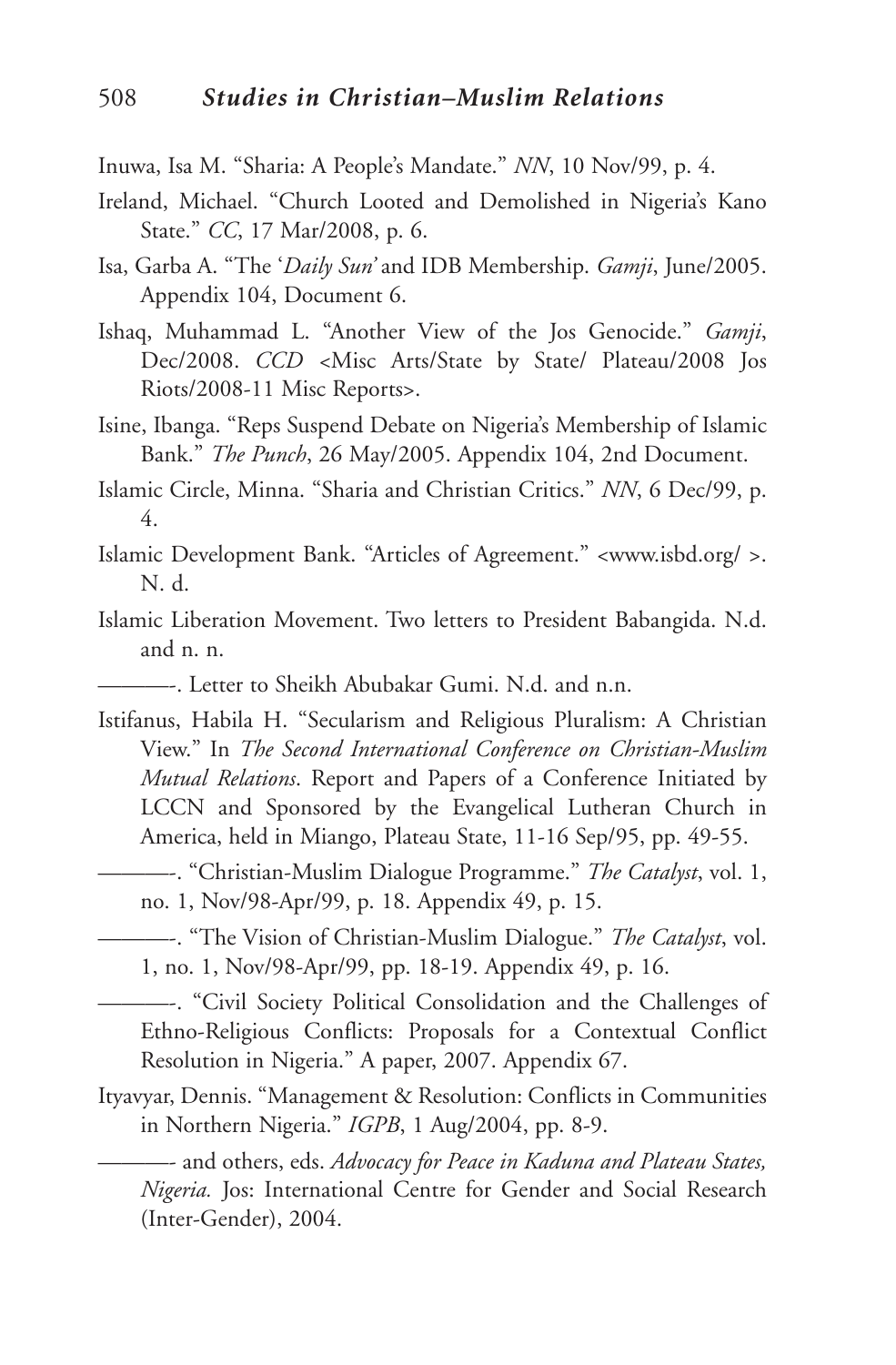———- and Gundu, Zacharys, eds. *Muslim/Christian Dialogue on Peace in Jos.* Jos: International Centre for Gender and Social Research (Inter-Gender), 2004.

———-. *Stakeholders in Peace and Conflict: A Case of Ethno-Religious Conflict in Plateau* & *Kaduna, Nigeria.* Jos: International Centre for Gender and Social Research (Inter-Gender), 2004.

- Jalingo, Binta F. *Married to Jesus: The Moslem Who Met Christ.* Jos: Foundation Books, 2001.
- Jammal-Hollemans, Shannon. "Seeing the Face of God: What My Muslim Father Taught Me about Christ." *The Banner,* Oct/2006, pp. 20-21. Appendix 18, Document 5.
- Jason, Pini. "Worshippers of Baal." *TW*, 27 Apr/87, p. 7.
- Jika, Abubakar. "*New Nigerian* and the North." *NN*, 24 Nov/99, p. 5.
- Joint Youth Islamic Organizations. "National ID Card or a Plot to Underpopulate Muslims in Nigeria?" Gamji, 2003. *CCD* <Misc Arts/ Census/IDcards>.
- Jokolo, Al-Mustapha H. "Sharia: The Fears, the Reality" *NN*, 10 Dec/99, p. 14.
- Ka-Almasih, Ibrahim and Ladan, Balarabe. "Jokolo Assures on Sharia." *NN*, 29 Nov/99, pp. 1-2.
- Kalu, Uduma. "Okogie Warns against Legalising Abortion." *Guardian*, 16 Jan/2007.
- Kano State Government through Sule Ya'u Sule, Director of Press and Public Relations. "Re: Northern Christian Association of Nigeria (CAN) Oppose Muslim Dress Code for Kano Students." *Gamji*, Aug/2007. Appendix 102.
- Kantiok, James B. *Muslim and Christians in Northern Nigeria: Political and Cultural Implications for Evangelism.* Unpublished doctoral dissertation for Fuller Theological Seminary, Pasadena, Dec/99.
- Karaye, Auwalu M. "Let the Proposed Kano Varsity Reflect Real Islam, Please." *The Pen*, 7 Apr/89, p. 3.
- Karofi, Hassan A. "Kano Forum Seeks Law against Blasphemy." *DT*, 21 Oct/2007. *CCD* <Misc Arts/State by State/Kano/2007-10-21…>.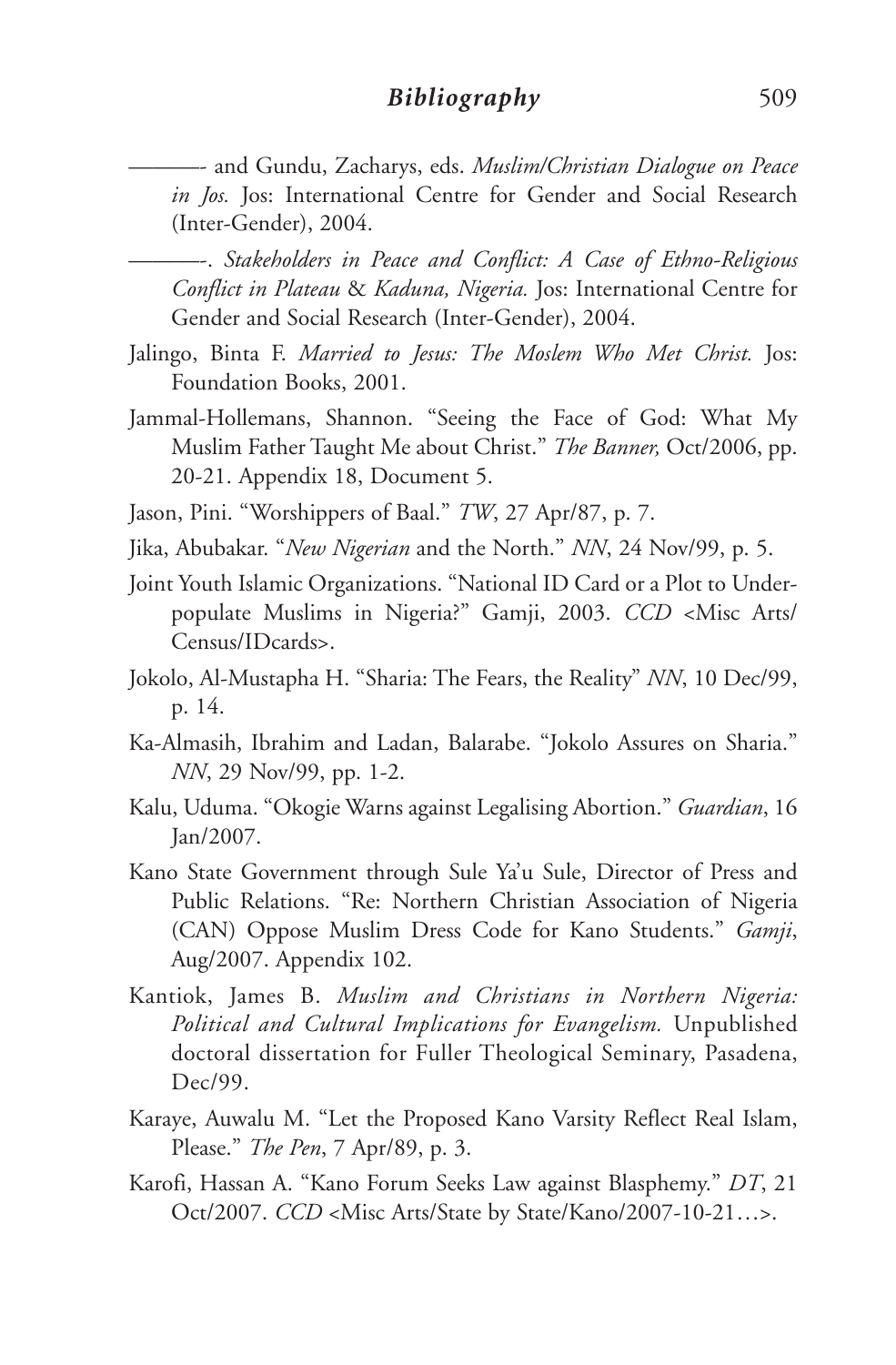#### 510 *Studies in Christian–Muslim Relations*

———-. "Ancient Kano: How Settlers Become Indigenes." *DT*, 15 Dec/2008. *CCD* <Misc Arts/Indigene Issues/2008-12-15 Kano…>.

- Kateregga, Badru D. and Shenk, David W. *A Muslim and a Christian in Dialogue.* Scottdale, Pennsylvania: Herald Press, 1997.
- Kazaure, Zubair M. "Strategies for Promoting Muslim-Christian Tolerance in Nigeria." This article constitutes Chapter 9 in a book sent to me piecemeal without the name of the editor, the title and other bibliographical data. It was published between 1988-1992 (pp. 1, 22). Appendix 12 for Kazaure's full strategy.

———-. "Using Religion to Build a Cohesive Nigeria." *AM*, 22 Mar/2000.

Kenny, Joseph. "Sharia and Islamic Revival in Nigeria." Paper presented at the Consultation of the Christian Councils of West Africa on Christian-Muslim Relations, held in Monrovia, 25-28 November, 1984. *CCD* <Misc Arts/ Sharia/Kenny Joseph>.

Khalid, Ahmad R. "Going to Zamfara: A Rejoinder." *NN*, 19 Nov/99, p. 4.

- ———-. "Burning of the Holy Qur'an in Sokoto." *DT*, 31 July/2007. *CCD* <Misc Arts/Violence/ Sokoto/2007-03-31…>. www.ijtihad. org/shura.htmKhan, Muqtebar. "Shura and Democracy." www. ijtihad.org/shura.htm.
- Khan, Saad S. "Nigeria: The Oil Curse." *Gamji*, Apr/2007.
- Khilafa.com. "Constitutions of the Muslim Countries Reveal the Great Betrayal." 1 Mar/2005. <www.khilafah.com/home/categoryphp? DocumentID=10775&TagID=1>.
- Kielburger, Craig and Marc. "Islamic Institution Turns Basic Banking Principles Upside Down." *VS*, 17 Mar/2008. *CCD* <Misc Arts/Business/Banking/2008-03-17 Principles of Islamic Banking>.

Kolade, Kayode. "Too Hot to Handle." *NN*, 19 Feb/2000, p. 10.

———-. "Buck-passing over Kaduna." *NN*, 4 Mar/2000, p. 2.

- Kuiper, Roel. *Moreel Kapitaal: De Verbindingskracht van de Samenleving.* Soest, The Netherlands: Centrum voor Reformatorische Wijsbegeerte, 2009. *CCD* <Misc Arts/ Kuyperian/ Aspects Editions/ 2009-03>.
- Kukah, Matthew H. "Church and Democracy in Africa." *NN***,** 15 Nov/93, p. 7.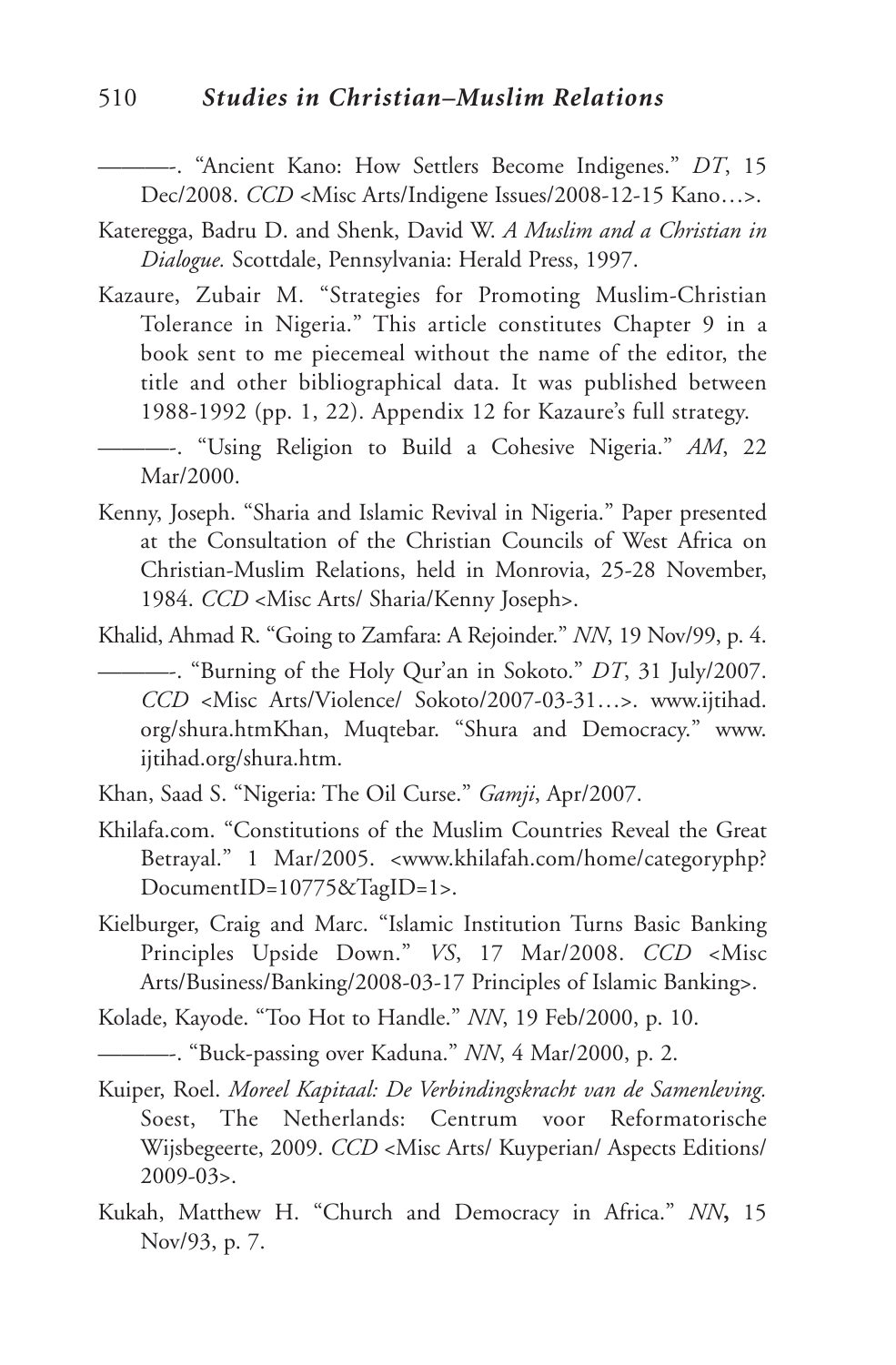———-. "African Churches and Africa's Democratisation: Analysis of Nigerian Experience." *NS*, 16 Nov/93, p. 13.

———-. "Democracy and Pluralism." *NC*, 24 Feb/94.

Kurba, Yaquba A. "Sharia and the Nigerian State." *NN*, 12 Nov/99, p. 5.

Kuyper, Abraham. "Sphere Sovereignty." 1880. In J. Bratt (see above), 1998, pp.461-490. *Note*: For further information about Kuyper and for access to his written works, be sure to turn to <www. reformationalpublishingproject.com>.

———-. *Om de Oude Wereldzee.* Amsterdam: Van Holkema & Warendorf, 1908.

———-. *Lectures on Calvinism: Six Lectures Delivered at Princeton University under Auspices of the L. P. Stone Foundation.* Grand Rapids: Eerdmans, 1931,

———-. *The Problem of Poverty.* Trans. and ed. by James W. Skillen from *Het Sociale Vraagstuk en de Christelijke Religie,* being the opening address at the First Christian Social Congress in the Netherlands, November 9, 1891. Grand Rapids: Baker Book House, 1991.

- Kwaru, Mustapha I. and Karofi, Hassan A. "Kano: Militants on the Run as Normalcy Returns." *DT*, 20 Apr/2007.
- Ladan, Tawfiq. "Damaging the Nation's Morality." *The Pen*, 13-27 Jan/89, pp. 12, 15.

———-. "The Legacy of Failure." *The Pen*, 7 Apr/89, p. 10.

Lamidi, Mustapha. "Maccido, Mbang warn Religious Bigots." *NN*, 30 Dec/99, pp. 1-2.

———-. "Seminar Wants Sharia in Muslims' Daily Lives." *NN*, 22 Feb/2000, p. 1.

- Langley, McKendree R. *The Practice of Politicial Spirituality: Episodes from the Public Career of Abraham Kuyper, 1879-1918.* Jordan Station, Ontario: Paideia Press, 1984.
- La-Nibetle, Justin J. *Sharia: The Hidden Agenda.* Jos: Self published, 2000.
- Lar, Israel. "Former Leaders Call for Release of Reports of Commissions." *LB*, July/2004, p. 7.

<sup>———-.</sup> "Choose This Day Whom You Will Serve." *NS*, 12 Dec/95, p. 12.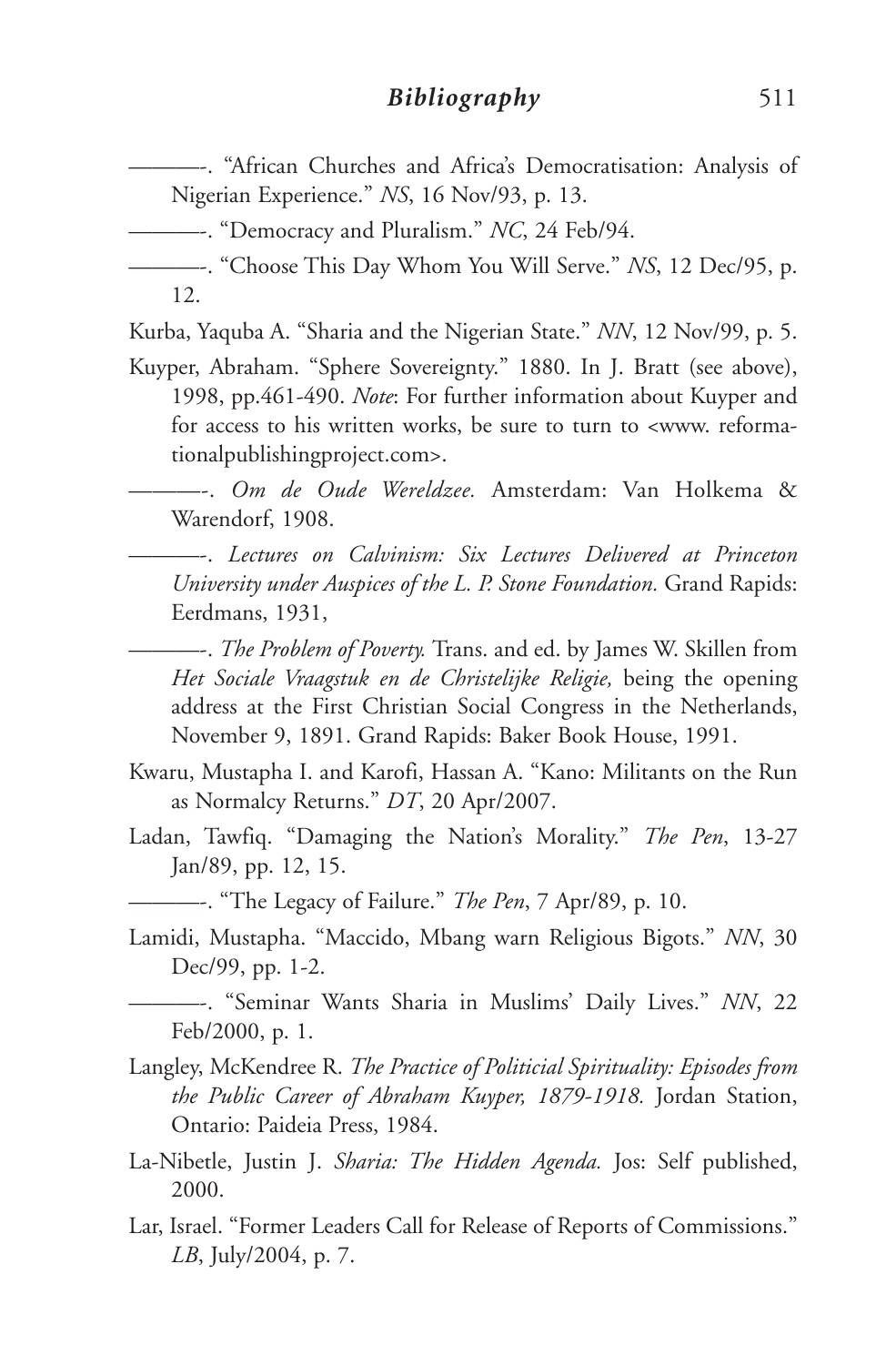- Lawal, Moshood. "Kaduna PIAC Holds Advocacy Seminar." *IGPB*, Nov/2004, p. 9.
- Lawan, Jamilu. "Sharia: What It Is, What It Is Not." *NN*, 9 Nov/99, p. 5.
- Lawrence, T. E. of Arabia. "Nothing New under the Western Sun: Divide and Conquer." In J. Boer, 2007, vol. 6, p. 5.
- *Leadership. "*Nigerian Unity Can Not Be Compromised IBB." 27 Mar/2007. *CCD* <Misc Arts/Youth/2000.
- Leme, Baba H. "Sharia and Its Antagonism by Christians." *NN*, 31 Dec/99, p. 4.
- Lemu, Ahmed. "Morality of Education." *The Pen*, 7 Apr/89, pp. 4, 15.
- Lemu, Nurudeen A. "A Christian Asks Me." *Al-Madinah*, 2 Nov/95, p. 32.
- *Lightbearer, The.* "What Brought Them to the Church?—Salamatu Bogoro." Apr/2004, p. 20.
- *———-.* "Security Is Not Tight—Rev. Waziri." Nov/2004, p. 27.
- ———-. "Christians Urged to Transform Politics." June/2005, p. 9.
- ———-. "CAN Reiterates Position on Census." Sep/2005, p. 9.
- ———-. "2007 Elections Will Be Peaceful in Plateau State—Tardy." Dec/2005, p. 22.
	- ———-. "Testimonies of Victims of Bauchi, Maiduguri Mayhem." Mar/2006, pp. 15-16.
- ———-. "COCIN Supports Victims with Relief Materials." Mar/2006, p. 17.
- Lohor, Josephine. "1985 Coup: Forgive and Forget, Gowon Tells IBB, Buhari." *TD*, 22 Aug/2002.
- ———-. "President Promises Less Politicking." *TD*, 13 Aug/2003.
- ———-; Okocha, Chuks; Taiwo, Juliana. "Yar'Adua: It's Time for Restoration." *TD*, 30 May/2007. *CCD* <Misc Arts/Heads of State/'Yar Adua/2007-05-30 Inaugural Promises>.
- Lugo, Luis E. (ed). *Religion, Public Life, and the American Polity.* Knoxville: University of Tennessee Press, 1994.
- Lumbard, Joseph E. B, editor. *Islam, Fundamentalism, and the Betrayal of Tradition: Essays by Western Muslim Scholars.* Bloomington, Indiana: World Wisdom, 2004.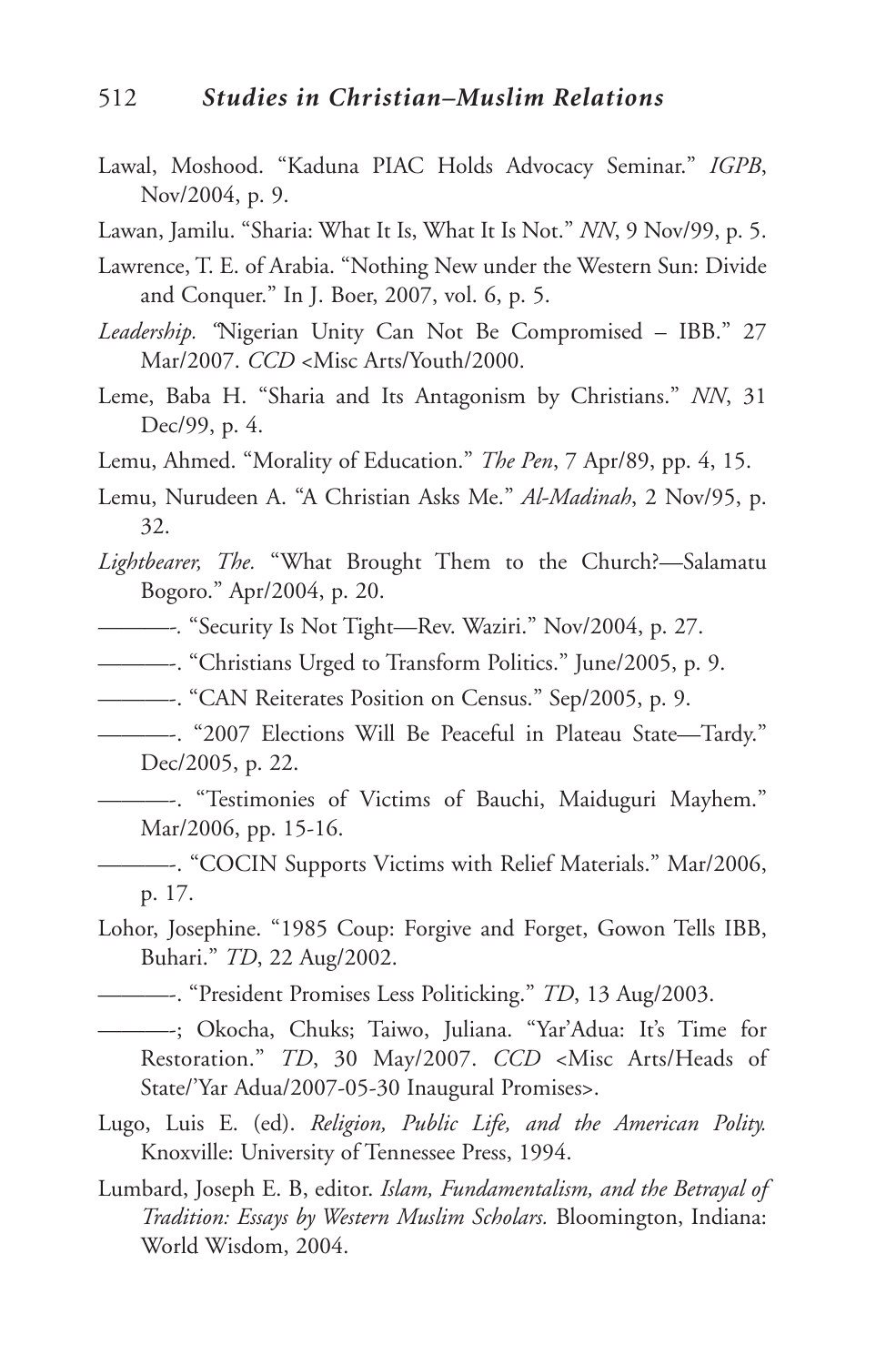- Macdonald, Don. "Greenspan Admits Mistakes in His Methods Helped Set Stage for Disaster." *VS*, 27 Oct/2008. *CCD* <Misc Arts/Business/Banking/2008-10-27 Greenspan Admits Mistake>.
- Machika, Sule U. "Is Ahmadu Bello University Ripe for the Dress Code?" Gamji, 2005. *CCD* <Misc Arts/Women/Fashion and Hijab/2005— S. Machika…>.
- Madaki, Yohanna A. "On the Plight of the Sayawa: From Madaki to Raji." Letter. *TC*, 1/96, pp. 9-13. *CCD* <Final Essence Editions/Vol. 3/Appendices/Post-Publication Appendices/Y. Madaki Plight of the Sayawa—1996>.
- Madani, Mohammad A. *Verdict of Islamic Law on Blasphemy* & *Apostasy.* Markham, Ontario: The Open Press, 1991.
- Madany, Shirley W. "More Global Watching." *Missionary Monthly,* Dec/91, pp. 14-15.
- Madden, Thomas F. "Real History of the Crusades: A Series of Holy Wars against Islam Led by Power-mad Popes and Fought by Religious Fanatics? Think Again." *CT*, 2 May/2005. *CCD* <Misc Arts/ Crusades/ >.
- Madugba, Agaju. "Zakzaky, Toro Oppose Sani on Sharia." *The Guardian*, 14 Oct/99. J. Boer, 2007, vol. 6, Appendix 47.
- ———-. "Group Moves to Scuttle Northern Govs Meet." *TD*, 30 Oct/2003.
- Magaji, Yusufu M. "Address." In *First International Conference* (see above), 1993, pp. 84-87.
- Mahdi, Saudatu S. "Women's Rights in Sharia: A Case for Codification of Islamic Personal Law in Nigeria." In P. Ostien (see below), 2005, pp. 1-6.
- Mahmoud, Abdulmalik B. "Judicial Ethics in Islam." *The Pen,* 16-30 Dec/88, pp. 8, 15; 13-27 Jan/89, pp. 5, 15. Appendix 29.
- Mahmud, Ahmed B. "Paper on the Adoption and Implementation of Sharia Legal System in Zamfara State." Presented at the JNI-Sponsored Seminar on Sharia in Jigawa State, 6 July/2000. J. Boer, 2007, vol. 6, Appendix 14.
- Maijega, Iliyasu B. "Well Done Zamfara Anti-Corruption Commission, but…." *NN*, 24 Sep/2004, p. 23. Ellipses original.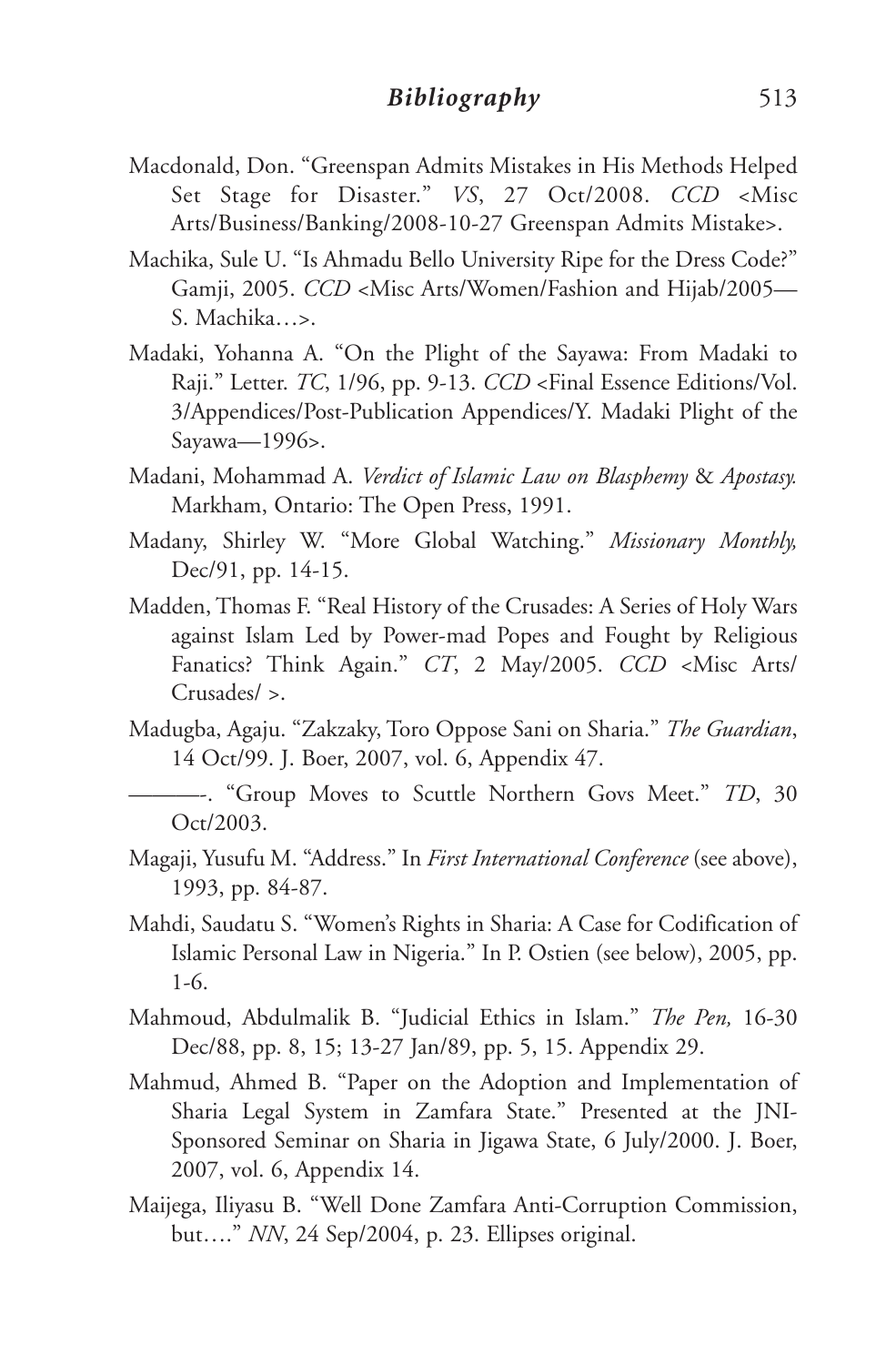Maina, Saleh, M. "A Revolution in Zamfara." *NN*, 4 Nov/99, p. 5. *CCD* <Misc Arts/State by State/Zamfara/A Revolution in Zamfara>.

Mala, S. Babs. "Christian-Muslim Dialogue: Its Historical Perspective in West Africa." A paper presented at the Religious Studies Forum, Jos. N. d.

———-. "Peace-passages in the Qur'an and Their Implication for Inter-Religious Relations." In J. Olupona (see below), 1992, pp. 93-108.

———- and Oseni, Z. I. (eds.), *Religion, Peace and Unity in Nigeria.* N. p.: Nigerian Association for the Study of Religions, n.d.

Mamah, Emeka. "Death Penalty: Islamic Scholars Want Wide Consultation." *Vanguard*, 23 Dec/2003.

———-. "Northern Christian Elders Chide Kano Govt on Muslim Dress Code for All Students." *Vanguard,* August 04, 2007.

Mambula, Jabanni. "Meeting with Rev. Dr. A. O. Ayeniran." 29 June/87.

- ———-. A Memo: "Re Promoting Religious Peace and Security in Nigeria: Meeting of Distinguished Elders and Religious Leaders." 25 July/91. J. Boer, 2004, vol. 3, Appendix 2, pp. 238-244.
- Mamman, Amina. "Secularity Is a Foreign Notion." *TW,* 24 Oct/88, p. 23. Appendix 2.
- Marshall, Paul. *Human Rights Theories in Christian Perspective.* Toronto: Institute for Christian Studies, 1983. Appendix 87, 2nd article, for pp. 19-23.

———-. *Thine Is the Kingdom: A Biblical Perspective on the Nature of Government and Politics Today.* Basingstoke, Hants, UK: Marshall, Morgan & Scott, 1984.

———-. Religion and Canadian Culture." In A. Van Ginkel, ed. *Shaping a Christian Vision for Canada.* Markham, Ontario: Faith Today Publications, 1992, pp. 1-24.

———-. "Rights Talk and Welfare Policy." In Stanley W. Carlson-Thies and James W. Skillen, eds. *Welfare in America: Christian Perspectives on a Policy Crisis.* Grand Rapids: Eerdmans, 1996, pp. 277-297.

———-. *The Talibanization of Nigeria: Sharia Law and Religious Freedom.* Washington: Freedom House, 2002.

———-, ed. *Radical Islam's Rules: The Worldwide Spread of Extreme Sharia Law.* Lanham: Rowman & Littlefield, 2005.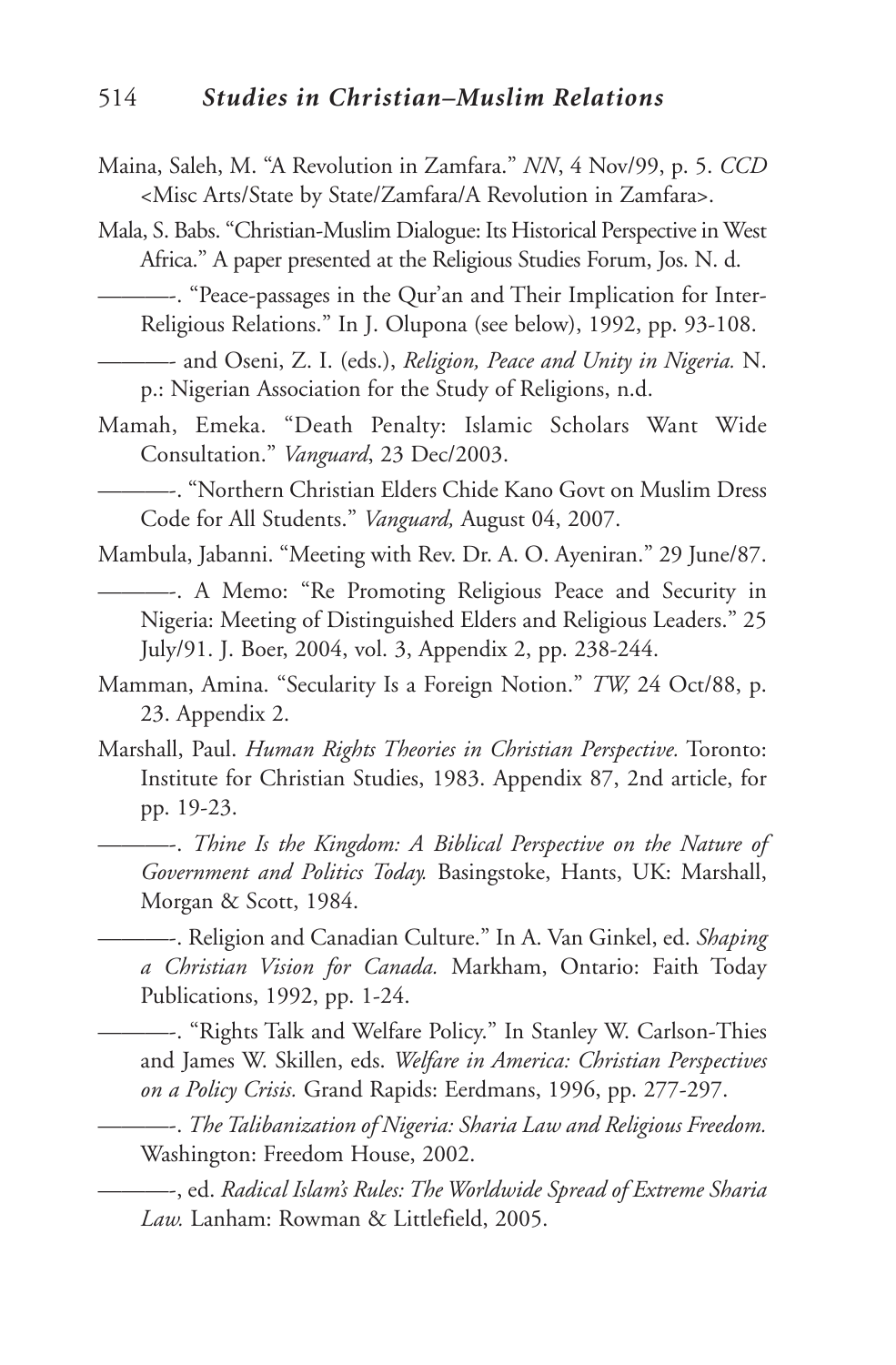———-. "Apostasy and Blasphemy." *The First Freedom*, No. 5-8, May-Aug/2006, p. 5.

- Martin, Douglas. "Harold J. Berman, 89, Who Altered Beliefs About Origins of Western Law, Dies." *New York Times*, 18 Nov/2007.
- Mashi, Aliyu. "Let Zamfara Be." *NN*, 30 Nov/99, p. 4.
- Mawdudi, Abul A'la. *Human Rights in Islam.* Leicester, UK: Islamic Foundation, 1990.

———-. "Essential Features of the Islamic Political System." < www.islam101.com/politics/politicalsystem.htm>. Appendix 82.

- Mayer, Ann E. *Islam and Human Rights: Tradition and Politics*. Third ed. Boulder: Westview Press, 1999.
- McCain, Danny. "Which Road Leads beyond the Sharia Controversy? A Christian Perspective on Sharia in Nigeria." In P. Ostien (see below), 2000, pp. 7-26.

———-. "Wheelchair Ministry." Email report, July 27, 2007. Appendix 53.

———-. "Theological Education for a Mature African Church." Presented at the 50th Year Anniversary Celebration of the Theological College of Northern Nigeria (TCNN), Bukuru on 13th February 2009. Appendix 99.

- McGoldrick, James E. *Abraham Kuyper: God's Renaissance Man.* Darlington, UK: Evangelical Press, 2000.
- Mgboh, Desmond. "Police, Stakeholders Disagree over Insecurity in Kano." *Daily Sun*, 4 Aug/2007. *CCD* <Misc Arts/Corruption/ Governors and States/2007-08-04 Insecurity and Corruption-Kano>.
- Minchakpu, Obed. Bibliography of 18 articles of his in *CT* about the Nigerian religious struggles. *N.d.* www.christianitytoday.com/ctmag/ features/international/africa/ nigeria.html>.

———-. "There Is a Subtle Plan to Islamize Nigeria." *TC*, 1/94, pp. 4-8. Part of the article is reproduced in *CCD* <Misc Arts/Dawah/1994 O. Minchakpu with Gereng The Plan, Politics Religion>.

———-. "Potiskum: Muslim Fanatics on Rampage." *TC*, 1/95, pp. 10- 14. Appendix 98.

———-. "Sayawa Christians on Trial." *TC*, 1/96, pp. 6-8. *CCD* <Final Essence Editions/Vol. 3/Appendices/Post-Publication Appendices/O. Minchakpu Sayawa on Trial—1996>.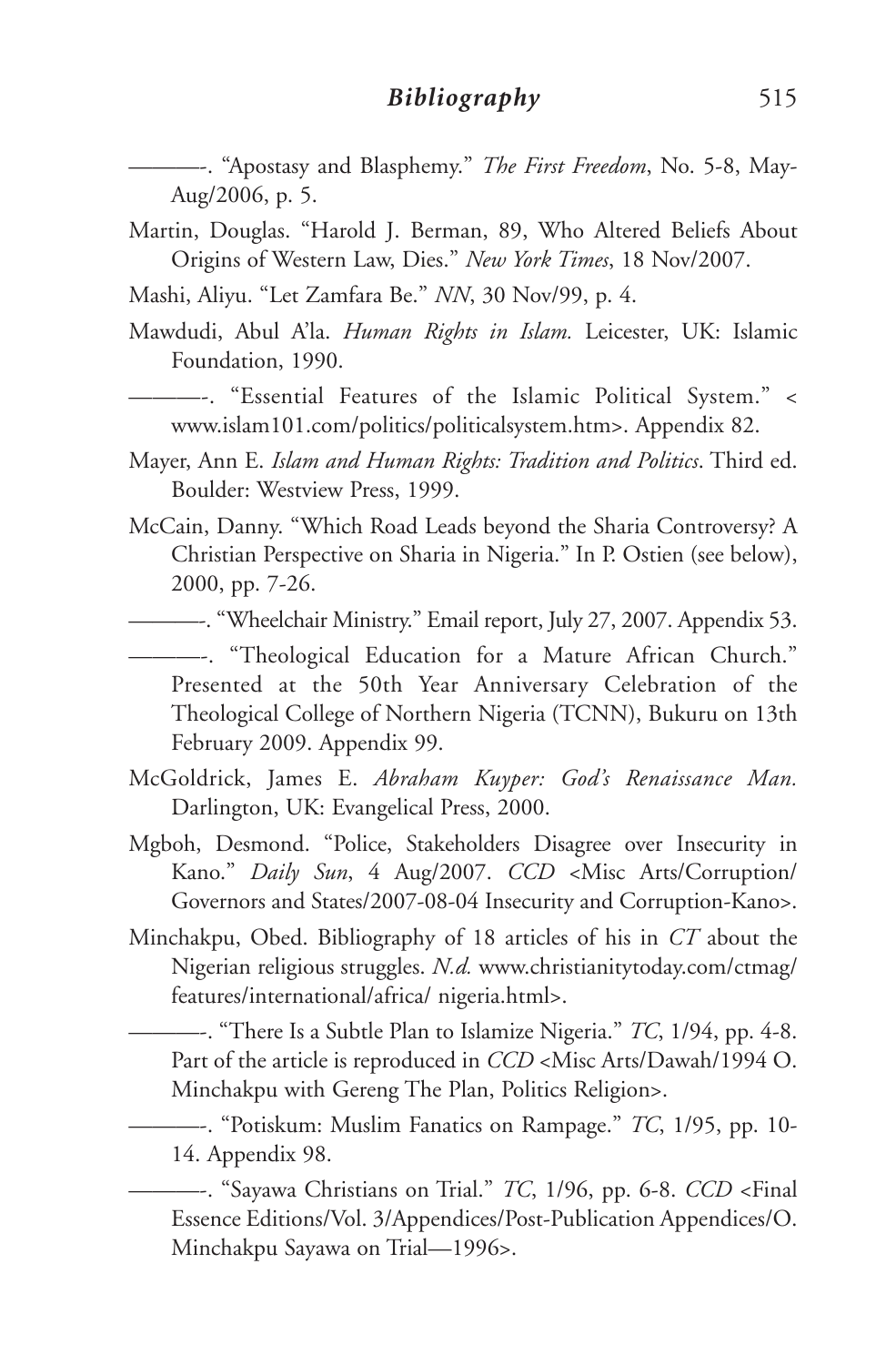#### 516 *Studies in Christian–Muslim Relations*

———-. "Nigerian Province Imposes Arabic Language." *CC*, 26 Aug/2002, p. 8.

———-. "Nigeria's Christian and Muslim Leaders United in Call for Peaceful Election." *CC*, 17 Mar/2003.

———-. "Christian Mosque Building Aids Unity with Nigerian Muslims." *CC*, 15 Mar/2004. Appendix 51.

———-. "Muslim Militants Attack Christian Community a Month after State of Emergency Lifted." *CC*, 7 Feb/2005, p. 8.

———-. "The Roots of Persecution in Plateau State, Nigeria." *Compass Direct*, 23 Sep/2005; *CC*, 10 Oct/2005. J. Boer, 2008, vol. 7, Appendix 19.

———-. "Muslims in Nigeria Kidnap, Convert Christian Children." *Compass Direct*, 14 Mar/2007. *CCD* <Misc Arts/State by State/Sokoto/2007-03-14 Muslims Kidnap Children>.

Misau, Sulaiman A. "Christians Shun KDHA Panel." *NN*, 31 Jan/2000.

———-. "Church in Jos, Nigeria, Faces Constant Threats." *CC*, 10 July, 2006. *Compass Direct,* 20 June/2006. *CCD* <Misc Arts/State by State/Plateau/2006-06-20 Gangare>.

Modibbo, Ibrahim. "Sharia in Zamfara Constitutional—Suleiman Kumo." *NN*, 8 Nov/99, pp. 1-2.

Mohamad (bin), Mahathir. "Islam's Forsaken Renaissance." *The Friday Magazine,* the electronic weekly of The Canadian Islamic Congress, http://www.canadianislamiccongress.com/support.php, 25 May/ 2007. Appendix 15.

Mohammad, Muhammad Sani. "*Mu Kula da Tarbiyar 'Ya'yanmu." Alkalami*, 17 Feb/89, p. 3.

Mohammed, Abubakar S.; Adamu, Sa'idu H. and Abba, Alkasum. "The *Talakawa* and Sharia." *NN*, 4 Dec/99, p. 21; 18 Dec/99, p. 12.

Mohammed, Aminu and Abdulsalami, Abdulfatai. "Cleric's Killing: Shi'ite Leader, 90 Others Appear In Court Today." *DT*, 23 July/2007. *CCD* <Misc Arts/ Violence/2007-07-23 Killing of Clerics>.

Mohammed, Nurudeen A. "Sharia: Have They Really Come Again?" *NN*, 17 Nov/99, p. 4. *CCD* <Misc Arts/Sharia/1999-11-17 Nurudeen Mohammed vs Sharia Critics>.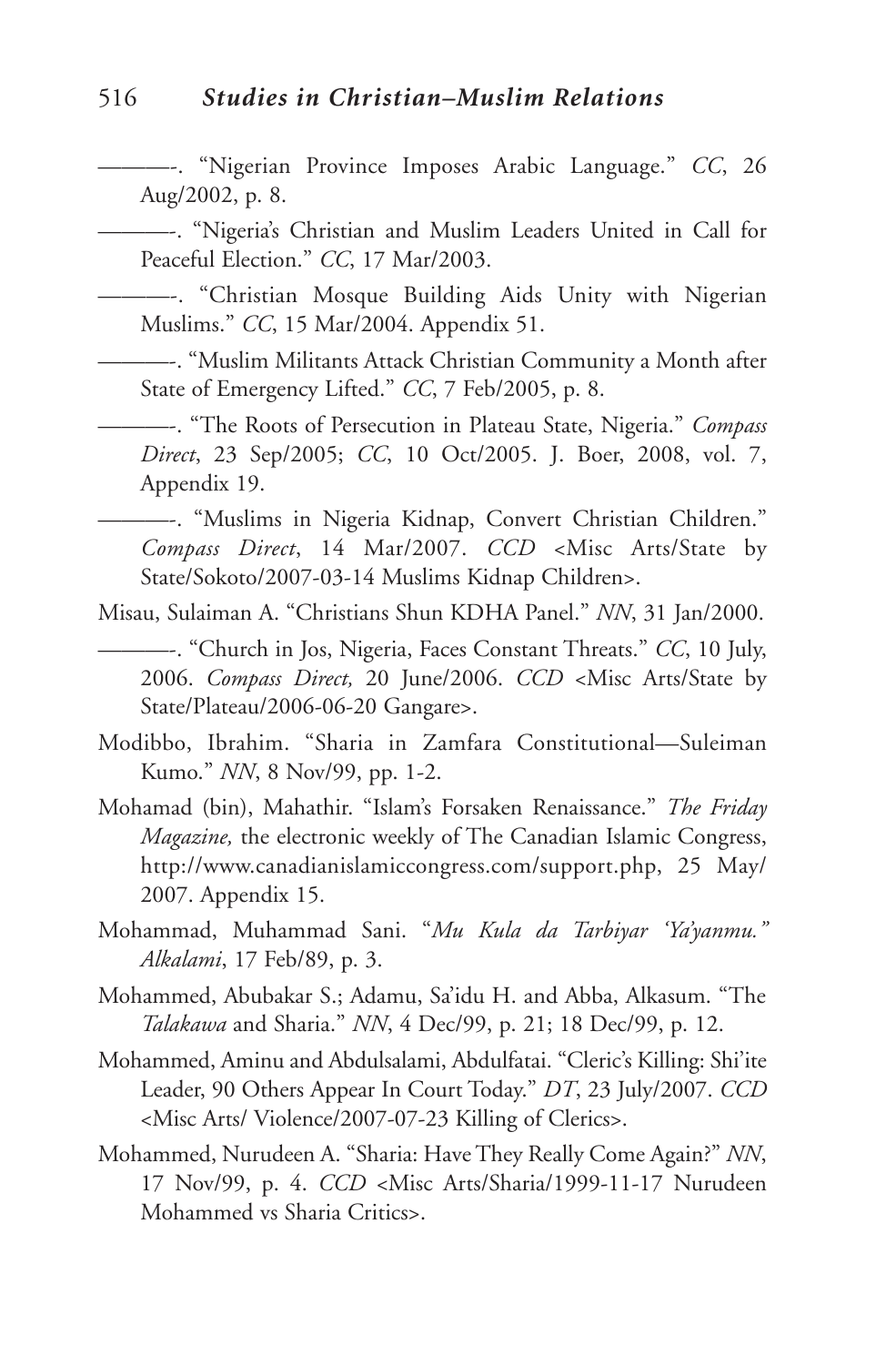- Mohammed, Sulaiman and Muhammad, Rakiya. "Plateau Crisis: 630 Killed in Yelwa, Says Red Cross." *DT*, 7 May, 2004.
- Mohammed, Yakubu. Interview with Sheikh Abubakar Gumi. *Newswatch*, 30 Mar/87, p. 17.
- Mohler, Albert. "A Radical Antagonism—the Bible and Secular Worldviews." *CC*, 30 May/2005, p. 6. www.albertmohler.com.
	- ———-. "Christian Morality and Public Law: Three Secular Arguments." *CC*, 25 July/2005, p. 16. www.albertmohler.com.
- Monday, Hannatu. "The Christian Woman and the Challenges of Our Time." *TC*, 5/87, pp. 22-23.
- Morgan, Anne. "All Acts ofTerrorism Should Be Condemned." *Toronto Star,* 14 Aug/2005, p. A17. *CCD* <Misc Arts/Terrorism/2005-08-14…>.
- Mouw, Richard J. *He Shines in All That's Fair: Culture and Common Grace.* Grand Rapids: Eerdmans, 2001.
- ———-. "Church, Culture and Civil Society: Kuyper for a New Century." Lecture delivered at Union Theological Seminary, 2007. *CCD* <Misc Arts/ Kuyperian/ Kuyperiana/ Mouw Kuyper Lecture>.

———- and Griffioen, Sander. *Pluralisms and Horizons: An Essay in Christian Public Philosophy.* Grand Rapids: Eerdmans, 1993.

- Muhammad, Kabiru. "Sharia: Test of True Federalism." *NN*, 17 Nov/99, p. 5. *CCD* <Misc Arts/Sharia/1999-11-17 Test of Federalism>.
- Muhammad, Rakiya A. "Imam, Pastor in Joint Walk to Peace." *DT*, 3 Nov/2007. Appendix 11.
- Mumuni, Mikail. "Zamfara Cannot Extend Sharia to Non-Muslims." *TELL*, 15 Nov/99, pp. 16-17.
- Murad, Khurram. *In the Early Hours*. Leicester, UK: The Islamic Foundation, 2000, p. 64.
- Musa, Abdullah. "Believers' Quandary." *Gamji,* Nov/2007. *CCD* <Misc Arts/ Corruption/ Religion/*Gamji* 337…>.

———-. "Father Kukah, Saudi Arabia, and Christianity." *D/Triumph*, 22 Nov/2007. *CCD* <Misc Arts/Secularism/2007-11-22 Abdullah Musa to Matthew Kukah>.

Musa, Gaius, M. "Christians and Politics in Nigeria." *TC*, 2/95, pp. 7-9. Partially reproduced in Appendix 81.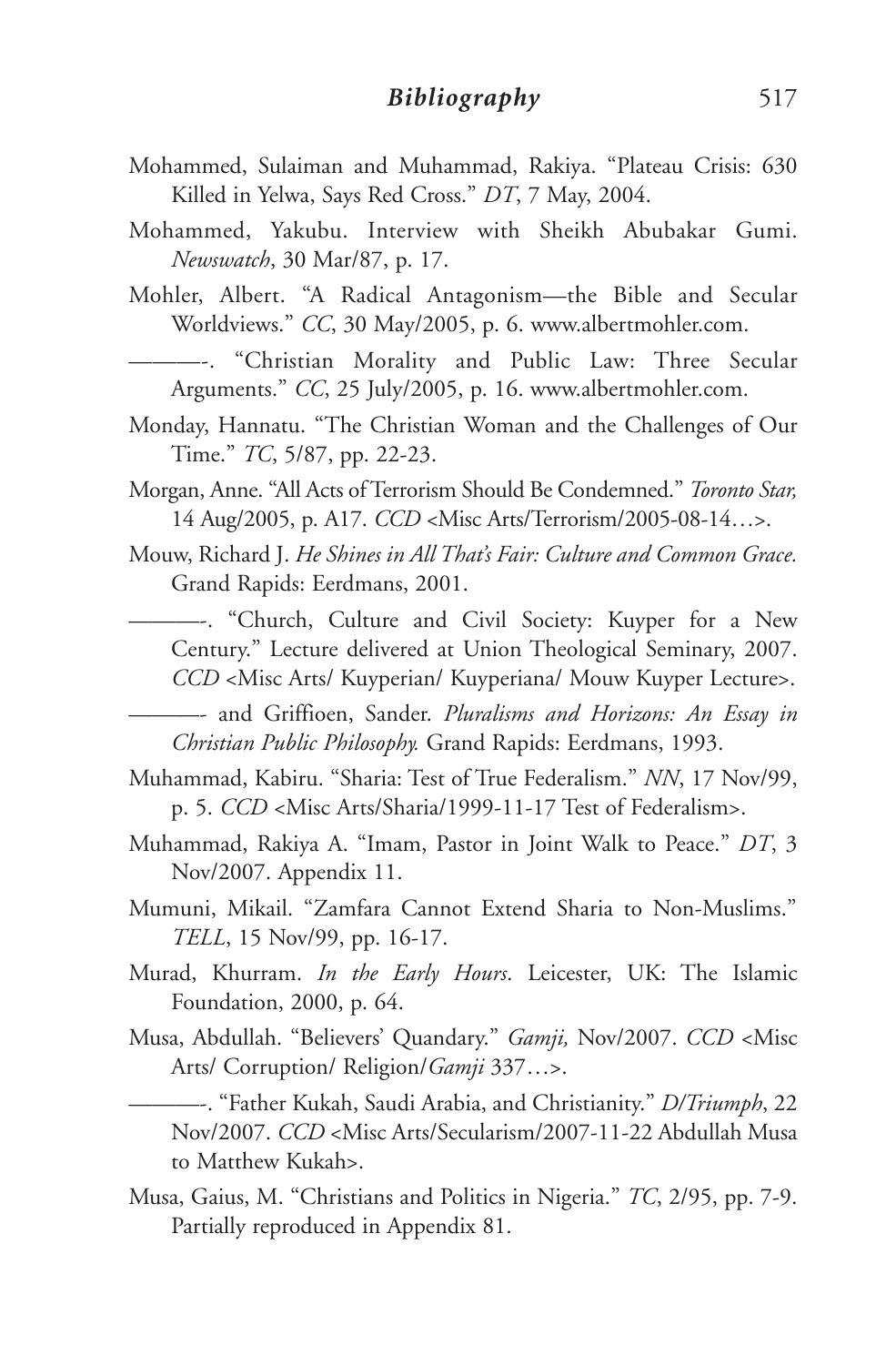- Musa, Muhammad. "Islamic Scholar Wants Fairness from Sharia Critics." *NN*, 30 Dec/99.
- Musa, Nafisat L. "The Role of Muslim Women in Peace Building." In D. Ityavyar and Z. Gundu, *Muslim/Christian Dialogue…*(see above), 2004, pp. 35-39.
- Muslim Canadian Congress. "Stop Saudi-Inspired Sharia Banking in Canada." 29 Jan/2008. www.muslimcanadiancongress.org. *CCD* <Misc Arts/Business/Banks/2008-01-29 Canadian Muslims vs Islamic Banking>.
- Muslim Institute, The. *The Muslim Manifesto: A Strategy for Survival.* London: The Muslim Institute, 1990. Appendix 72.
- Muslim Student Society (MSS). "Submission of the MSS before the Committee Set up by the Kano State Government to Investigate Causes of the October 30th Disturbances in Kano." *Radiance,* No. 4/83, pp. 41-44.
- Mustapha, M. S. "Truth about Sharia." *NN*, 16 Dec/99, p. 5.
- Mustapha, Sani S. "Nigerians Ought to Embrace Sharia." *NN*, 3 Nov/99, p. 20; 4 Nov/99, p. 20.
- ———-. "Sharia and Constitution Are Not Synonymous." *NN,* 10 Dec/99, p. 20.
- Myers, Bryant. "The Church Back Home." *MARC Newsletter,* a monthly publication from World Vision, June/93, pp. 3-4.
- Naanmiyap, Solomon; Zang, Pam; Title, Peter; Yarima, Jennifer; Banwat, Godfrey; Chollom, Ezekiel. "COCIN Centenary: A Vision Accomplished." *LB*, Nov/2004, pp. 17-20.
- Naeem, Fuad S. "A Traditional Islamic Response to the Rise of Modernism." In J. Lumbard (see above), 2004, pp. 79-201.
- National Institute for Politics and Strategic Studies NIPSS). *Religious Disturbances in Nigeria.* Kuru: NIPSS, 1986.
- Ndagi, Muhammad U. "Philosofaith: Propagating by Manners." *Weekend Trust*, 29 Jan/2005, p. 24. Appendix 18.
- *New Nigerian (NN).* "Danbazau Cautions Advocates of Sharia." 18 Nov/99, p. 14.
	- ———-. "Christians Told Not to Panic." 22 Nov/99, pp. 1-2.
- *———-.* "Sultanate Supports Agitation for Sharia." 24 Dec/99, p. 1.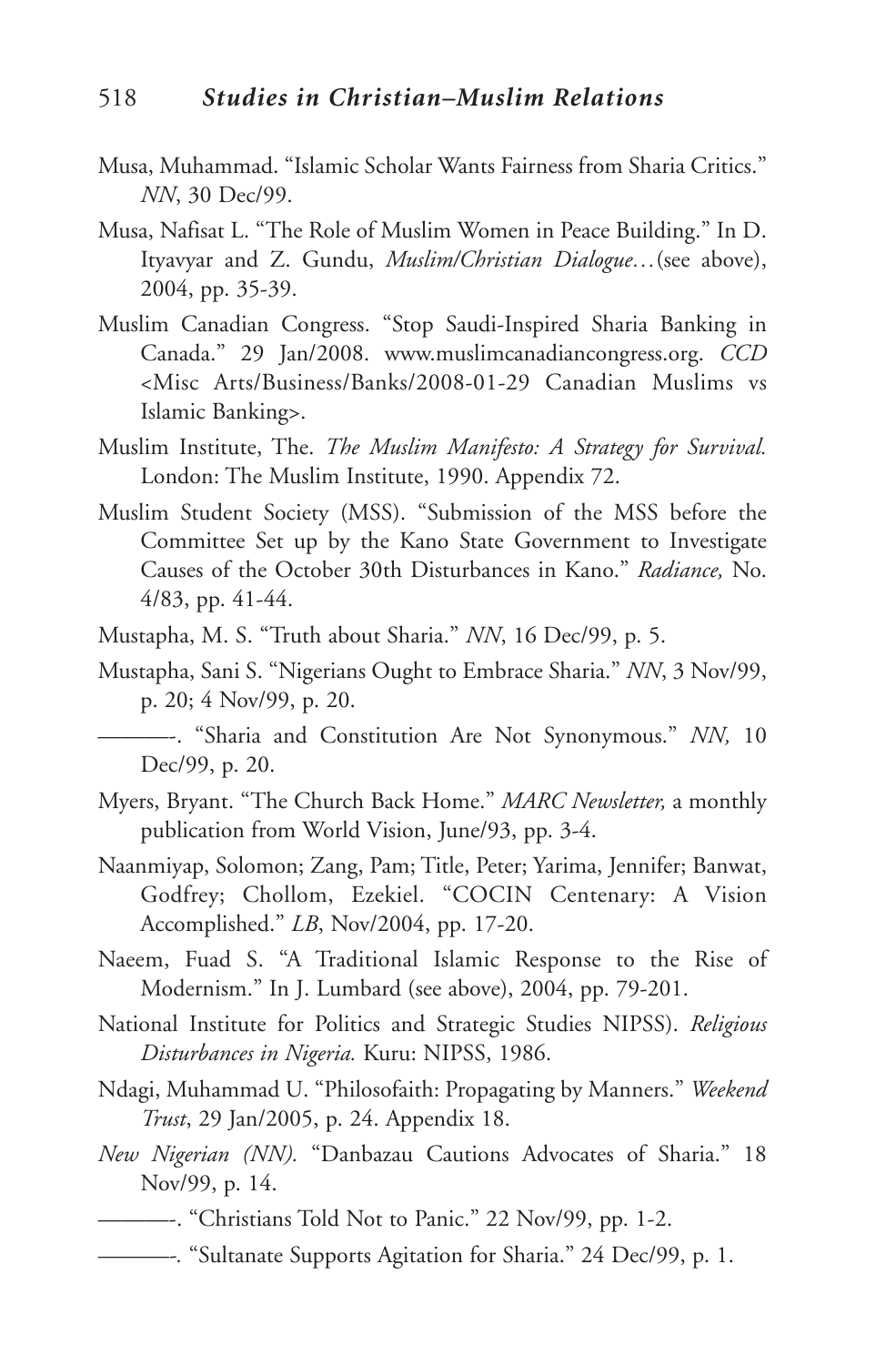*———-.* "JNI National Seminar Says: Sharia No Threat to Nigeria."14 Feb/2000, pp. 1-2. J. Boer, 2007, vol. 6, Appendix 32.

———-. "Kaduna: 72 Hours of Horror." 27 Feb/2000, p. 5.

———-. "Kaduna Riots: Islamic Scholar Blames Govt's Inaction." 2 Mar/2000, p. 15.

———-. "Tafawa Balewa Crisis: Only Prayers Can Bring Peace, Says Mu'azu." 25 June/2001.

———-. "Muslim Group Calls for Inter-Religious Dialogue." 5 July/2001, p. 16.

- Nigeria Inter-Religious Council (NIREC). "Communique Issued by NIREC at the End of Its Meeting Held on October 17-18, 2007, in Abuja. *CCD* <Misc Arts/Dialogue/NIREC/ 2007-10-17 NIREC…>.
- Nigerian Association of Christian-Muslim Mutual Relations. "Inter-Faith Co-operation for Peace in Nigeria." Paper delivered at Inter-Faith Peace Summit in Africa held in Johannesburg, South Africa, 14-19 October, 2002. Appendix 49, Document 3.
- Nmodu, Danlami. "Sharia Is Above the Constitution." *TELL*, 15 Nov/99, pp. 22-23. J. Boer, 2007, vol. 6, Appendix 55.
- ———-. "CAN Says Census Must Address Tribe, Religion." *NN*, 4 Feb/2005.
- Nnanna, Ochereome. "Yahaya Resumes Campaign for Islamic Revolution." *TSM*, 27 Sep/92, pp. 15-19.
- Nosakhire, Peter. "Southern Muslims Charged on Sharia." *NN*, 1 Dec/99, p. 3.
- Nwashili, Kaine. "Building an Interfaith Coalition Against HIV/AIDS: A Nigerian Experience." Presented during the round table on "The Role of Religious Leaders and Faith-based Organizations in the Fight Against HIV/AIDS" organized in the framework of the International Congress on the Dialogue of Civilisations, Religions and Cultures (held in Abuja, Nigeria, 15-17 December 2003). *CCD* <Misc Arts/Sex/Christian-Muslim on AIDS>.

———-. Statement of commitment by Interfaith HIV/AIDS Coalition of Nigeria. 1 Sep/2004. *CCD* <Misc Arts/Dialogue/2004-08-10 Interfaith HIV/AIDS Coalition>.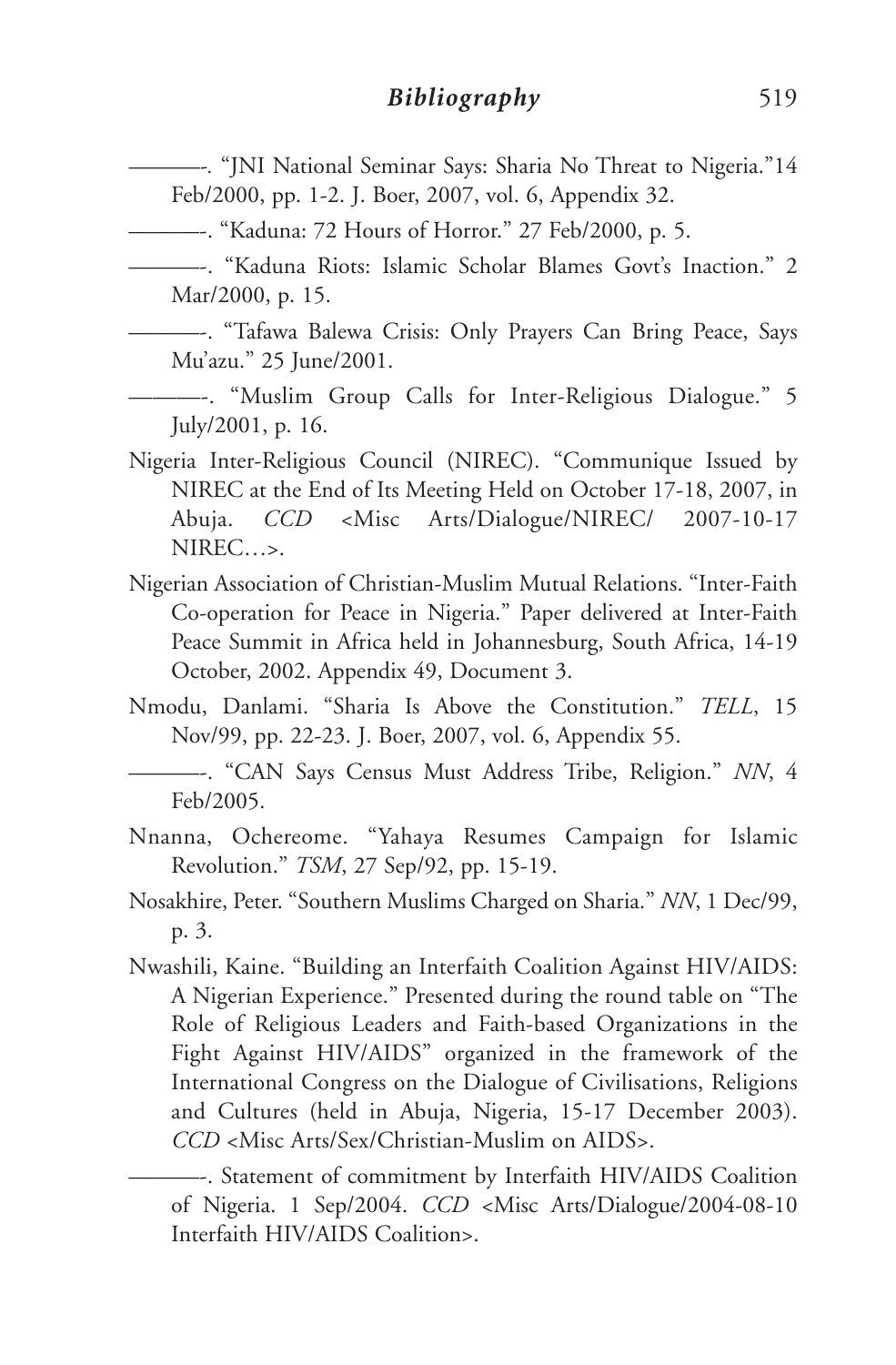Nweke, Roy. "Excerpts from an Interview with the First Executive Governor of Zamfara State, Alhaji Ahmad Sani." *Society*, Issue No. 2, May/2001[?], pp. 1-8.

———-. "International Conference on Restoration of Sharia in Nigeria." *Society*, Issue No. 2, May/2001 [?], pp. 9-12.

- Nyako, M. "A Paper on the Prevailing Sharia Controversy." In *CCC* [see above], 2000, pp. 44-58.
- Nyam, Philip. "No Al-Qaeda, Taliban in Nigeria-Sultan." *Leadership*, 16 Nov/2007. *CCD* <Misc Arts/Terrorism/2007-11-16…>.
- NYkrinDC. "Islamic Banking—Innovation in Islam," 5 Oct/2006. *CCD* <Misc Arts/Business/Banking/2006-10-05 Islamic Banking…>.
- Obasanjo, Olusegun, President. "National Broadcast: Let's Live in Peace." *NN*, 2 Mar/2000, p. 3.

Obassa, Shittu. "No Decision Yet on Sharia." *NN*, 22 Jan/2000, pp. 8-9.

- ———-. "Sharia: Ojukwu Calls for Sacrifice, Compromise." *NN*, 1 Feb/2000, pp. 1-2.
- ———-. "Horrors of Kaduna." *NN*, 26 Feb/2000, p. 7.
- ———-. "Kaduna Govt Moves to Curb Religious Violence." *NN*, 25 June/2001.
- ———-. "No to Sovereign National Conference—Emir of Birnin Gwari." *NN*, 25 June/2001, p. 14.
- ———-. "For a Lasting Peace in Kaduna." *NN*, 28 June/2001, p. 20.
- ———-. "Our Leaders Must Shun Religious Bigotry." *NN*, 29 Jan/2005, pp. 24, 29.
- Odeh, Isaac. "Sharia, Not Now." *NN,* 12 Dec/99.
- Odittah, Chuka. "Gowon Urges Govt Not to Scrap LGs." *TD*, 13 Aug/2003.
- Odo, Austine. Editorial: "If Muslim Ummah Fault Constitutionality of Sharia, I Will Resign—Governor Sani." *AM*, 16 Feb/2000. J. Boer, 2007, vol. 6, Appendix 19.
- Odunfa, Sola. "Nigeria's Counting Controversy." BBC, 21 Mar/2006. *CCD* <Misc Arts/ Census/2006-03-21…>.
- Odunuga, Yomi and Ajayi, Temitope. "Obasanjo, Okogie Preach Peace at Christmas." *Punch*, 24 Dec/2003.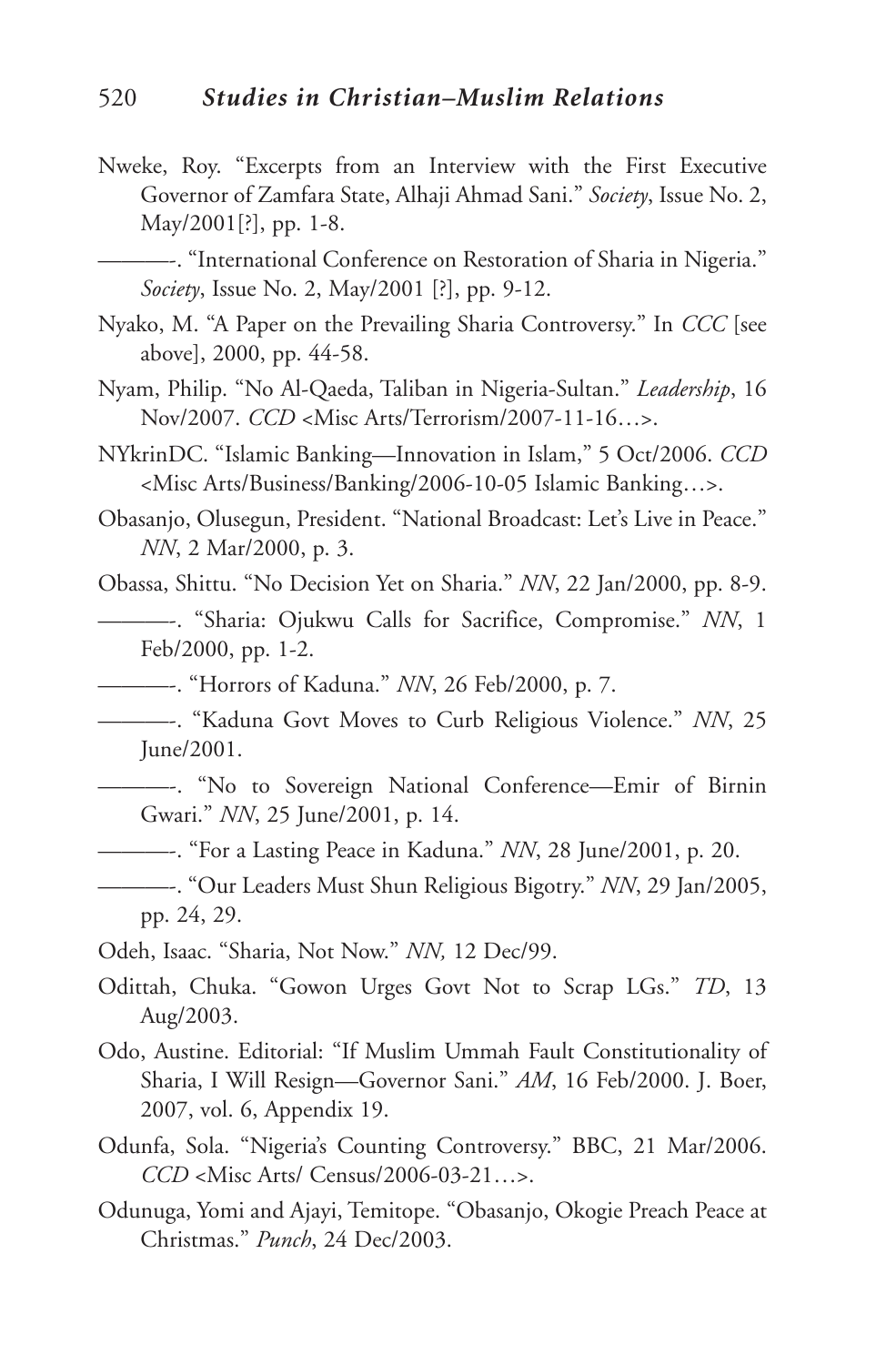- Ogbu, Ahamefula. "Islamic Bank Divides House." *TD*, 26 May/2005. Appendix 104, 4th Document.
- Ogundamisi, Kayode. "Jos! Cover up of a Nigerian Genocide." *Gamji*, Dec/2008. *CDD* <Misc Arts/State by State/Plateau/2008 Jos Riots/2008-11 Misc Reports>.
- Ohadoma, Chias. "Nigeria not Cursed, Bishop Replied Adeboye." *TD*, 1 June/2003.
- Oji, George. "Sharia: How Women Can Gain Access to Justice." *TD*, 3 Mar/2003.
- Ojudu, Babafemi. "I Am Not Afraid of Death"—Mallam Yakubu Yahaya. *African Concord*, 22 Apr/91, pp. 36-37.
- Okenyodo, Odoh D. and Aodu, Abdulraheem. "Shari'ah Court Upholds Ban on Shehu Sani's Book." *DT*, 13 Oct/2007. Appendix 22, Document 4.
- Okocha, Chuks. "House: Obasanjo Should Stop Violence or Quit." *TD*, 6 Mar/2003.
	- ———-. "…Raises Panel on Violence." *TD*, 30 Aug/2003 (date is approximate).

———-. "AC Supports Onaiyekan's Call for Fresh Elections." *TD*, 18 Aug/2007. *CCD* <Misc Arts/Christianity/Roman Catholic/ Onaiyekan/ 2007-08-18>.

- Okpanachi, Aminu. "Who Is Afraid of Sharia?" *NN*, 8 Dec/99, p. 5.
- Okpani, Ikenna E. "*Islamiyya* School System Working in the North UBE Co-ordinator." *DT*, 25 Sep/2003.
- Oladipo, Dotun. "I'll Resign if Sharia Is Unconstitutional." *Newswatch*, 6 Mar/2000, pp. 14-17.
- Olatunji, Segun. "Why there's a fuss over my book –Shehu Sani." *The Punch*, 13 Oct/2007. Appendix 22, Document 2.
- Oloja, Martins. "CBN Okays First Islamic Bank." *Guardian*, 30 May/2005. Appendix 104.
- Oloyede, Is-Haq. "Comments." In P. Ostien (see below), 2005, pp. 292- 302.
- Oluniyi, Olufemi O. The Council of Ulama and Peaceful Co-existence in Nigeria. Lagos: Frontier Press, 2006. Note: Oluniyi's former name was Awoniyi, Henry O.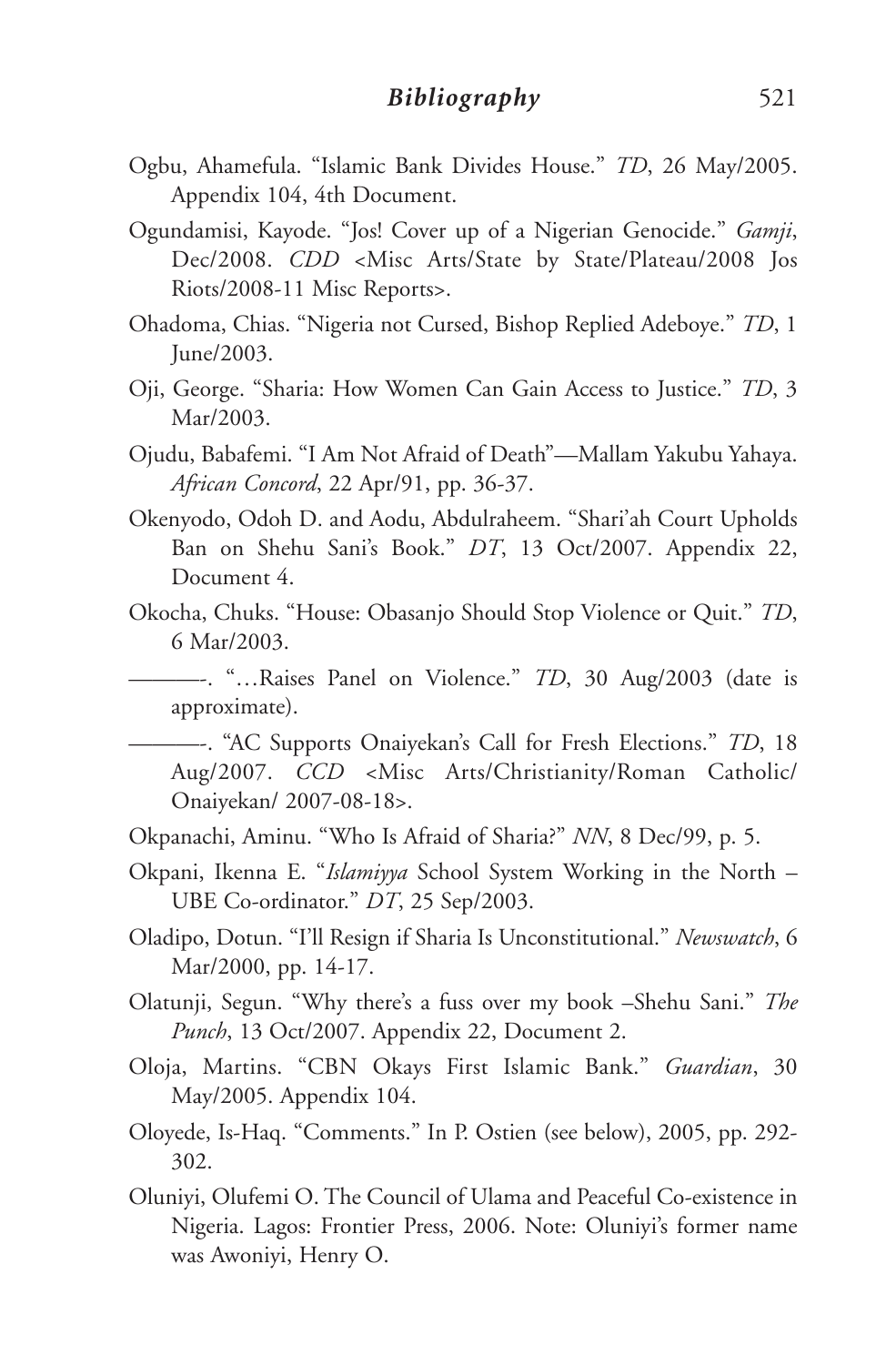### 522 *Studies in Christian–Muslim Relations*

"Inflammatory Religious Advertisements and Press Responsibility in Contemporary Nigeria: A Peep at *Daily Trust* Newspaper." A paper presented at the News Media and Religious Transformations in Africa Conference, Abuja, Nigeria, 10-12 July, 2008. *CCD* <Misc Arts/Awoniyi-Oluniyi/Daily Trust Incitement>.

———-. "Government Complicity in Muslim-Christian Conflict." A paper presented at the International Peace Research Association Conference, "Building Sustainable Futures, Enacting Peace and Development," held at University of Leuven, Belgium, 15-19 July, 2008. *CCD* <Misc Arts/Awoniyi-Oluniyi/Kano Govt Fomenting Religious Riots>.

- Olupona, Jacob K. (ed.) *Religion and Peace in MultiFaith Nigeria.* Published privately by Olupona, 1992.
- Omokhodion, Lawson and Eguabor, Ide. "The Guilty Should Be Punished." *TW*, 6 Apr/87, p. 19.
- Onaiyekan, John. "Religious Tolerance and Peaceful Co-existence among Nigerians." *Encounter* (Documents for Muslim-Christian Understanding), Apr/85.

———-. "The Sharia in Nigeria: Challenge to Christians." Lecture delivered at a symposium at Attakwu, Enugu, 23 Mar/2001. www.sedos. org/english/onaiyekan.htm. *CCD* <Misc Arts/ Christianity/Roman Catholic/Onaiyekan/2001-03-23 Onaiyekan>

———-. "The Challenge of Solidarity." Lecture presented at a conference of Catholic Bishops held in Bujumbura, Burundi, 28 July/2006. *CCD* <Misc Arts/Christianity/ Roman Catholic/Onaiyekan/2001-3- 23 Onaiyekan>.

- Onoiribholo, Francis. "Police Float Christian Fellowship to Redeem Image." *Post Express*, 27 June/2001.
- Opeloye, Muhib O. "The Qur'anic Guidelines on Inter-Religious Relations: An Overview." In Olupona, (see above), 1992, pp. 82-92.
- Oredola, Massoud A. "Democracy in a Pluralist Society." *NN*, 25 Dec/99, pp. 16, 20.
- Organisation of Islamic Conference (OIC). Charter of the Islamic Conference. www.oic-oic.org/aboutOIC/OIC Charter. *CCD* <Misc Arts/OIC/OIC Charter>.

<sup>———-.</sup> Cairo Declaration of Human Rights. Appendix 79.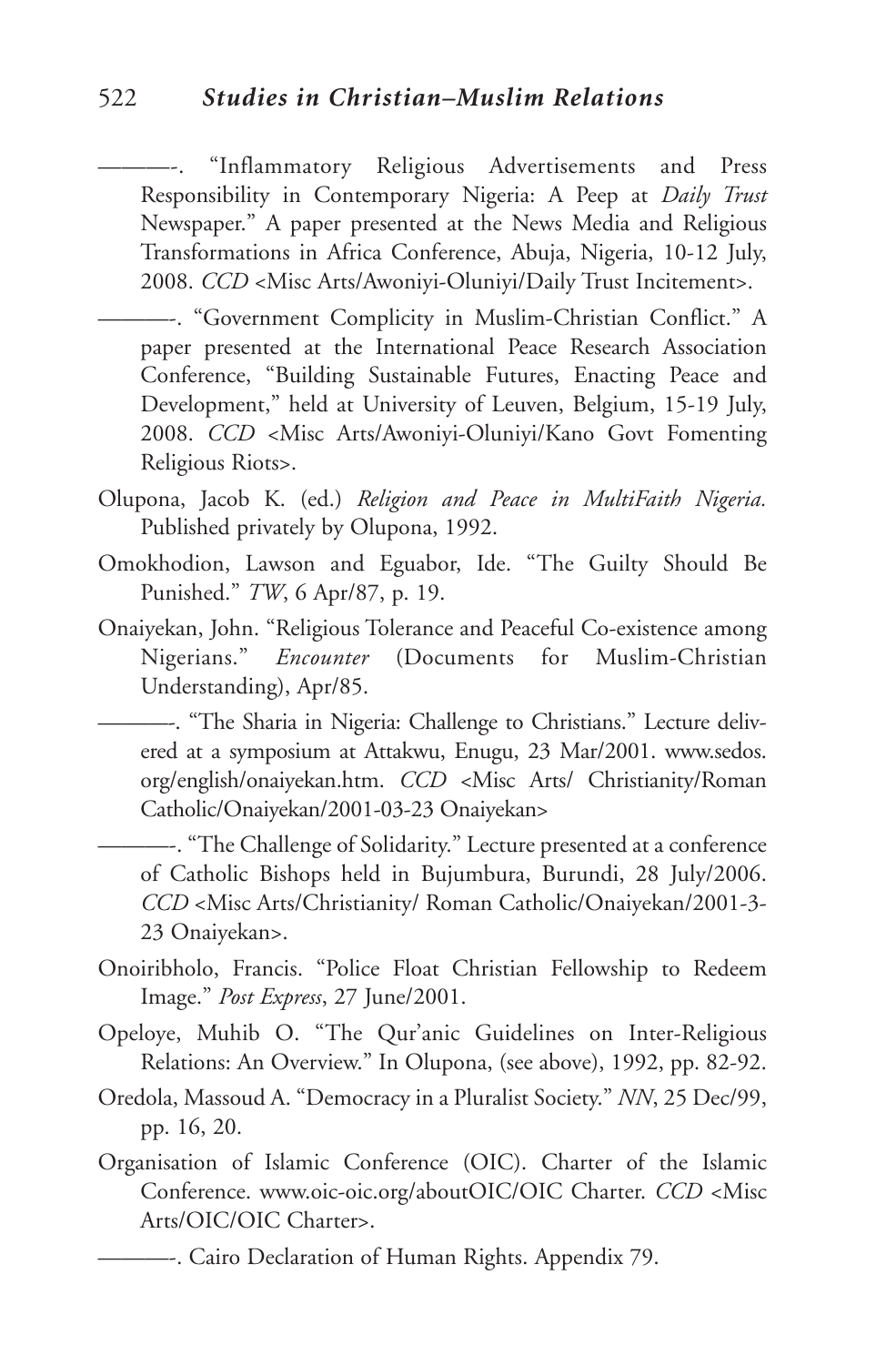———-. Dakar Declaration. 11th Session of the Islamic Summit Conference, 13-14 Mar/2008. www.oic-oic.org/oicnew/is11/ English/Dakar-DEC-11SUMMIT-e.pdf.

———-. Final Communique. 11th Session of the Islamic Summit Conference, 13-14 Mar/2008. www.oic-oic.org/oicnew/isll/ English/FC-11-%20SUMMIT-en.pdf. Vol. 8, Appendix 79— Paragraphs 105-114 on Human Rights. See also *CCD* <Misc Arts/Islam/2008-03-13 OIC-Islamophobia>.

———-. "The OIC Group Statement on Agenda Item 99: Measures to Eliminate International Terrorism." 8 Oct/2008. *CCD* <Misc Arts/OIC/OIC vs Terrorism>. www.pakun.org. statements/ .

**———-. "**Background on the Second Ministerial Conference on Women's Role in The Development of The OIC Member States, 24-25 November 2008, Cairo." www.mfa.gov. smcower/english. *CCD* <Misc Arts/Women/2008-11-24 OIC—Women in Development>.

———-. "OIC Ten-Year Plan Outlined." 8 Dec/2005. Appendix 96. www.sciencedev.net/Docs/OIC%2010%20year%plan.htm**.**

- Orintunsin, Jide. "Abolition of Capital Punishment Ungodly—Yadudu." *TD*, 12 Jan/2004.
- Orire, Abdulkadir. "Shariah: The Misunderstood Legal System." Paper delivered at the Nigeria Inter-Religious Council [NIREC] meeting held in Abuja, June 21-23, 2000. Appendix 27 contains pp. 8-10 of this paper.
- Oruh, Nnaemeka. "Don't Let Them Do This to Us: A Message to Nigerian Youths." *Gamji*, Mar/2007. Appendix 62.
- Osehku, Roland and Bally, Ango. "Rights Monitor Warns over Sharia." *NN*, 5 Dec/99, p. 2.
- Ostien, Philip. Private correspondence over the years.
	- ———-. "Sketch of the History of Sharia." No further details provided.

———-. **"**Islamic Criminal Law: What It Means in Zamfara and Niger States." *Journal of Public and Private Law,* Vol. 4, no. 4, 2000. *CCD* <Misc Arts/Ostien/2000 Islamic Criminal Law>.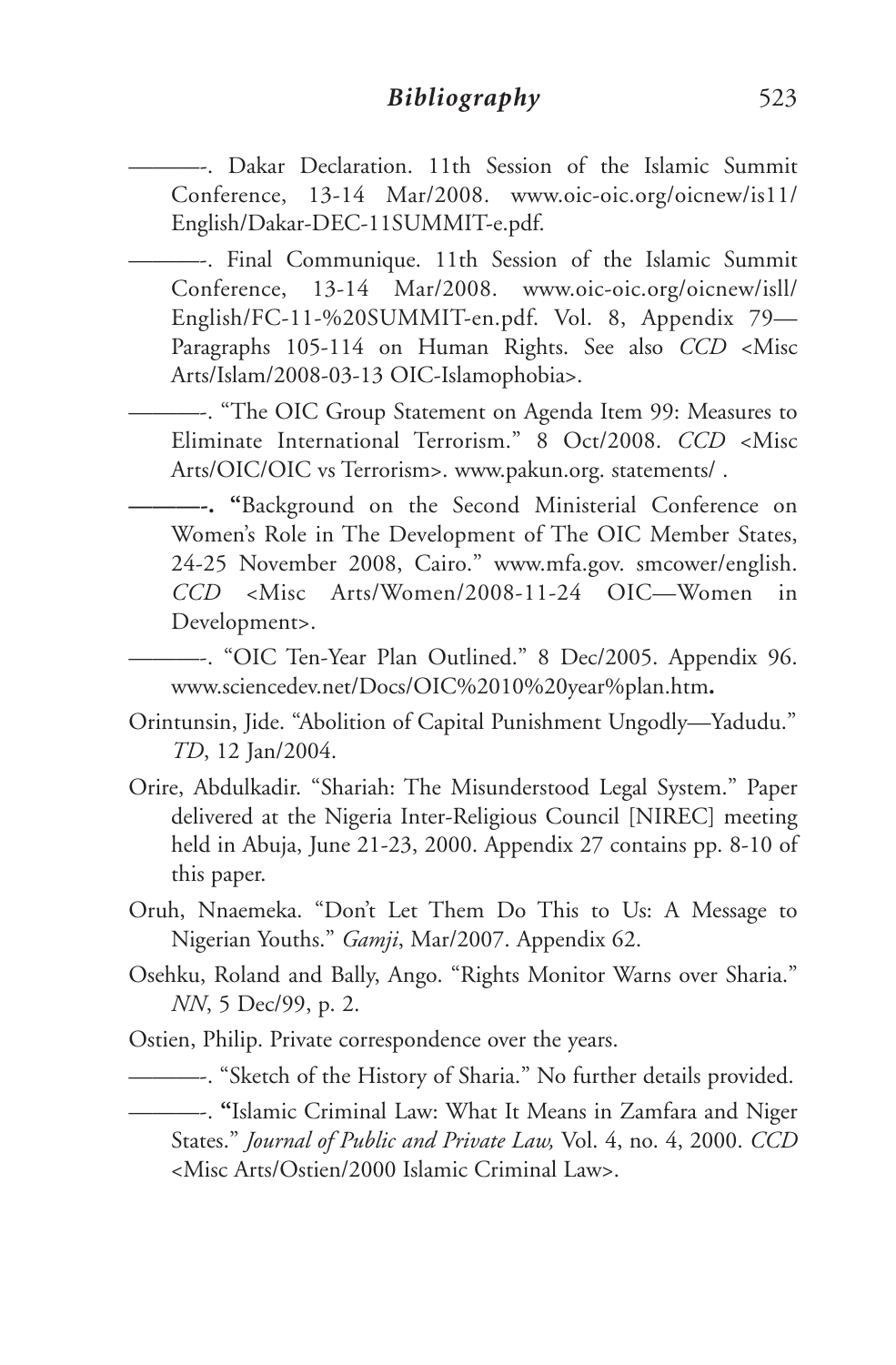———-. "Ten Good Things about the Implementation of Sharia in Some States of Northern Nigeria." A paper later published in *Swedish Missiological Themes*, Vol. 90, no. 2, 2002, pp. 163-174. Appendix 70.

———-. "An Opportunity Missed by Nigeria's Christians: The Sharia Debate of 1976-78 Revisited." A paper later published in Benjamin Soares, ed., *Muslim-Christian Encounters in Africa.* Leiden and Boston: Brill, 2006, pp. 221-255. *CCD* <Misc Arts/Ostien/Ostien— An Opportunity Missed>.

———-. "Philip Ostien CV," Oct/2008. *CCD* <Misc Arts/Leaders & Scholars/Secular and Others/Ostien Papers/2008-10 Philip Ostien  $CV<sub>></sub>$ .

———-; Nasir, Jamila M; Kogelmann, Franz (Eds). *Comparative Perspectives on Sharia in Nigeria.* Ibadan: Spectrum Books, 2005.

Owoyemi, Lateef. "Sharia: The Lasting Solution." *AM*, 12 Apr/2000.

Oyelade, Emmanuel O. "Religion, Politics and Peace in Africa: A Study of Religious Pluralism and Islamic Fundamentalism in Africa." In J. Olupona (see above), 1992, pp. 177-193.

———-. "The Christian View of Forgiveness: Implications for Christian-Muslim Dialogue." Second International Conference, 1995, Appendix 8, pp. 84-92.

- Oyeniran, A. O. "The Need for Christian Leadership in Nigeria Today." In TEKAN, *Towards….* 1987, pp. 65-72.
- Oyibo, Stella. "Sharia Has Become a Political Tool." *TELL*, 6 Mar/2000, pp. 22-25.
- Paden, John N. *Ahmadu Bello Sardauna of Sokoto*: *Values and Leadership in Nigeria.* Zaria: Hudahuda Publishing, 1986.

Pam, Ezekiel. "The State Is Set in Plateau." *Vanguard*, 6 Mar/2003.

Pasma, Chandra. "A Public Justice Vision for 2009." *CC*, 12 Jan/2009.

*Pen*, *The.* "Alcohol Banned in Bida." 1 July/88, p. 1.

- ———-. "The Citizens and the Government." 1 July/88, p. 5.
- ———-. "Chief Imams Call on Constituent Assembly to Include Sharia." 18 Nov/88, pp. 1-2.
- ———-. "Editorial: Religion and the State." 16 Dec/88, p. 3.
- ———-. "News Analysis: *The Punch's* Definition." 13 Jan/89, pp. 1-2.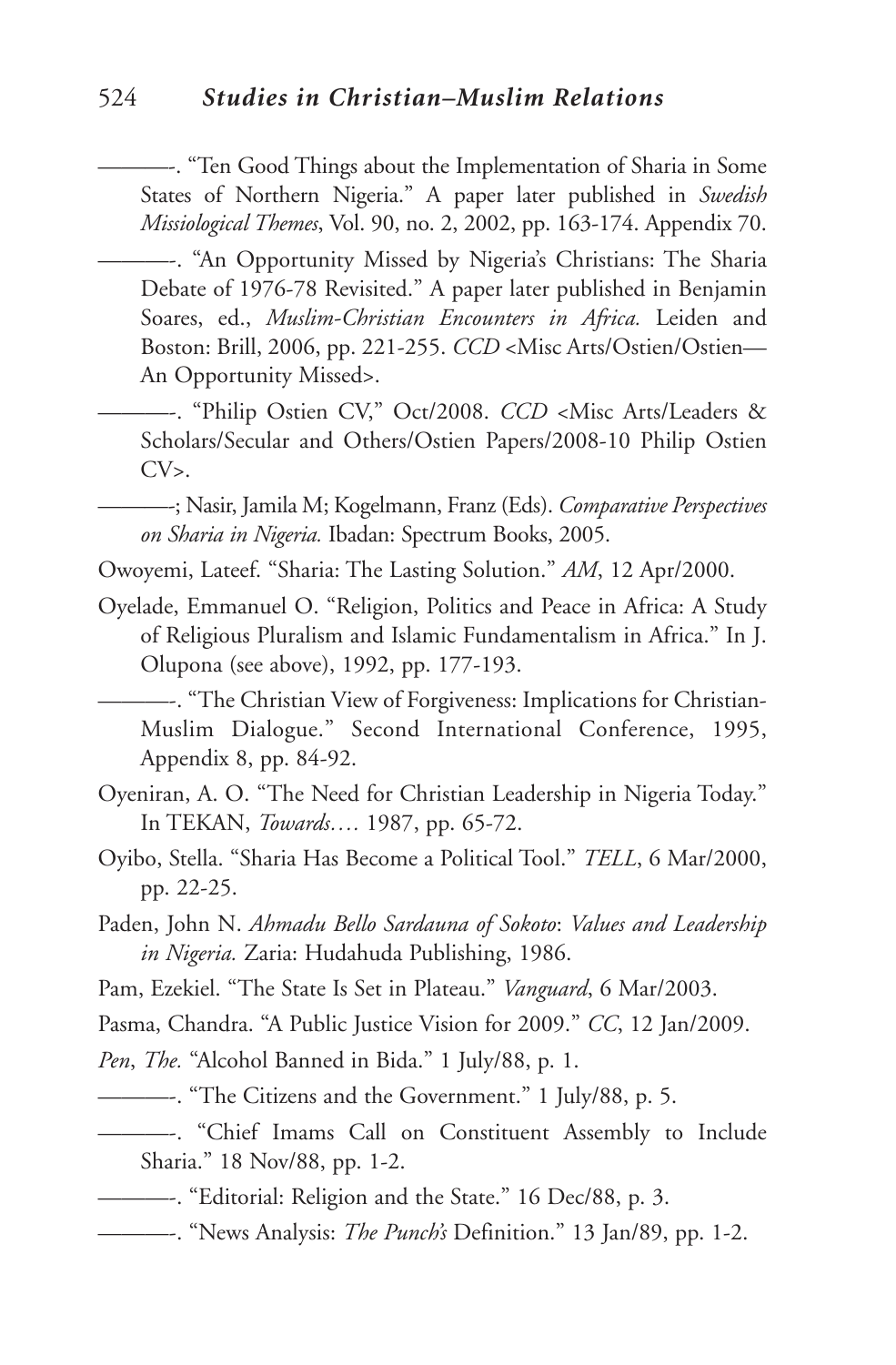———-. "Ilorin Beer Sellers Lose Round One." 27 Jan/89, p. 1.

———-. "Northern Board of Arabic Calls for Higher Standards." 24 Feb/89, p. 16.

———-. "Dahiru Bauchi Sues for Unity." 5 May/89, p. 16.

Peter-Omale, Funmi. "Religious Crisis: Muslim Leaders Visit Bishop." *TD*, 9 Feb/2004.

———-. "How to Stem Plateau Crisis—Useni." *TD*, 2 Mar/2004.

- Peters, Ruud. "Review of *Islamic Criminal Law in Nigeria*," a book by Ibrahim Ado-Kurawa. Ibadan: Spectrum Books. No date given for the book or the review on www.Gamji.com, but probably 2003 or 2004. *CCD* <Misc Arts/Sharia/ Kurawa>.
- Phillips, Barnaby. "Nigeria's Bishops Confront Sharia." BBC, 11 Sep/2000.
- Pipes, Daniel. *In the Path of God: Islam and Political Power.* New York: Basic Books, 1983.
- Pirenne, Henri. Trans. Halsey, Frank D. *Medieval Cities: Their Origins and the Revival of Trade.* Garden City, NY: Doubleday, 1925.

———-. *Mohammed and Charlemagne.* Cleveland: Meridian Books, 1965.

- *Plateau State of Nigeria Gazette*. "Plateau Resolves: Report of the Plateau Peace Conference 2004 (18th August-21st September, 2004)." Jos: Government Printer, 11 Nov/2004.
- ProphetNet. "50 Religious Leaders Meet in Abuja." Oct/2007. www.prophet.net. *CCD* <MiscArts/Dialogue/ 2007-10-17 Report on Meeting>, Document 2.
- *Province, The.* "Religious Freedom Worsens in the Middle East and Asia." 21 Sep/2008, p. A40.
- *Punch, The.* "Community Leaders Advise on Crime." 11 Nov/2007. Appendix 64.
- Rabiu, Safianu. "On Obasanjo and Sharia: A Response to K. Nweke." *Gamji*. *CCD* <MiscArts/Sharia/RabiuS>.
- Rachid, Mohamad. Lectures delivered at Simon Fraser University, Vancouver, Canada, Sept-Nov/2008.
	- "Human Rights in Islam: Necessities, Not Only Rights." 8 Oct/2008. *CCD* <Misc Arts/ Human Rights/Rachid M— Human Rights in Islam>.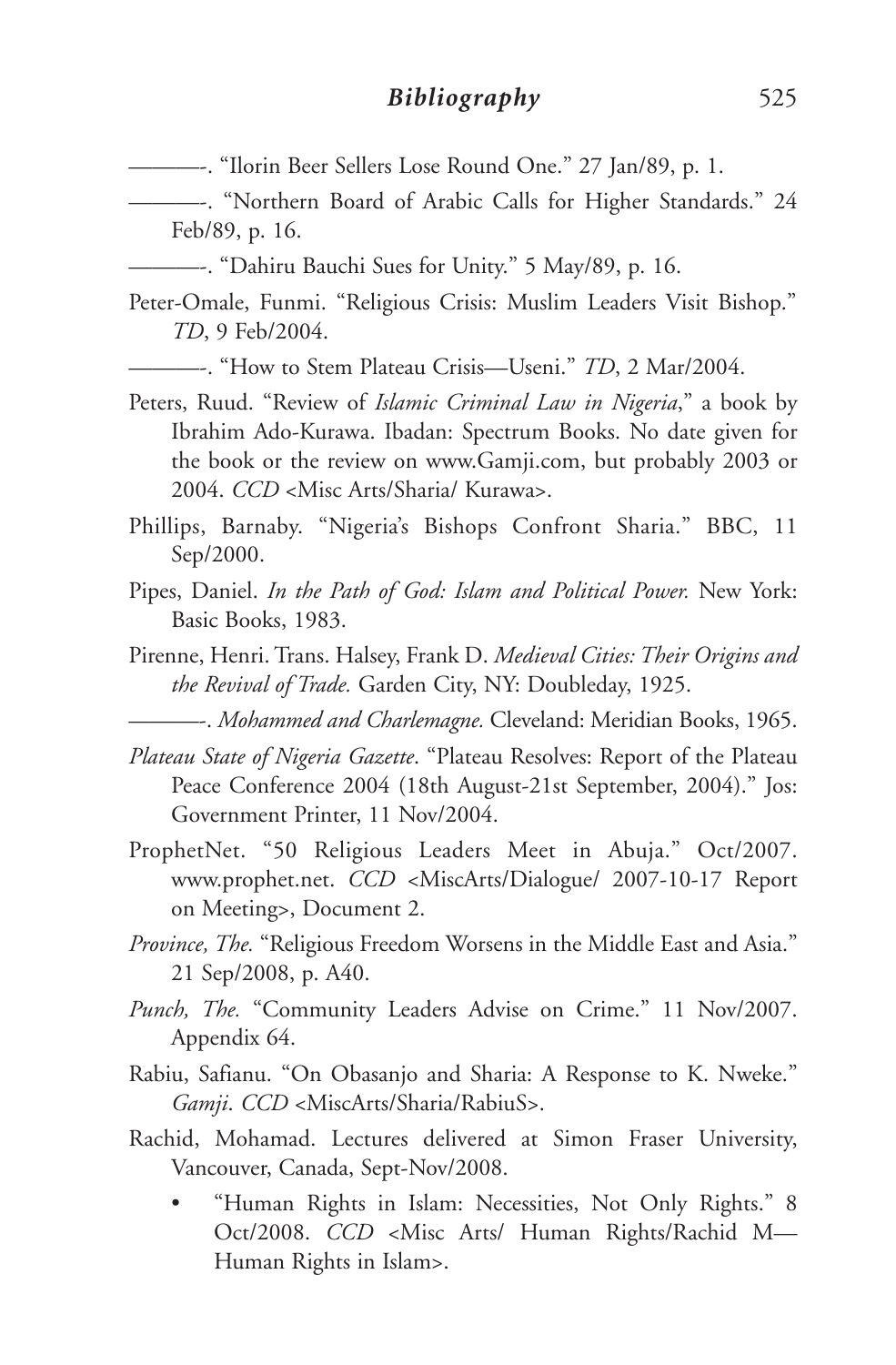### 526 *Studies in Christian–Muslim Relations*

- "Women in Islam." 15 Oct/2008.
- "Politics and Islam." 22 Oct/2008. Appendix 84.
- "Jihad in Islam." *CCD <*Misc Arts/Jihad/2008-10-29 Jihad*>.*
- *Radiance,* "Nigeria: The Third Decade of Independence." 1983, No. 4, pp. 7-13.
- *———-.* "The Maitatsine Phenomenon: A Special Report." 1983, No. 4, pp. 36-40.
- Rahama, Abubakar. "Niger, Kebbi Adopt Sharia." *NN*, 17 Jan/2000.
- Rashid, S. Khalid, ed. *Islamic Law in Nigeria: Application and Teaching.* Lagos: Islamic Publication Bureau, 1986.
- *REC News Exchange.* "Although President Assures Freedom, Nigerian Christians Still Treated Poorly." Nov/99, pp. 5-6.
- ———-. "Christians and Muslims Meet in Nigeria." June/2008.
- ———-. "First Comprehensive Survey of World Muslim Opinions." June/2008.
- Reformed Ecumenical Council (REC). *RES Testimony on Human Rights.* Grand Rapids: RES, Recommendations [pp. 150-154] in Vol. 8, Appendix 88. ["RES" and "REC"—differences reflect name change from "Synod" to "Council."]

"REC Report on Religious Pluralism-2005. http://rec.gospelcom.net/index.php?section=4. Appendix 89.

- Reformed Ecumenical Synod (RES)—Since this organization has been renamed "Reformed Ecumenical Council" (REC), its publications are listed under the new name.
- Rinyom, Joseph D. "Double Standards as Bane of the Jos Crisis: A Response to Audu Zango." *Gamji,* May, 2004. Appendix 43.
- Ritut, Dany. "The Ethnic Cleansing by the Pagan Savages in Jos Plateau and the Illegal Gang in Government Must Be Stopped: A Rejoinder to Audu Zango." *Gamji*, May, 2004. Appendix 43, Document 2.
- Royal Aal al-Bayt Institute for Islamic Thought, The. "A Common Word between Us and You." Jordan, 2007. www.acommonword.org or: www.acommonword.com. *CCD* <Misc Arts/Dialogue/2007 A Common Word Between Us and You>.
- Runner, H. Evan. *The Relation of the Bible to Learning: Lectures Given at the Unionville Study Conferences of the Association for Reformed*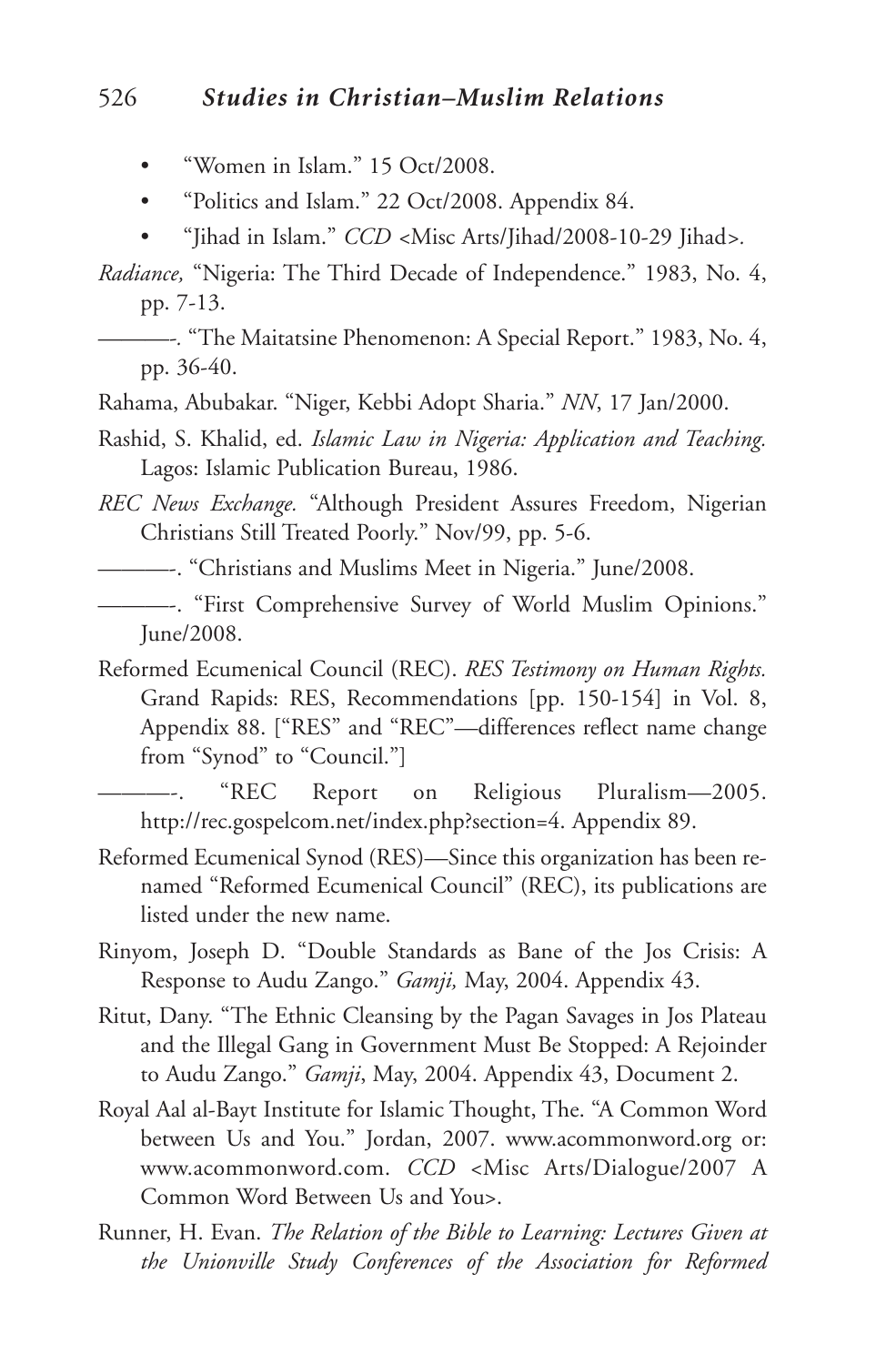#### *Bibliography* 527

*Scientific Studies in 1959 and 1960.* Christian Perspective Reprint. Rexdale, Ontario: The Association for Reformed Scientific Studies, 1967. *Note*: For further information about Runner and for access to his written works, be sure to turn to <www. reformationalpublishingproject.com>.

———-. "Scriptural Religion and Political Task." *Christian Perspectives.* Toronto: Institute for Christian Studies, 1962, pp. 135-257. Also published separately as *Scriptural Religion and Political Task.* Toronto: Wedge Publishing Foundation, 1974.

———-. *The Relation of the Bible to Learning.* Toronto: Wedge Publishing Foundation, 1970.

———-. "Preface." In M. R. Langley (see above), 1984, pp. vii-xxi.

Sabiya, Wilson. "The Draft Constitution: The Religious Provisions Provide a State Religion and Deny Non-Muslims High Executive Offices." Privately distributed stencil, 1978. J. Boer, 2008, vol. 7, ch. 6, Document 1.

———-. "The Constituent Assembly and the Sharia Controversy: The Hour of Decision— Sharia or Jihad (Chaos)?" A paper presented at a seminar organised by the Institute of African Studies, University of Jos, on the Constituent Assembly and the Draft Constitution, 25 Feb/78. J. Boer, 2008, vol. 7, ch. 6, Document 2.

———-. "The Relevance of Dialogue in Nigeria." Introductory paper presented at the Second Meeting on Interfaith Dialogue Center Held at TCNN, Bukuru, 23 June/92. *The Catalyst*, ICS, Jos, Nov/98, pp. 20-21.

- Sabo, Ahmadu M. "Adversary and Kukah in National Dialogue." *Gamji*, Apr/2005.
- Sa'id, Mohammed H. "The Islamic Perspective on Violence." In D. Ityavyar and Z. Gundu, *Muslim/Christian Dialogue…* (see above), 2004, pp. 51-58.
- Sa'idu, Isa. "Nigeria: Shari'ah Surmounting the Tall Obstacles." *DT*, 10 Mar/2009. Appendix 34.
- Sakkwato, Bello A. "Sharia in Zamfara: Problems and Prospects." *NN*, 5 Jan/2000, p. 14.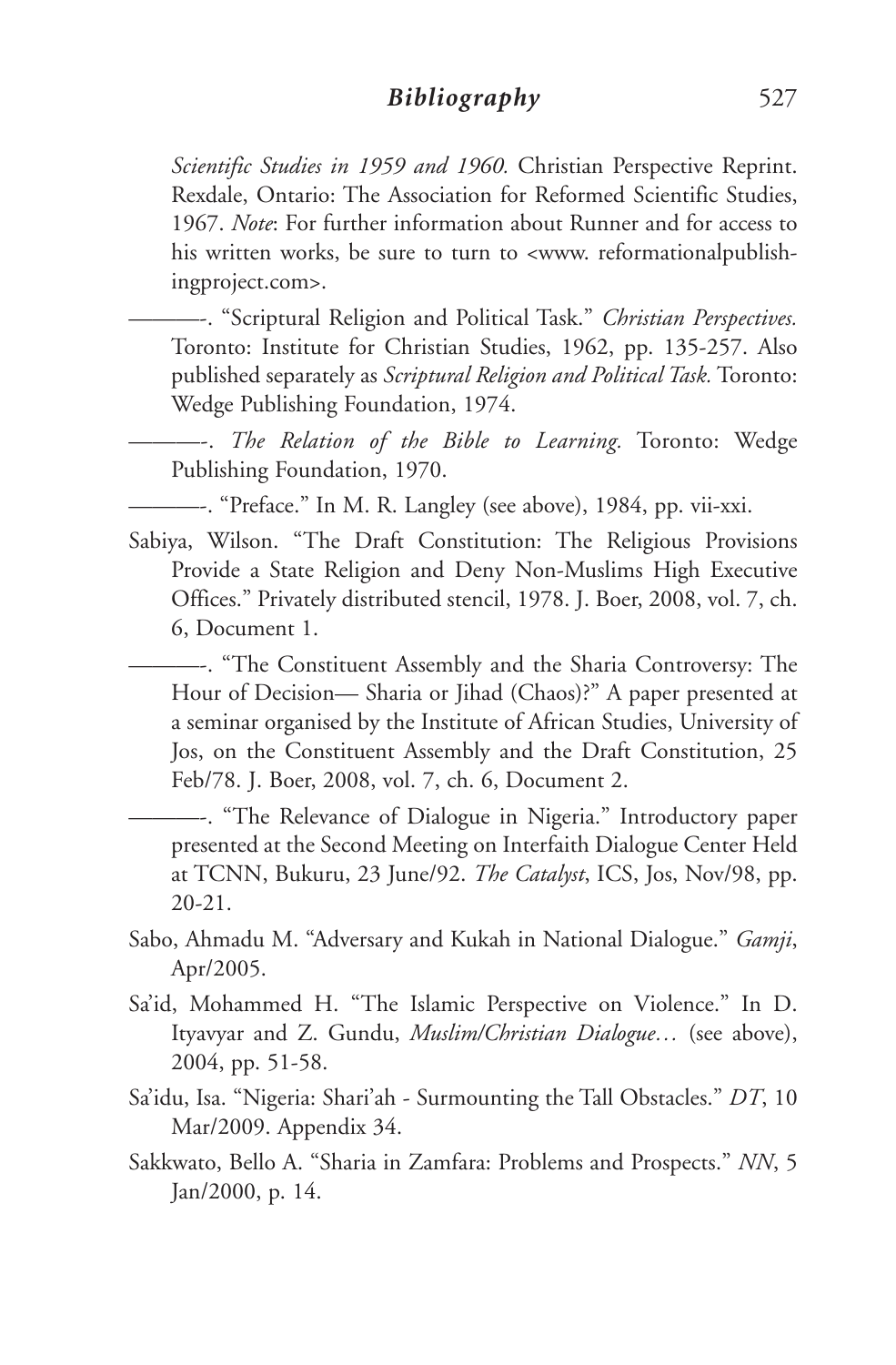- Salifu, Umoru F. "Sharia: What Really Is It? Muslim Activist Malam Sidi Ali Sokoto Here Speaks on the Essence of the Sharia." *NN*, 6 Nov/99, p. 21. Appendix 24.
- Salisu, Idris. "Angry Zamfara Youths Attack Sharia Police." *DI,* 16 Nov/2004.
- Sambo, Muhammed B. "An Address on the Official Launching of Sharia, Zamfara State, by His Excellency the Executive Governor of Zamfara State, Alhaji Ahmad Sani Yariman Bakura, on Wednesday, 18th *Rajab*, 1420 and 27th October, 1999, at Ali Akilu Square, Gusau." *NN*, 3 Nov/99, pp. 6-7. J. Boer, 2005, vol. 4, Appendix 8.

———-. "The Sharia Law and Its Application in Nigeria." Paper presented at the Seminar on Sharia Law organised by NIREC, Abuja, 21-22 June/2000.

Sani, Ahmed. "Speech Delivered by His Excellency, the Executive Governor of Zamfara State, Alh. Ahmad Sani (Yariman Bakura) at the Official Launching of Sharia in Zamfara State on Wednesday, 27th October, 1999." *NN*, 4 Nov/99, pp. 6-7. *CCD* <Misc Arts/State by State/Zamfara/1999-10-27 Sani—Official Sharia Launch>.

———-. "Open Letter to the Christian Association of Nigeria (CAN)." *NN*, 29 Nov/99. Appendix 1.

———-. "Recognising the Judiciary." A speech delivered to the Magistrate Association of Nigeria, 30 May/2001. An "advertorial" in *Hotline*, 10 June/2001, pp. 20-21. J. Boer, 2007, vol. 6, Appendix 18.

Sani, Shehu and Others. *The Phantom Crescent.* 2008. Appendix 22.

Sanneh, Lamin. *The Crown and the Turban: Muslims and West African Pluralism.* Boulder, Colorado: Westview Press, 1977.

———-. "Islam and the Western Encounter: A Proposal." Vancouver, Regent College: Regent Audio (cd), n.d.

———-. "Religion, Politics and the Islamic Response: A Comparative Critique." I used an early upublished paper, n.d., that was later published under the same title by the International Institute for the Study of Islam in the Modern World in *ISIM Newsletter*, 1/98, p. 9. www.isim.nl.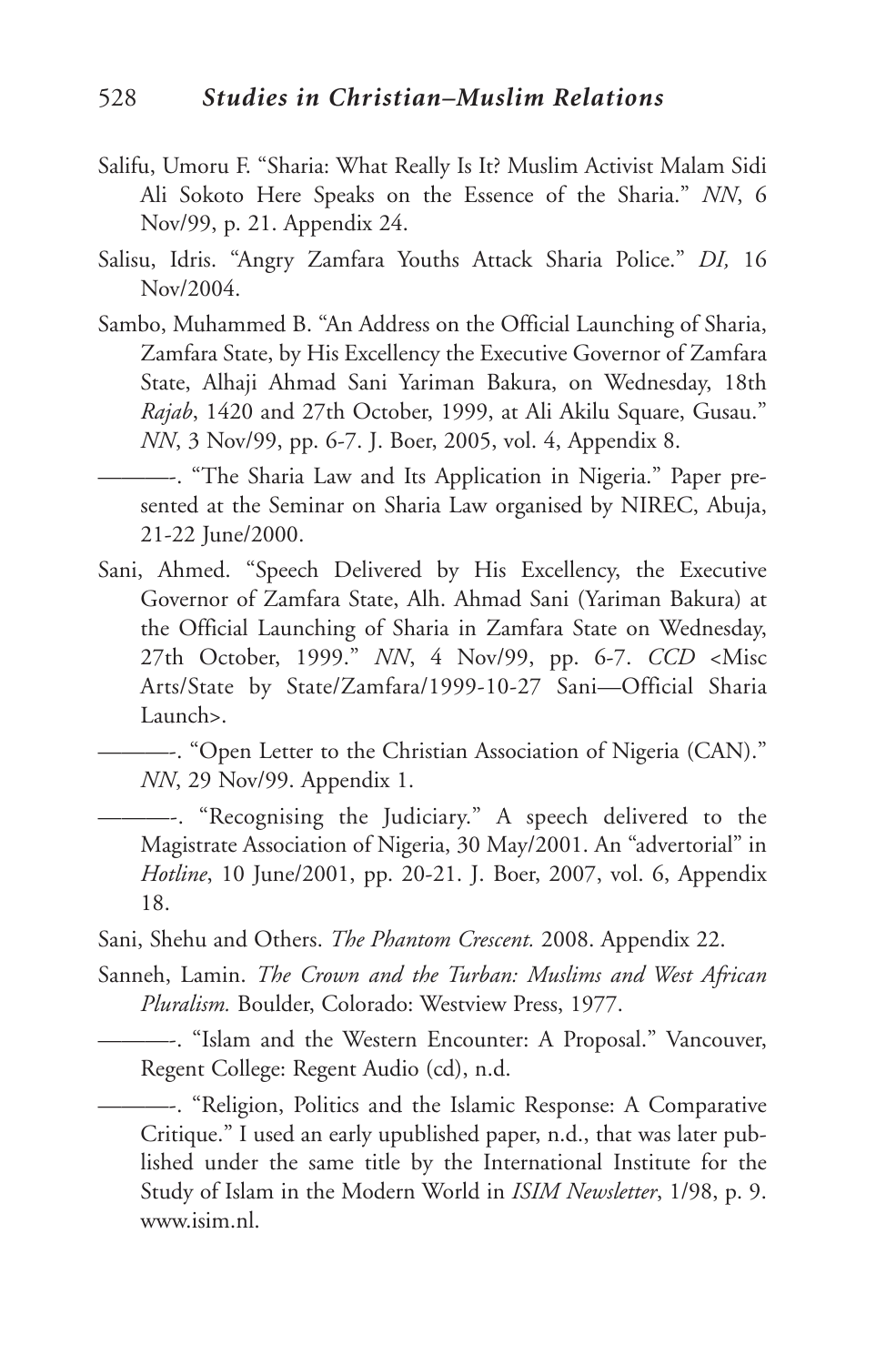- Sanni, Tunde. "Why SSS Quizzed Kwara CAN Leaders— Commissioner." *TD*, 19 Sep/2004.
- Sanusi, L. Sanusi. "The Politisation of Ontological Questions: Discourses, Subjectivities and Muslim Family Law in Nigeria." A paper presented at the International Conference on Muslim Family Law in Sub-Saharan Africa, University of Cape Town, South Africa, 11-14 Mar/2002. *Gamji*.
	- ———-. "The West and the Rest: Reflections on the Intercultural Dialogue about Sharia." In P. Ostien and others (see above), 2005, pp. 251-274. *CCD* <Misc Arts/Gamji/Gamji 92>.
	- ———-. "Muslim Leaders and the Myth of Marginalization." *LB*, Sep/2005, p. 24.
- Sarkar, Jadunath. "The Condition of Hindus under Muslim Rule." *The Hindustan Standard*, Calcutta. Date: Puja Annual (Deepavali special), 1950. <www. hvk.org/articles/ 0303/88.html>.
- Savage, Luiza Ch. "Stifling Free Speech Globally." *Maclean's,* 4 Aug/2008, pp. 26-29. *CCD* <Misc Arts/Human Rights/ 2008-08-04 Stifling Free Speech Globally>.
- Schrotenboer, Paul. *The Nature of Religon.* Christian Perspective Series. Hamilton, Ontario: The Association for Reformed Scientific Studies [predecessor of Toronto-based ICS], 1964.
- Schuurman, Egbert. "The Challenge of Islam's Critique of Technology." Ex-augural address delivered at the University of Wageningen on September 20, 2007. Translation by Harry Van Dyke. For both the original Dutch and the English version go to *CCD* <Misc Arts/ Science/Schuurman: Science in Islam and Christianity>.
- Sha-Kazumi, Reza. "Recollecting the Spirit of *Jihad."* In J. Lombard (see above), 2004, pp. 121-142.
- Shawulu, Rima. *The Story of Gambo Sawaba.* Jos: Echo Communications, 1990.
- Shea, Nina. "Conclusion: American Responses to Extreme Sharia." In P. Marshall, 2005 (see above), pp. 195-211.
- Shehu, Emman U. "The Christian Response." Privately circulated paper, 1995(?).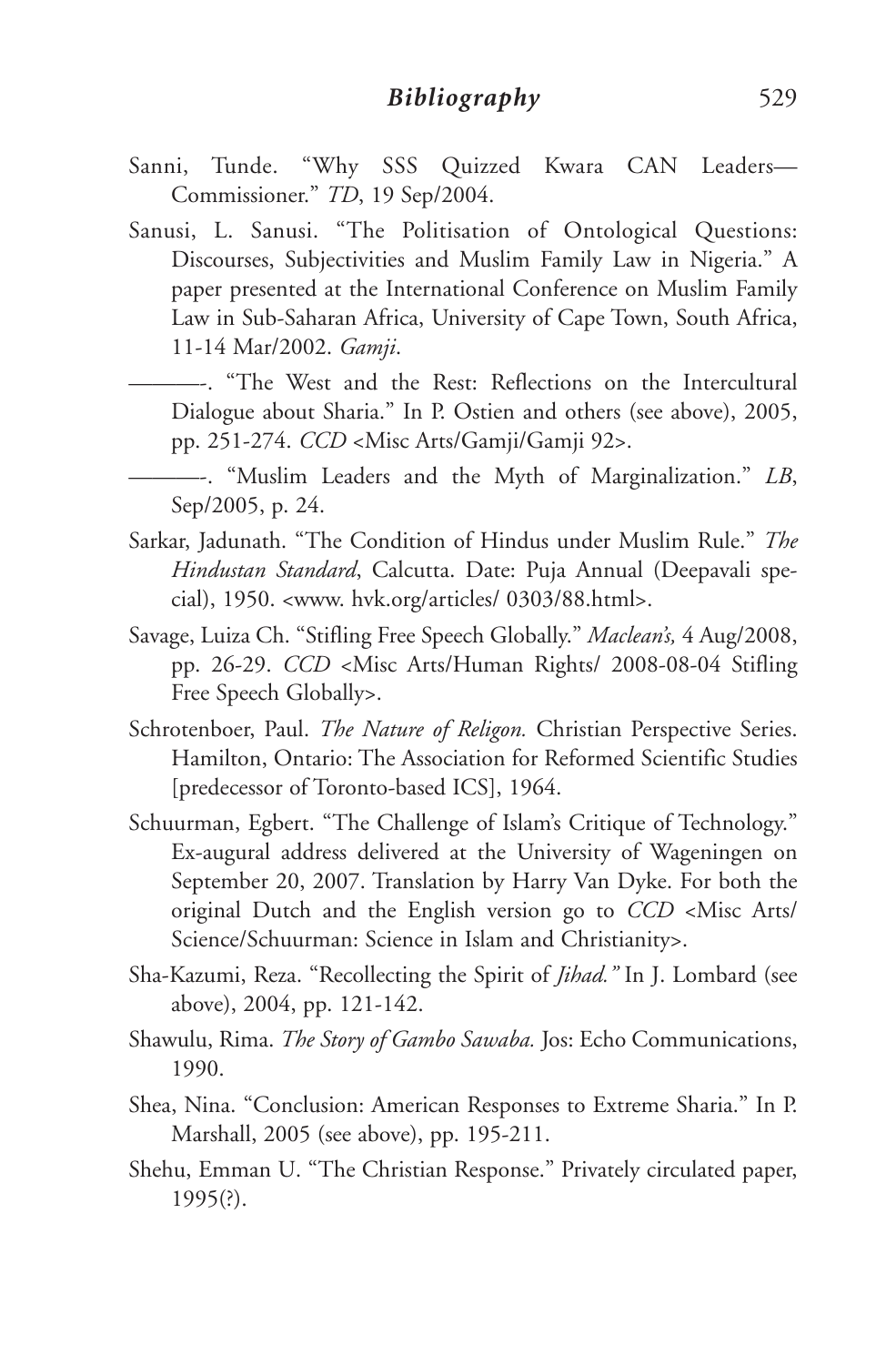#### 530 *Studies in Christian–Muslim Relations*

———-. "Sharia: the Politics of Control." *Post Express*, 28 Sep/2000, 5 Oct/2000. Appendix 54.

- Shekarau, Ibrahim. "Leadership as a Trust: Its Role in Sustaining a Viable Democratic Culture in Nigeria." A paper presented by His Excellency, Malam Ibrahim Shekarau, the Executive Governor of Kano State, Nigeria, at the London Conference on Sustainable Democracy in Nigeria: "Challenges and Prospects Organized by the Foundation for Good Governance and Development in Nigeria." 25 June/2005. Appendix 25.
- Shuaibu, A. A. "Gov. Ahmed Sani Should Sue CAN President." *NN*, 26 Nov/99, p. 4.
- Shuaibu, Ibrahim. "Religious Crisis Averted in Kano." *TD*, 29 Sep/2007. *CCD* <Misc Arts/ State by State/Kano/2007-10-09…>.
- Shuaibu, Mohammed L. "Gov. Sani Gets US Citizenship." *D/Trust*, 20 Sep/2006. *CCD* < Other Countries/West/USA/Sani Given Nebraska Citizenship>.
- Sirajo, Mukhtar Z. "*Ku Himmatu wajen Neman Ilimi—Sheikh Salim." Alkalami*, 31 Mar/89, p. 16.

———-. "*Sheikh Bashir Sambo A Nemi A Hada Kai." Alkalami*, 14 Apr/89, p. 1.

- Skillen, James W. "Politics, Pluralism, and the Ordinances of God." In H. Vander Goot [see below], 1981, pp. 195-206. Appendix 78 contains selected Skillen quotations.
- Somerville, Margaret. "Attackers of Religion Display Their Own Fundamentalist Zeal." *VS*, 20 Aug/2007. *CCD* <Misc Arts/Religion/2007-08-20 Good and Evil>.
- Sookhdeo, Patrick. "The Myth of Moderate Islam." *CC*, 15 Aug/2005, pp. 1-2. *CCD* <Misc Arts/Barnabas/Sookhdeo—Myth of Moderate Islam>.
	- ———-. *Understanding Shari'a Finance.* McLean, Virginia: Isaac Publishing, 2008.
- Spartalis, Peter J. *Karl Kumm—The Last of the Livingstones: Pioneer Missionary Statesman.* Bonn: Verlag fur Kultur und Wissenschaft, 1994.
- Spykman, Gordon J. *Human Rights: A Biblical Study.* Grand Rapids: CRC Publications, 1990.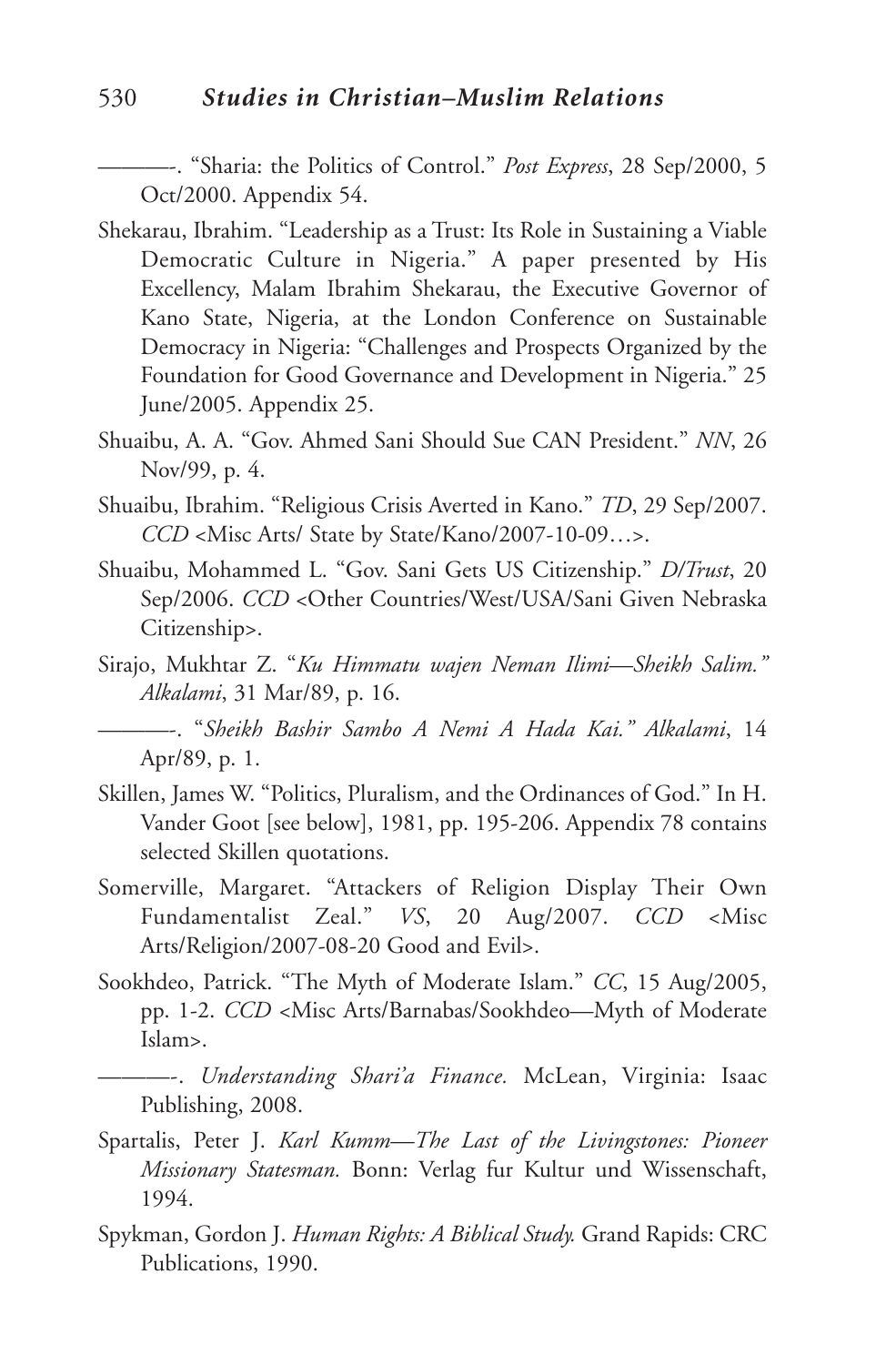———-. *Reformational Theology: A New Paradigm for Doing Dogmatics.* Grand Rapids: Eerdmans, 1992.

- Steyn. Mark. "The Future Belongs to Islam." *Maclean's*, 20 Oct/2006. *CCD <*Misc Arts/Other Countries/West/2006-10-20…>.
- Storkey, Elaine. "Sphere Sovereignty and the Anglo-American Tradition." In L. Lugo [see above], 2000, pp. 189-204.
- Strawson, John. "Encountering Islamic Law." Paper delivered at the Critical Legal Conference held in New College, Oxford, September 9-12, 1993. http://www.uel.ac.uk/ faculties/ socsci/law/jsrps.html.
- Sulaiman, Ibrahim K. R. "Education and Nation-Building." Lecture delivered at the Women's Teachers College, Kano, on 28 October, 1978.
	- ———-. "Grief for a Noble Nation." *Radiance*, a magazine published by the MSS, no. 4, 1983, pp.19-24.
	- ———-. "The Sharia and the 1979 Constitution." In S. Rashid, 1986 [see above], pp. 52-74.
	- ———-. "Islam, Secularism and Nigeria." Lecture delivered to the Muslim Forum at ABU, 22nd Mar/86.
	- ———-. "State and Religion in Nigeria: A Suggested Framework." Commissioned Paper Submitted to the Political Bureau, Lagos, May/86. J. Boer, 2005, vol. 4, Appendix 6.
	- ———-. "A Fresh Constitution Required." In I. Sulaiman and S. Abdulkarim (see below), 1988, pp. 8-17.
	- ———- and Abdulkarim, Siraj. *On the Political Future of Nigeria.* Zaria: Hudahuda Publishing Co., 1988.
- Sulaiman, M. A. O. "Jesus or Joshua?" *The Pen*, 21 Apr/89, p. 12.
- Sulaiman, Mohammed Dahiru. "Islamic Fundamentalism: The Shias in Katsina." A paper presented at the Conference on Islam and the History of Learning in Katsina State under the Auspices of Katsina State History and Culture Bureau, 11-13th May. 1992.
- Sule, Ya'u S. "Kano State Government: Re. Northern CAN Oppose Muslim Dress Code for Kano Students." *Gamji,* 10 Aug/2007. *CCD* <Misc Arts/Women/Fashion and Hijab/ 2007/08/10 Kano Govt vs CAN re Hijab>.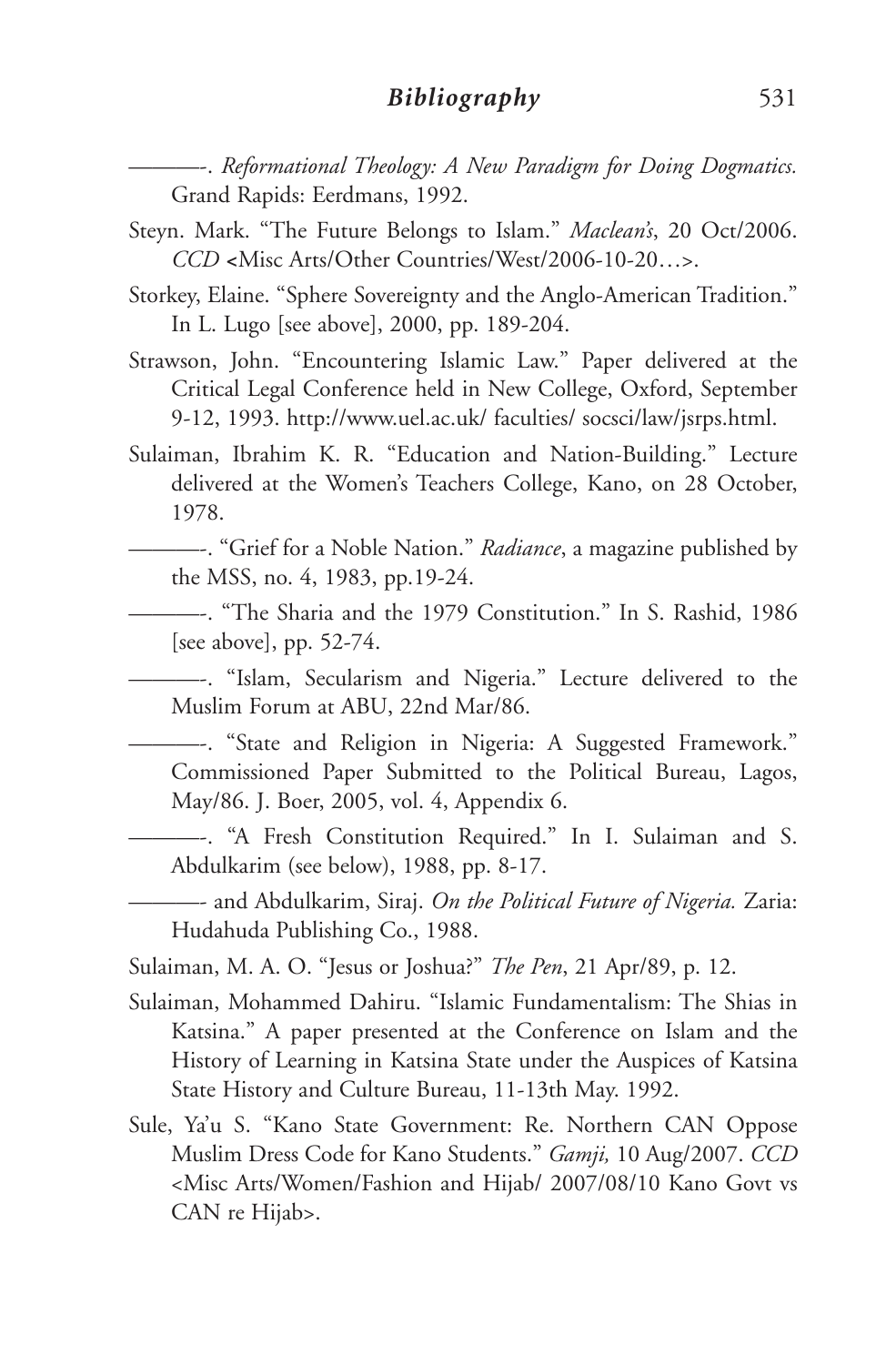- Suleiman, Abudl-Azeez. "Kaduna: Makarfi, Hunkuyi in Titan's Battle." *WT*, 12 Apr/2003.
- Sultan, Shoaib and Tveit, Olav F. "Joint Declaration on the Freedom of Religion and the Right to Conversion." The Islamic Council of Norway and the Church of Norway Council on Ecumenical and International Relations, 22 Aug/2007. Appendix 19.
- Tabiu, Muhammed. "The Role of NIREC in Promoting National Unity—An Islamic Perspective." Paper presented at the NIREC meeting 17-18 Oct/2007.
- Taiwo, Juliana. "NANS Hails Muslim Leaders for Rejecting Jihad on FG." *TD*, 8 May/2005.
- Takaya, Bala J. "Religion, Politics and Peace: Resolving the Nigerian Dilemma." In J. Olupona (see above), 1992, pp. 82-92.
- Takko, D. M. Baban. "Letter to Zamfara Governor." *NN*, 10 Dec/99.

Tapidi, A. B. "Bishop Decries Tribal Agitations." *NN*, 4 Feb/2000, p. 6.

Taylor, Hebden. *The Christian Philosophy of Law, Politics and the State: A Study of the Political and Legal Thought of Herman Dooyeweerd of the Free University of Amsterdam, Holland, as the Basis for Christian Action in the English-Speaking World.* Nutley, New Jersey: The Craig Press, 1966. *Note*: A digital version is available on <www. reformationalpublishingproject.com/paideiabooks>.

———-. *The New Legality in the Light of the Christian Philosophy of Law.* University Series: Historical Studies, ed. Rousas J. Rushdoony. Philadelphia: Presbyterian and Reformed Publishing, 1967. *Note*: A digital version is available on <www. reformationalpublishingproject.com/paideiabooks>.

- Teeta, Khadijat. "A Response to Olisa Adigwe's 'Muslim Rage and 9/11.'" *Gamji*, Jan/2004.
- TEKAN (Fellowship of the Churches of Christ in Nigeria). "Recent Happenings and Events in the Country: A Submission by the TEKAN Study Group to the Panel of Investigation." 1987. J. Boer, 2004, vol. 3, Appendix 3, pp. 245-252. This paper has subsequently been republished in TEKAN's *Towards the Right Path* (see below). References to this paper will be according to the pagination of that book.

———-. *Towards the Right Path for Nigeria.* Jos: TEKAN, 1987.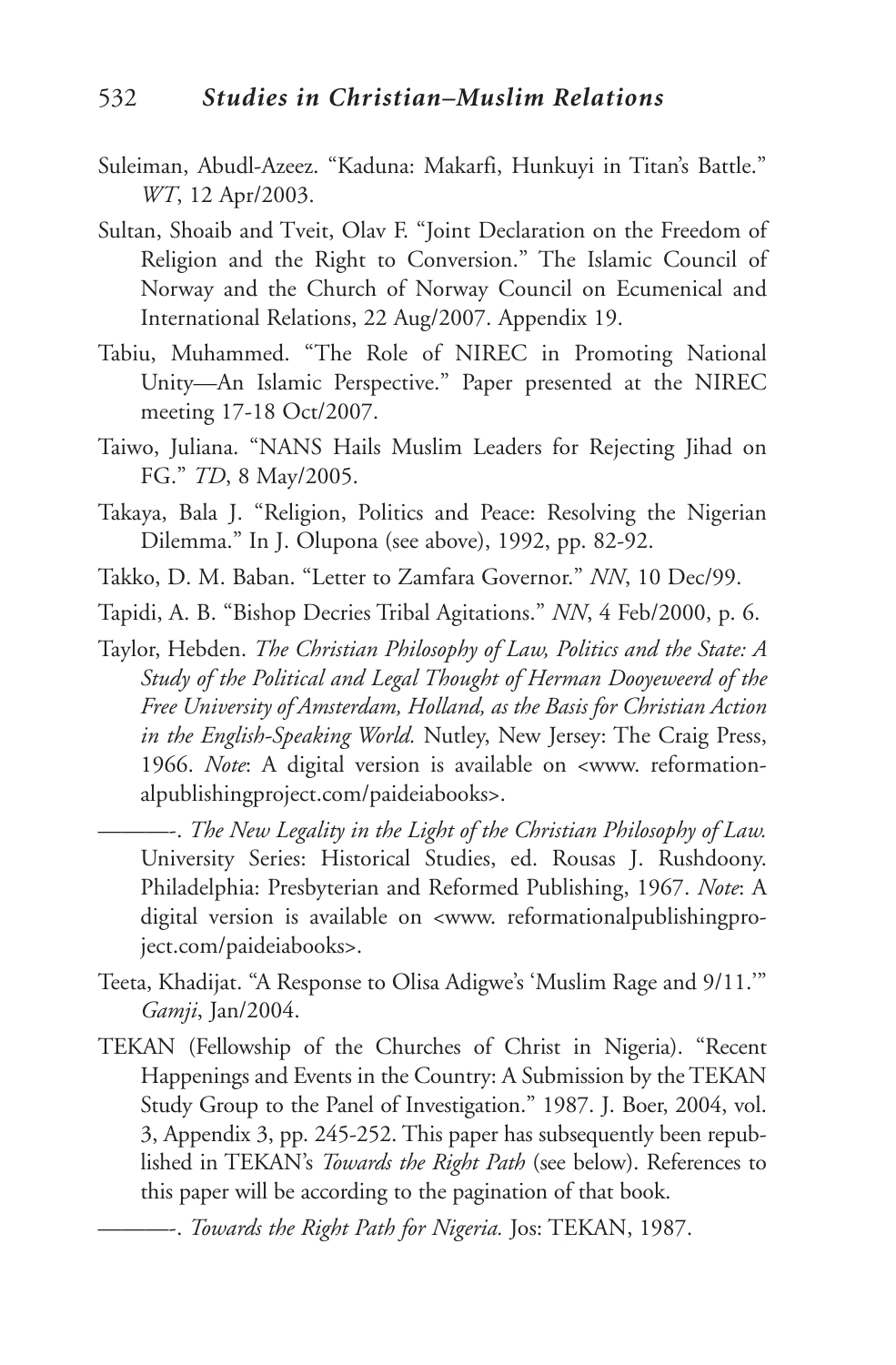———- and Evangelical Churches of West Africa (ECWA). "TEKAN/ECWA Press Release." *Vanguard*, 31 Dec/94, p. 8.

*TELL*. "From the Editor." 17 Apr/2000, p. 11.

- Temple, Arnold C. and Mbilla, Johnson A. (eds.). *Christianity and People of Other Faith Communities: Report on Proceedings of Consultation held at Lome, Togo in December, 2000.* Nairobi: All Africa Conference of Churches, 2001.
- ten Napel, Hans-Martien. "Multicultural Democracy." *REC Focus,* Quarterly Journal from the REC, July/2006, pp. 89-103. Appendix 76.
- Terrell, Ron. "Islamic Banking: Financing Terrorism or Meeting Economic Demand." Abstract. Study done at Naval Postgraduate School, Monterey, California. www.stormingmedia.us/07/0775/ A077574.htm.
- Theological College of Northern Nigeria (TCNN), Nigerian Faculty Members. "Religious Uprising in Kaduna State: An Islamic *Jihad.*" A stenciled paper privately distributed, 25 Mar/87. Appendix 36.

*ThisDay*. "Dariye Inaugurates Crises Probe Panel." 20 Aug/2002.

- ———-. "Tribunal'll Declare Me the Winner—Jang." 1 May/2003.
- ———-. "Muslim Cleric Flays Buhari over Utterances." 9 May/2003.
- ———-. "2007: Middle Belt'll Influence Direction—Lar." 29 Oct/2003.

———-. "Church Calls for Conflict Resolution Commission." 17 Mar/2004. *CCD* <Misc Arts/Violence/2004-05-17 Presb—Conflict Resolution Commission>.

———-. "Census 2005: FG to Intervene on Religion, Ethnicity." 4 Oct/2004.

———-. "Daniel Holds *Iftar* for Muslims." 11 Nov/2004.

———-. "Census: Again, CAN Protests Exclusion of Religion, Ethnicity." 9 June/2005.

———-. "Still on the Okigbo Report." 4 Feb/2007. Appendix 44.

———-. "FG to Create Harmony Among Religious Groups." 19 June/2007. *CCD* <Misc Arts/Dialogue/NIREC/2007-06-19 FG to Restart NIREC>.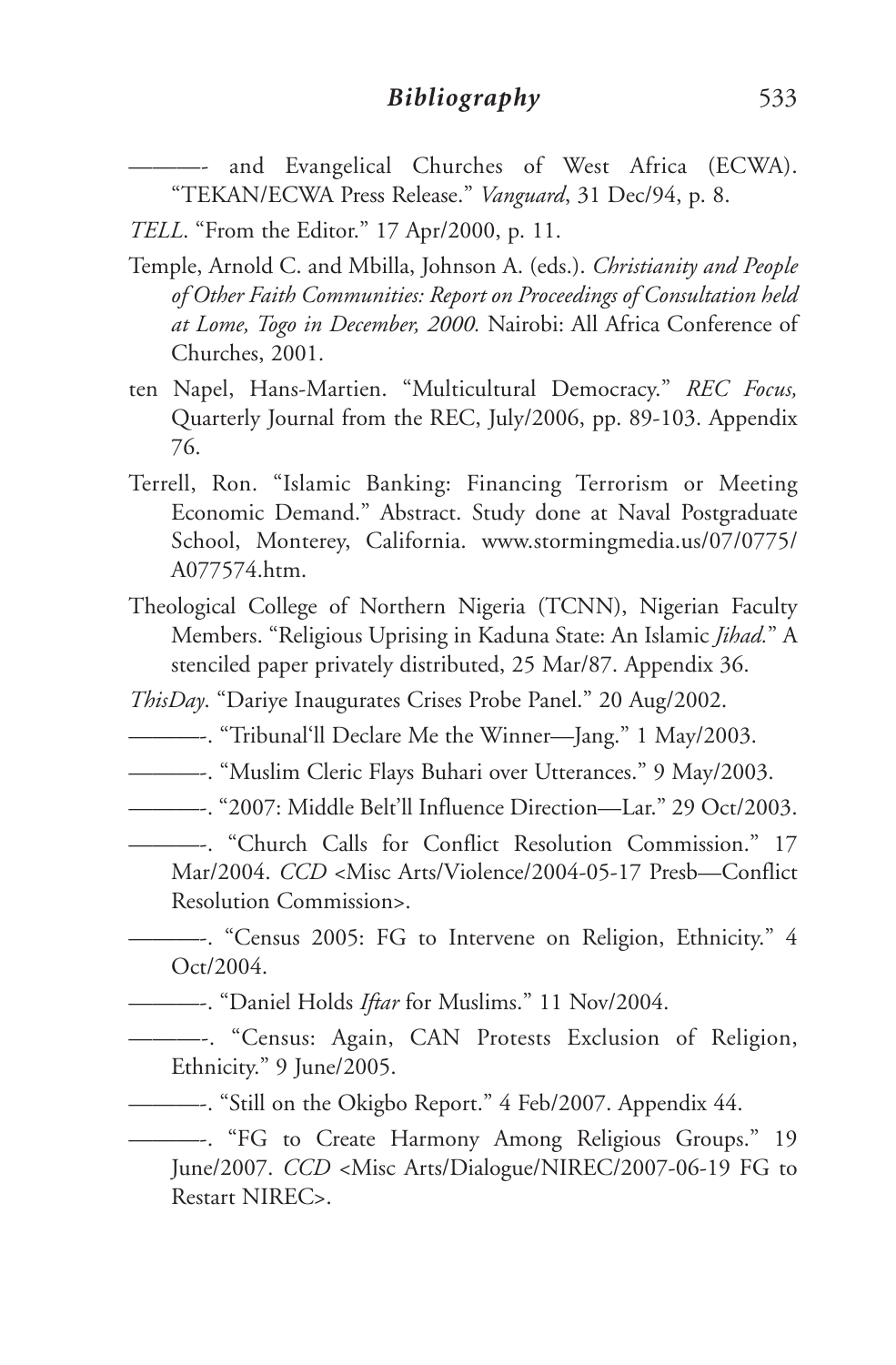#### 534 *Studies in Christian–Muslim Relations*

———-. "Religious Leaders in Talks to End Violence, Says Sultan." 11 Nov/2007. *CCD* <Misc Arts/Sultan/2007-11-11…>.

- *ThisWeek.* Editorial: "Please Save Nigeria." 6 Apr/87, p. 5. Appendix 57.
- ———-. "Sharia: What Benefit for Others?" 24 Oct/88, p. 4.
- - - - "Sharia: As It Is." 24 Oct/88, p. 18.
- ———-. "Sharia Unsteady Growth." 24 Oct/88, p. 19.
- *Tide, The.* "Religious Leaders Seek Further Roles for NIREC." 21 Oct/2007.
- Tilde, Aliyu. "Monday Discourse: Religion and Nigerians." *Gamji,* n.d. Appendix 8.
- *Today's Challenge (TC).* "Marriage Riddle in Bauchi: Sad Dilemma of a Girl with Two Husbands." 6/88, pp. 22-25. J. Boer, 2008, vol. 7, Appendix 24.
	- *———-. "*Resolving the Religious Tension: No Short Cuts." 1/90, pp. 13-15. J. Boer, 2004, vol. 3, Appendix 11, pp. 288-292.
- ———-. "Nigeria Military Is Spiritually Bankrupt." 4/91, pp. 4-7.

———-. "Elizabeth Nmadu: The Struggles of a Village Girl to Keep Her Faith." 4/92, pp. 20-21. Appendix 97*.*

- Todd, Douglas. "Finding Common Ground Can Counter the Militants." *VS*, 22 Oct/2005. *CCD* <Misc Arts/Secularism/22 Oct/2005 Finding Common Ground>.
	- ———-. "Competing Spiritualities in the Workplace." *VS*, 11 Aug/2007. *CCD* <Misc Arts/ Wholism/ 2007-08-11 Todd—Spirituality…>.

———-. "Seeking Solid Ground in a Pluralistic World." *VS*, 17 Nov/2007.

———-. "No Apologies: Canadian Christian Documentary Producer Wanted to Generate Anger with Polarizing Attack on Darwinism." *VS*, 3 Jan/2009, pp. C1-2. *CCD* <Misc Arts/Science/ 2009-01-03 Political Correctness>.

———-. "Moderation Urged for Canada's Muslims." *VS*, 24 Feb/2009.

Tofa, Bashir O. "Statement by the Bureau for Islamic Propagation." *The Pen*, 16-30 Dec/88, p. 1.

———-. "Speech by Alhaji Bashir Tofa at the Launching of *Islam and Revolution.*" *The Pen*, 27 Jan/89, p. 11.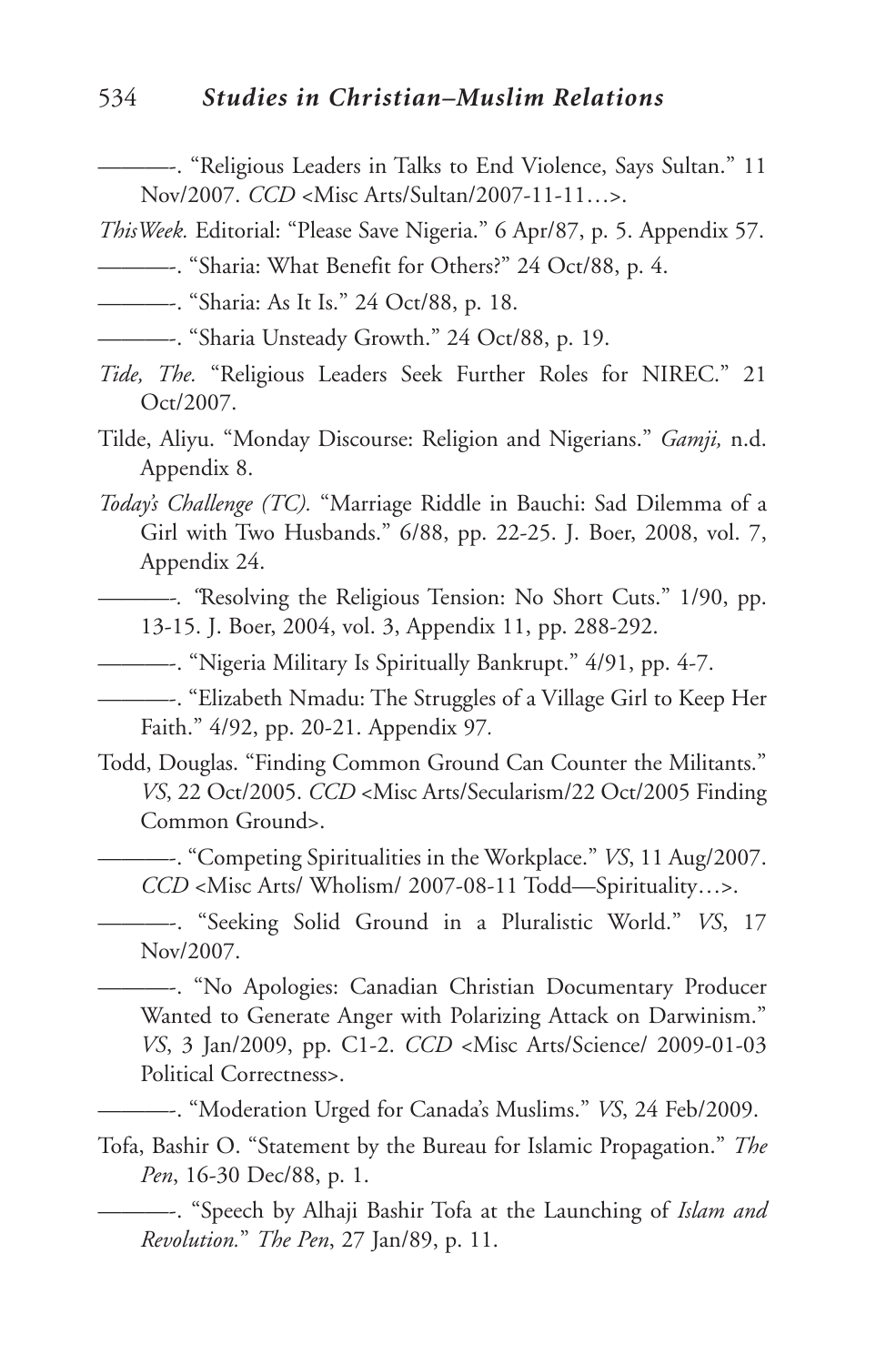- Tom, Muhammad H. "Fundamental Human Rights: Evolution and Development." *NN*, 3 Jan/2000, p. 20.
- Torchia, Christopher. "Wage Jihad against Extremism." *VS*, 22 July/2005, p. A12.
- Tsado, Jacob, ed. "Editor's Note." *TC*, 4/92, p. 3.
- Tsakuwa, Kabiru I. "Kano and Politics with Bitterness!" *Gamji,* Dec/2007. *CCD* <Misc Arts/State by State/Kano/2007-12 *Gamji* 354 Politics with Bitterness>.

———-. "North: Another Decade Backward!" *Gamji*, Dec/2008. *CCD* <Misc Arts/ State by State/Plateau/2008-11 Misc Reports>.

Tukur, Mahmud. "The Nigerian Condition." *WT*, 29 Jun/2001, pp. 15, 18.

Turaki, Yusufu. "Opening Address," delivered to the Conference on Christian Worldview, 1989, October 30th-3rd November, 1989, at Miango Guesthouse.

———-. "My Personal Recommendations to the Tribunal: Submission to the Kaduna State Tribunal on Religious and Communal Riots, 1992." 11 Aug/92. See J. Boer, 2004, Vol. 3, Appendix 10, pp. 285- 287.

———-. "Preface." In B. J. van der Walt, 1994, pp. iv-v. See van der Walt below.

———-. "Government Involvement and Legislation of Sharia Endangers and Threatens the Political Unity and Stability of Nigeria." N. d. See J. Boer, 2008, vol. 7, pp. 291-307.

———-. Letter to the Secretary Judicial Commission of Inquiry into Religious Riots in Kaduna State, Zaria Lodge, General Hassan Usman Katsina House, Kawo, Kaduna. 29 Mar/2000. See J. Boer, 2008, vol. 7, pp. 308-334.

———-. "Ethnicity and Socio-Political Development of Southern Kaduna." Lecture delivered at Kafanchan, 2 Feb/2002. *CCD* <Misc Arts/Turaki Arts/Southern Kaduna Development>.

———-. "The Politics of Religion and Federalism: Causes of Religious Conflict and Recommendations of Dealing with Them" (Summary of a Larger Paper). Delivered at the National Roundtable on "Democracy and Nation-Building: the Challenge of Our Time" at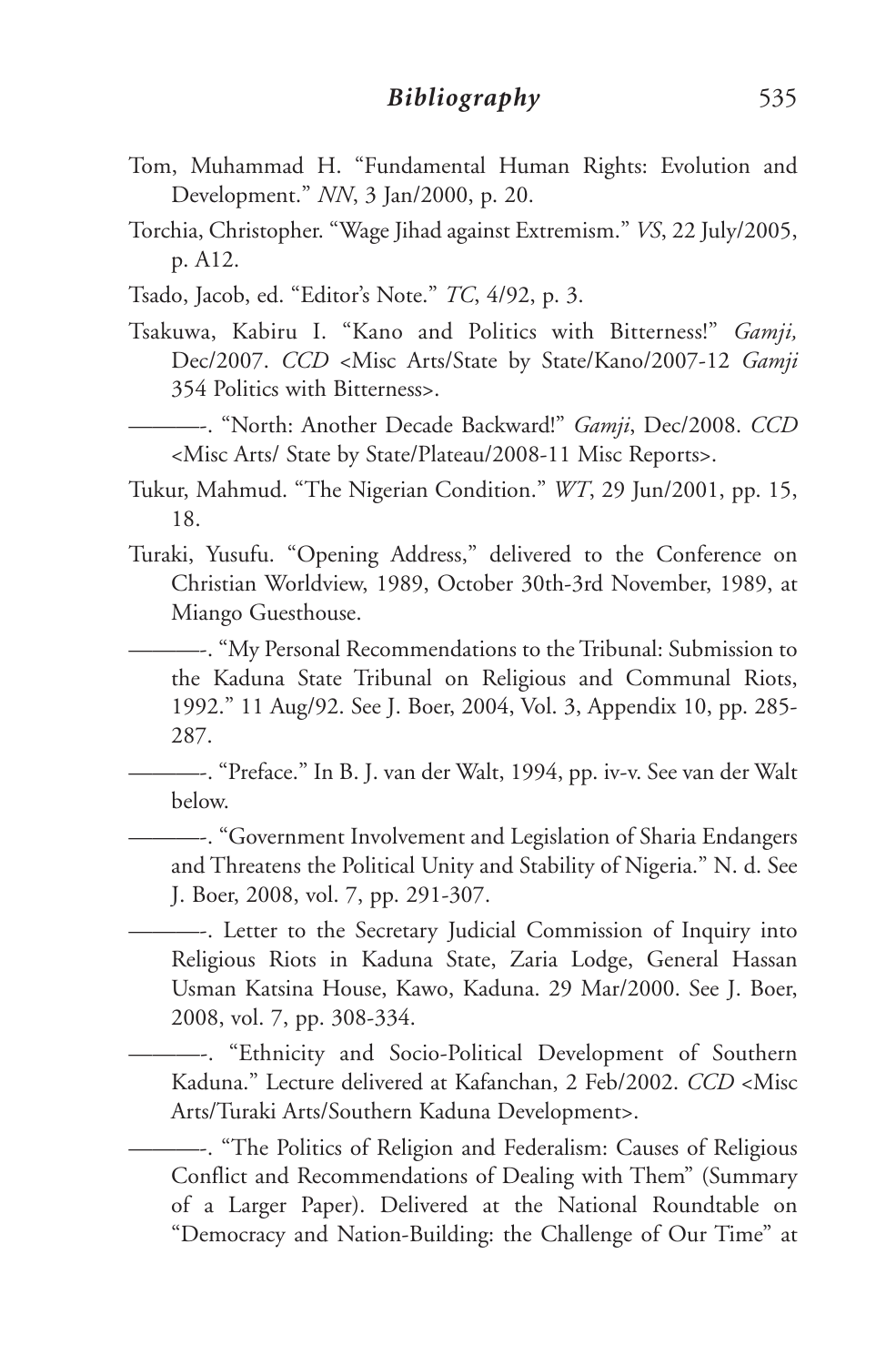ECOWAS Secretariat, Abuja, April 7-10, 2002. *CCD* <Misc Arts/Turaki Arts/Turaki-Conflicts-Recommendations>.

———-. "The Social, Economic and Political Status of Christians in the Northern States." Christian Elders' Forum Conference Abuja, 2003. *CCD* <Misc Arts/Turaki Arts/ Status of Christians in the Northern States>.

———-. "Ethical and Cultural Foundations of Nigerian Society." Lecture delivered at the National Institute for Policy and Strategic Studies (NIPSS), Kuru, February 18, 2003. *CCD* <Misc Arts/Turaki Papers/Foundations of Society>.

———-. "Historical and Religious Experience of Islam in West Africa: Christianity and Religious Plurality in Historical and Global Perspective." Lecture presented on April 25-27, 2003, at Fuller Theological Seminary, Pasadena, California, USA. *CCD* <Misc Arts/Turaki Arts/History of Islam in West Africa>.

———-. "The Sharia Debate in the Northern States of Nigeria: Implications for Muslims, Christians and Democracy." Conference on the Sharia Debate and the Shaping of Christian and Muslim Identities in Northern Nigeria, July 10-12, 2003, University of Bayreuth, Germany. *CCD* <Misc Arts/Turaki Arts/The Sharia Debate>.

———-. "Violence." A paper, n.p., n.d.

- ———-. Personal correspondence, 14 Mar/2006.
- Umar, Abdullahi A. "*Matasa Musulmi A Fito Jihadi!" Alkalami*, 3-17 Mar/89, p. 3.

Umar, Bature. "Senator Hails Plateau Peace Summit." *TD*, 20 Aug/2002.

Umar, Musa I. "Sharia Respects Pluralism—Ibrahim Sulaiman." *NN*, 2 Nov/99, p. 20. J. Boer, 2005, vol. 4, Appendix 56.

———-. "Sharia is Constitutional—Dr. Suleiman Kumo." *NN*, 9 Nov/99, p. 20.

———-. "Reaction to the Zamfara Declaration." *NN*, 19 Dec/99. Appendix 4.

———-. "Does Sharia Only Mean Punishment?" *D/Triumph*, 7 Oct/2005. J. Boer, 2007, vol. 6, Appendix 28.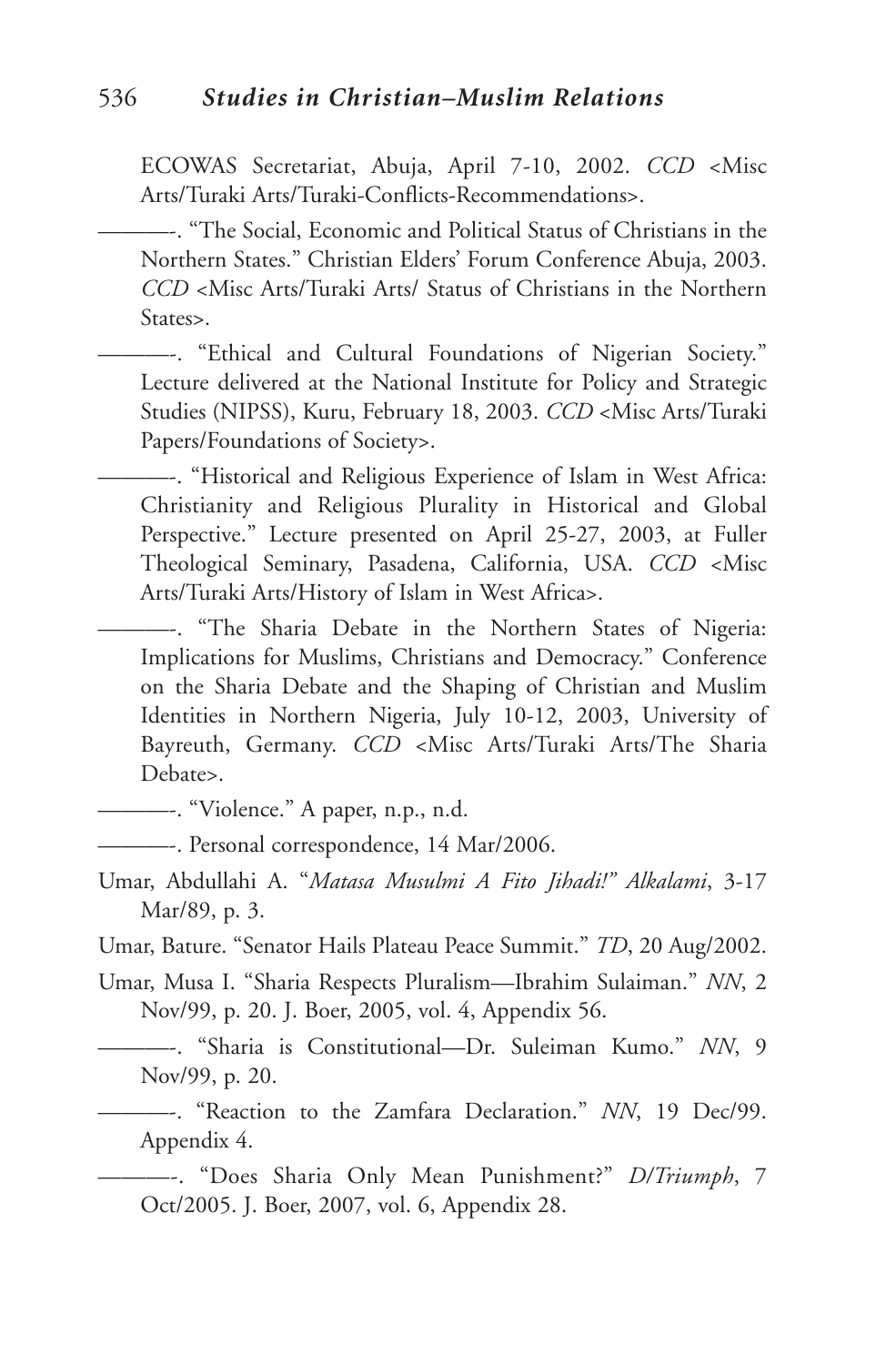- Umar, Muhammad S. "The Role of Faith in Religious Dialogue." In *The First International Conference on Christian-Muslim Mutual Relations* (see above at "First International…"), 1993, pp. 63-68.
- United States Department of State. "2001 Annual Report on International Religious Freedom: Nigeria." Released by the Bureau of Democracy, Human Rights and Labour, 26 Oct/2001.
- Usigbe, Leon. "Makarfi—Inching Closer to Re-election." *Vanguard*, 7 Apr/2003.
- Usman, Ibrahim. "Beyond the Caliphate: Towards a Vision of the Future." *DT*, 20 Aug/2005. J. Boer, 2007, vol. 6, Appendix 2.
- Uwanka, Dan and Adams, Nuraddeen B. "*Da Yaya Za A Yi Jihadi Bayan…?" Alkalami*, 14 Apr/89, p. 3. Ellipsis original.
- Van der Walt, Bennie J. *The Liberating Message: A Christian Worldview for Africa.* Potchefstroom: Potchefstroom University for Christian Higher Education, 1994.
- Vander Goot, Henry, ed. *Life Is Religion: Essays in Honor of H. Evan Runner.* St. Catharines, Ontario: Paideaia Press, 1981.
- Vanderzande, Gerald. *Justice—Not Just Us: Faith Perspectives and National Priorities.* Toronto: Public Justice Resource Centre, 1999.
- *Vancouver Sun*. "Nigerian Islamic Group Kills 12 Police." 18 Apr/2007.
- *Vanguard*. "Law and Human Rights: Allegations of Dismissed Judges Laughable—Bauchi Chief Judge." 14 Feb/2003.

———-. "Buhari on Democracy and Religion." 24 Apr/2003; 1 May/2003. *CCD* <Misc Arts/ Heads of State/Buhari/Buhari on Democracy and Religion>.

———-. "500 Churches, Mosques to Go in Abuja—El-Rufai." 30 Dec/2003.

———-. "Kaigama Counsels Christians Nationwide." 14 Dec/2004.

———-. "Religious Leaders Seek More Roles for NIREC." 19 Oct/2007. *CCD*, <Misc Arts/ Dialogue/2007-10-19 NIREC>.

Verkouteren, H. *De Christelijke Beginselen in het Recht*. Christendom en Maatschappij, series 3, nummer 5. Eds. H. Vissscher and P. A. Diepenhorst. Utrecht, The Netherlands: G. J. A. Ruys, 1910.

Vongnan, Solomon N. "PLHA, Please Help Us!" *LB*, Nov/2005, p. 3.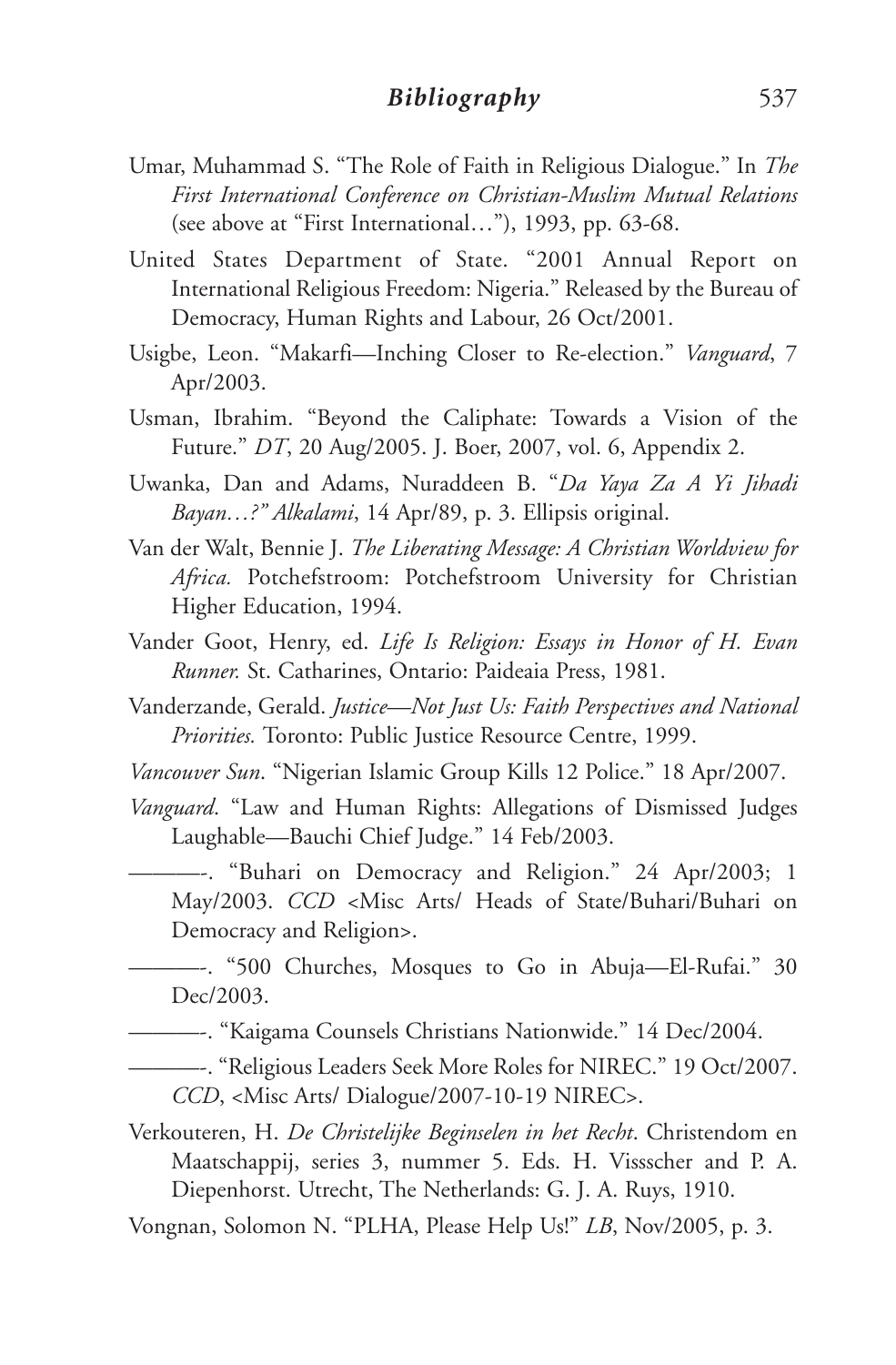- Wadumbiya, B. S. "Problems of Corruption, Politics and Religion in the Nigerian Context." Paper presented at College of Education, Hong, Adamawa State, 28-31 July/93.
- Wagner, Michael. *Standing on Guard for Thee: The Past, Present and Future of Canada's Christian Right.* St. Catherines, ON: Freedom Press Canada, 2007.
- Wakili, Bulus. "The Nigeria Police: What Integrity?" *LB*, Oct/2005, p. 24.
- Wali, Rabi A. "The Role of Muslim Women in Nation Building." *The Pen*, 7 Apr/89, p. 6.
- Wasti, Shedun. "What Muslims Want From the West." *BC Christian,* October, 2004. *CCD* <Misc Arts/Other Countries/West/2004-10 S. Wasti—What Muslims Want from the West>.
- Wikipedia. "Abul Ala Maududi." *CCD* <Misc Arts/Leaders and Scholars/Muslims/Abul Ala Maududi—Wikipedia>.
- Williams, Charles O. "Islam and the Christian Churches in Nigeria: Nigeria on the Way to Islamic Country?" *Nigerian Christian*, 12 Dec/95, pp. 5-7, 10, 14-16.
- Williams, Patricia A. T. "Religion and the Need for Tolerance and Understanding in Nigerian Body Politic." Part of a collection of essays the title of which I cannot locate, 1987 or later, pp. 160-176.
- Wiredu, Kwasi. "Democracy and Consensus in African Traditional Politics: A Plea for a Non-party Polity." Forum for Intercultural Philosophy. http://them.polylog.org/, 2000. Appendix 86.
- Witte, John Jr. "Religion, Secularism, and Human Rights." Annual Hill Lecture, Parliament Hill, Ottawa, 13 May/2003. *CCD* <Misc Arts/Human Rights/Witte—Religion, Secularism and Human Rights>.
- Witvoet, Bert. "Not All Cultures Are Created Equal." *CC*, 8 Sep/2008, p. 4. *CCD* <Misc Arts/Multiculturalism/B. Witvoet—Not All Cultures Are Equal>.
- ———-. "A Sign of the Times." *CC*, 22 Dec/2008. *CCD* <Misc Arts/Pluralism/2008-12-22…>.
- Wolfe, Alan. "And the Winner Is…." *The Atlantic*, Mar/2008, pp. 56-63. *CCD* <Misc Arts/Secularism/2008-03 Wolfe—Religion vs Secularism>. Ellipses original.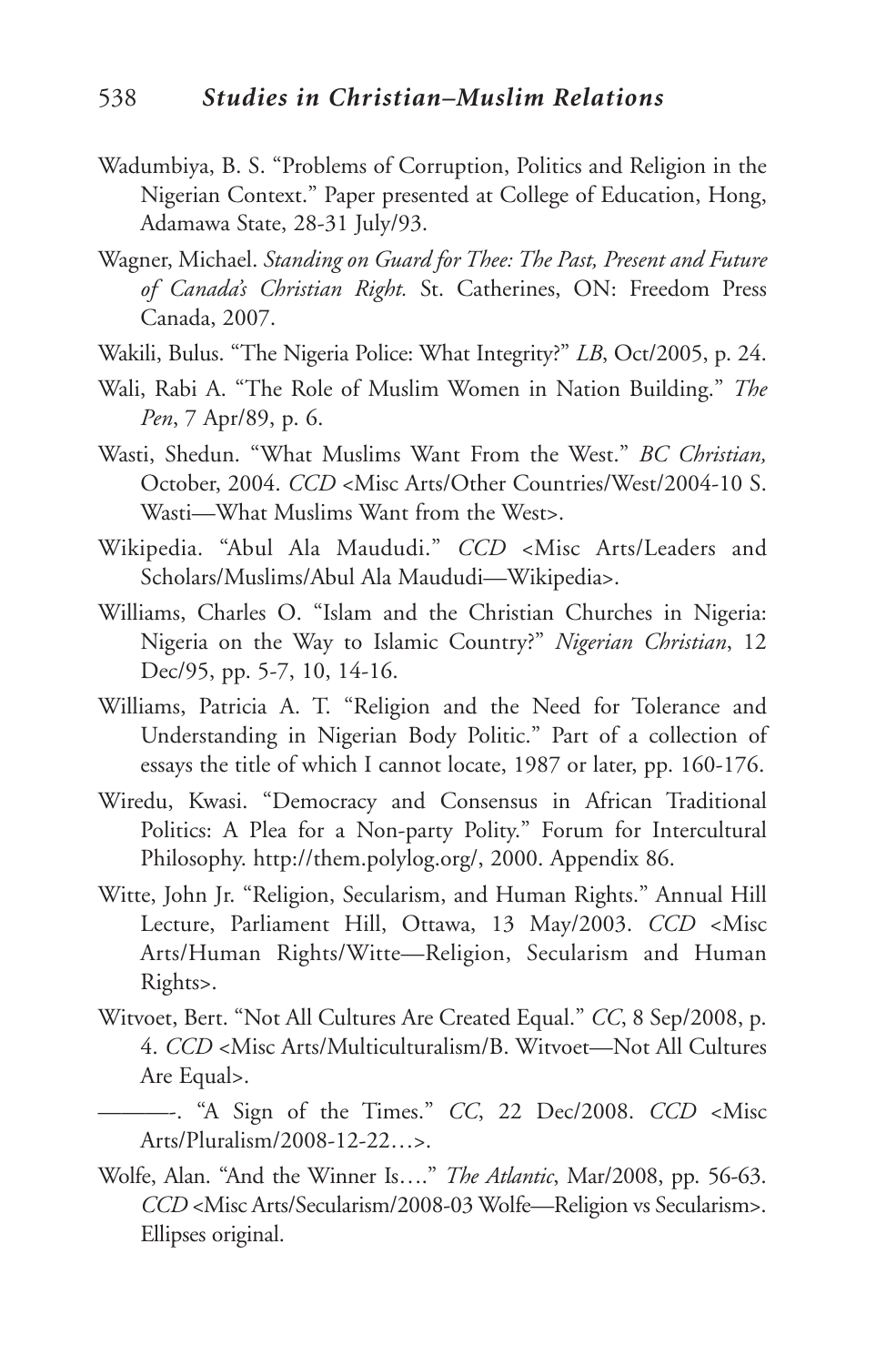- Wolters, Albert M. *Creation Regained: A Transforming View of the World.* Leicester, England: Inter-Varsity Press, n.d. and Grand Rapids: Eerdmans, 1985, pp. 12-43. This book is accessible on the internet. Google "Albert Wolters."
- Wood, Barbara. *Virgins of Paradise.* New York: Avon Books, 1993.
- Wood, Patrick. "Global Banks Adopting Islam." www.NewsWith Views.com, 14 Dec/2007. *CCD* <Misc Arts/Business/Banking/ 2007-12-14 Muslim Banking Taking Over>.
- World Alliance of Reformed Churches (WARC). "The Theological Basis of Human Rights (1970-1976, 1987, 1994, 1997)," a section under "Theological Studies." http://warc.jalb.de/ warcajsp/…. Appendix 87.
- Yadudu, Auwalu H. "We Need a New Legal System." In I. Sulaiman and S. Abdulkarim (see above), 1988, pp. 2-7.
- ———-. "The Case for Sharia: Why It Must Remain." *The Pen*, 16 Dec/88, p. 6.
	- ———-. "The Sharia Debate in Nigeria: Time for Reflections." A paper delivered at the National Seminar on the Place of Women under the Sharia, organised by the Constitutional Rights Project on 1-3 Mar/2000 at Abuja. Paper is included in the report of the Committee of Concerned Citizens (CCC) [see above]. In this volume I follow the version of the CCC, pp. 34-43.
- ———-. "Comment." In P. Ostien (see above), 2005, pp. 139-143.
- Yahaya, Bashir. "Sharia: The Misunderstood Concept." *NN*, 3 Dec/99.
- Yahaya, Muhammad S. and Dickson, Prince C. "Peace: The Message of Islam." *Gamji,* n.d. *CCD* <Misc Arts/*Gamji/Gamji* 317>.
- Yahya, Muslih T. "Commentary." In P. Ostien (see above), 2005, pp. 100- 106.
- Yai, Olabiyi B. "Postscript" in J. Olupona, 1992 (see Olupona above), pp. ix-xiii.
- Yakubu, Abubakar. "Nigeria: Cleric Urges Muslims to Imbibe Spirit of Forgiveness." *DT*, 18 Apr/2007.

Yamsat, Pandang. "A Christian Concept of Politics." A paper. N. d.

<sup>———-.</sup> "The Role of Government and Democratic Order in our Society." *LB*, July/2005, pp. 19-20.